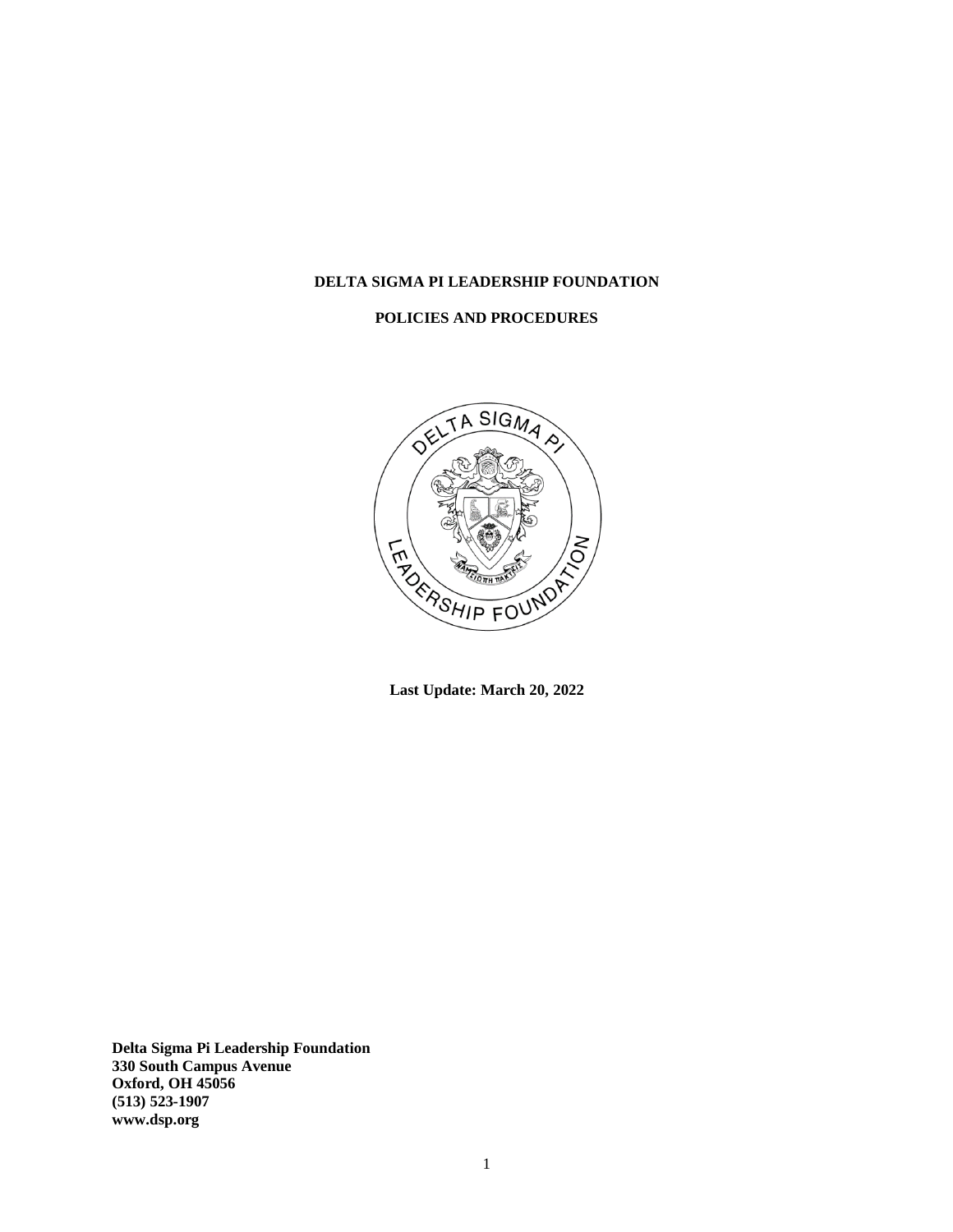# **TABLE OF CONTENTS**

| O. ONE-TIME UNDERGRADUATE SCHOLARSHIPS IN MEMORY OF A COLLEGIAN  25 |  |
|---------------------------------------------------------------------|--|
|                                                                     |  |
|                                                                     |  |
|                                                                     |  |
|                                                                     |  |
|                                                                     |  |
|                                                                     |  |
|                                                                     |  |
|                                                                     |  |
|                                                                     |  |
|                                                                     |  |
|                                                                     |  |
|                                                                     |  |
|                                                                     |  |
|                                                                     |  |
|                                                                     |  |
|                                                                     |  |
|                                                                     |  |
|                                                                     |  |
|                                                                     |  |
|                                                                     |  |
|                                                                     |  |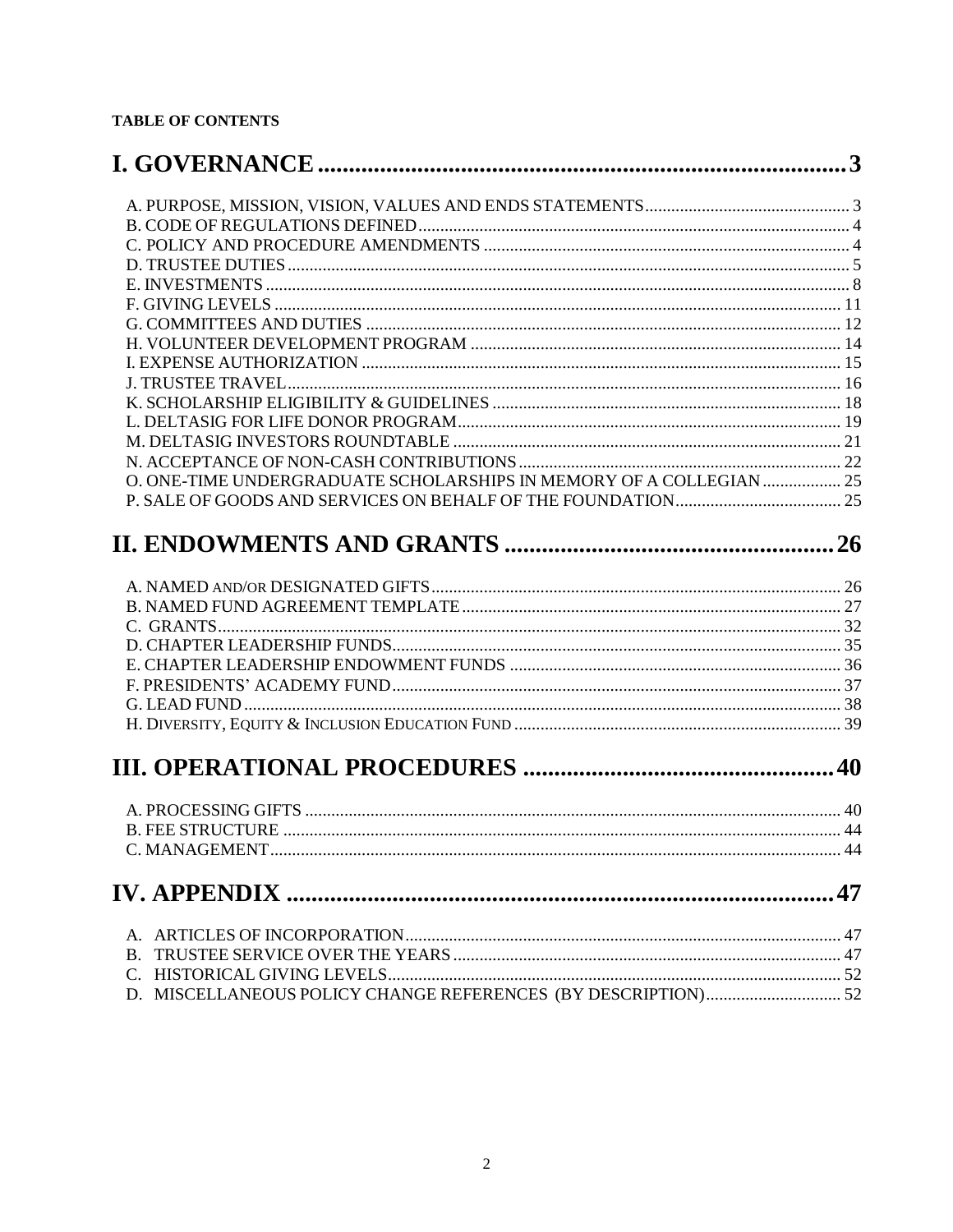### <span id="page-2-1"></span><span id="page-2-0"></span>**I. GOVERNANCE**

### **A. PURPOSE, MISSION, VISION, VALUES AND ENDS STATEMENTS**

The roots of the Leadership Foundation began in 1945 when the Educational Foundation was started. In 1978, the Delta Sigma Pi Leadership Fund was created and later merged with the Educational Foundation to form what is now the Delta Sigma Pi Leadership Foundation.

Today, the brothers of Delta Sigma Pi continue the strong tradition of the past to keep building the Foundation through support of its charitable efforts. Through scholarships for academic achievement and grants for leadership development and training, the Trustees and staff of the Leadership Foundation work to support the following:

- **Scholarships for Academic Achievement:** The Foundation provides graduate grants and undergraduate scholarships to many qualifying students each year; awards Regional, Provincial and National Collegians of the Year scholarships annually; and works with alumni who "give back" to their chapters by coordinating local chapter scholarships.
- **Leadership Development and Training:** Contributions from the Leadership Foundation support educational programs offered at LEAD Schools and Provincial Conferences, The Presidents' Academy, Grand Chapter Congress, and similar National or geographical based events and activities.

In addition to contributions from brothers, corporate citizens have provided support through their social investment in the Foundation. Through their investment, the Foundation is able to assist the Fraternity in connecting students and alumni of business schools to the corporate leaders of America.

#### **Mission Statement:**

"The Delta Sigma Pi Leadership Foundation exists to generate and provide financial support for Delta Sigma Pi Fraternity's educational and charitable programs, which assist members to achieve individual and professional excellence within the business community."

#### **Vision Statements:**

The Foundation's financial support of the Fraternity enables:

- Quality leadership development and training experiences that shape high-caliber Fraternity and business leaders.
- Scholarships and Grants which are abundant and highly sought after.
- A tax deductible way for generous givers to endow the Fraternity's programs and long-term growth.
- A quality, long-term Deltasig experience.

#### **Values Statements:**

- ◆ Service:
	- Bestowing of value upon another
	- Long Term Growth & Legacy Building
	- Enabling Professional Growth
- Integrity & Confidence:
	- Sound Governance
	- Prudent Investing
	- Transparency
	- Confidentiality
- Partnership with the Fraternity
	- Support of Professional, Fraternal, Service & Scholarship Programs
	- Leadership by Example
	- Opportunity for continuous and long term fraternal relationship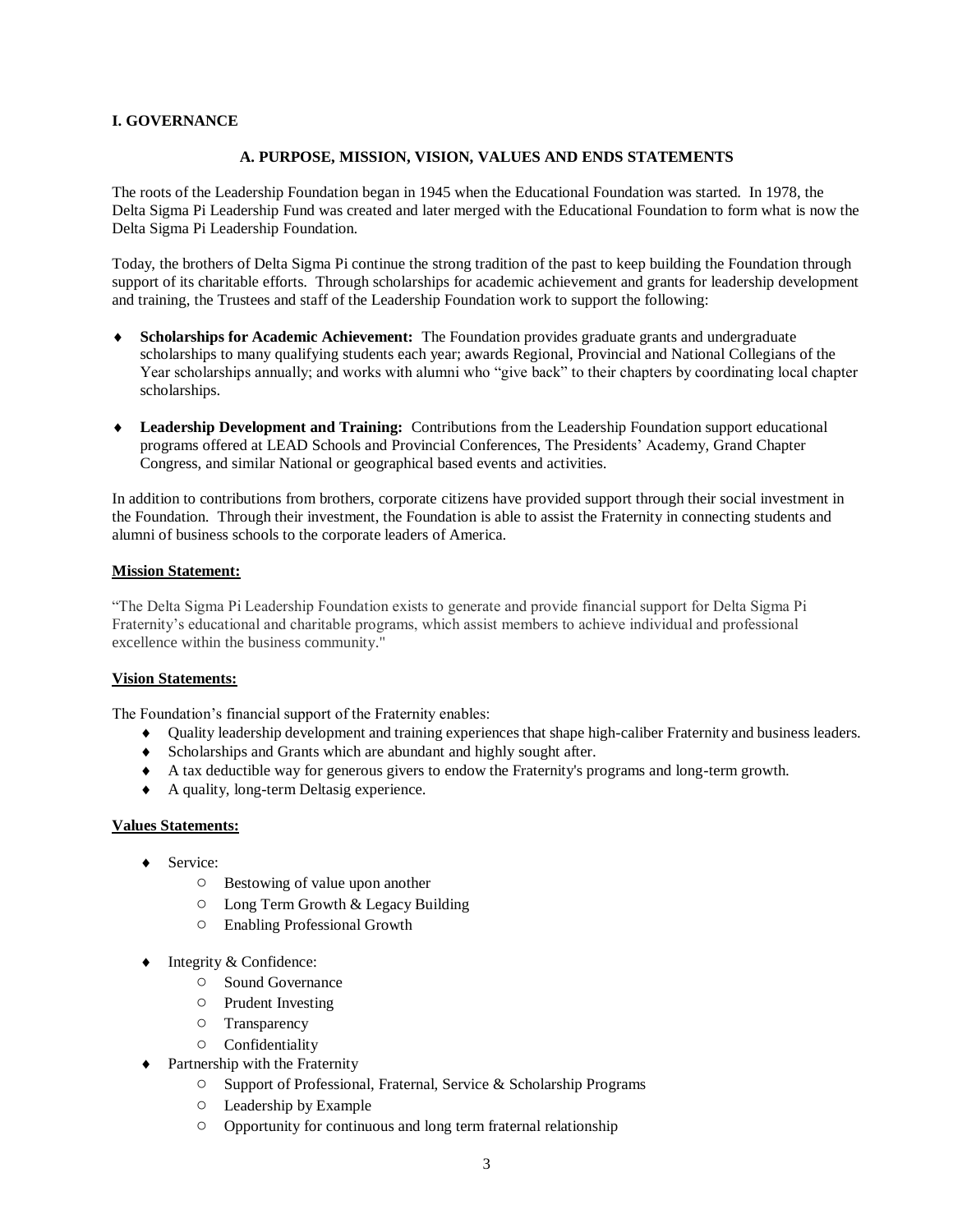# **Ends Statements:**

The Foundation provides financial support to enhance the four pillars of the Fraternity's programs:

- Professional
	- High caliber educational programming for collegiate and alumni members that differentiates Delta Sigma Pi from competing organizations.
	- Financial support for professionals that makes a difference in their personal and professional goals.
- ◆ Fraternal
	- Programs for collegiate members that recognize and encourage high Fraternity involvement/achievement.
	- Programs which recognize and provide opportunities for active Fraternity support over one's lifetime.
- Service
	- Brothers have an avenue for continuous and perpetual service to the Fraternity.
	- Giving opportunities which inspire long-term generosity and provide a catalyst for continuous generosity.
- Scholarship
	- Scholarships which provide all Deltasigs with opportunities for material financial assistance.
	- Financial assistance for Delta Sigma Pi in advancing and perpetuating its scholastic goals and ideals.

All members of Delta Sigma Pi are encouraged to support the Leadership Foundation and its mission and programs through annual contributions. The Foundation is recognized by the federal government as a charitable and educational corporation. All contributions are deductible for estate and income tax purposes.

<span id="page-3-0"></span>*Revised 3/15/06; 8/09/11; 1/23/22*

# **B. CODE OF REGULATIONS DEFINED**

In addition to this Policies and Procedures Manual, the Leadership Foundation follows the Code of Regulations governing document [\(https://www.deltasigmapi.org/docs/default-source/trustee-resources/code-of-regulations.pdf\)](https://www.deltasigmapi.org/docs/default-source/trustee-resources/code-of-regulations.pdf). Within the Code of Regulations, the following items are discussed and bylaws set forth:

- A description of the Board of Trustees, its members, voting rights, and meeting requirements.
- ◆ Officer elections and duties
- Committee guidelines
- $\bullet$  Indemnification and insurance
- The corporate seal
- The fiscal year
- <span id="page-3-1"></span>Procedures for amending the Code of Regulations

# **C. POLICY AND PROCEDURE AMENDMENTS**

- 1. Except as described in Policy C.2 below, amendments to the Policies and Procedures require a majority affirmative vote of those trustees present and voting during a meeting of the Board called according to the Code of Regulations.
- 2. To enable the Foundation to act promptly in carrying out the business of this Foundation, and in order that the best interests of this Foundation may be served, special authority is granted to the Executive Committee to make such temporary amendments to these Policies and Procedures as they may deem advisable for the best interests of this Foundation. Unanimous consent of the members of the Executive Committee shall be required to adopt such amendments, and they shall remain in effect only until the next meeting of the Board at which time they shall either be approved by the Board under Policy 1 above or the sections of the Policies and Procedures amended shall be returned to their previous phraseology. Any temporary amendments to these Policies and Procedures must be communicated to the entire Board by the Executive Committee Chair or Executive Vice President within 3 business days of the Executive Committee's action.

*Adopted 2/07*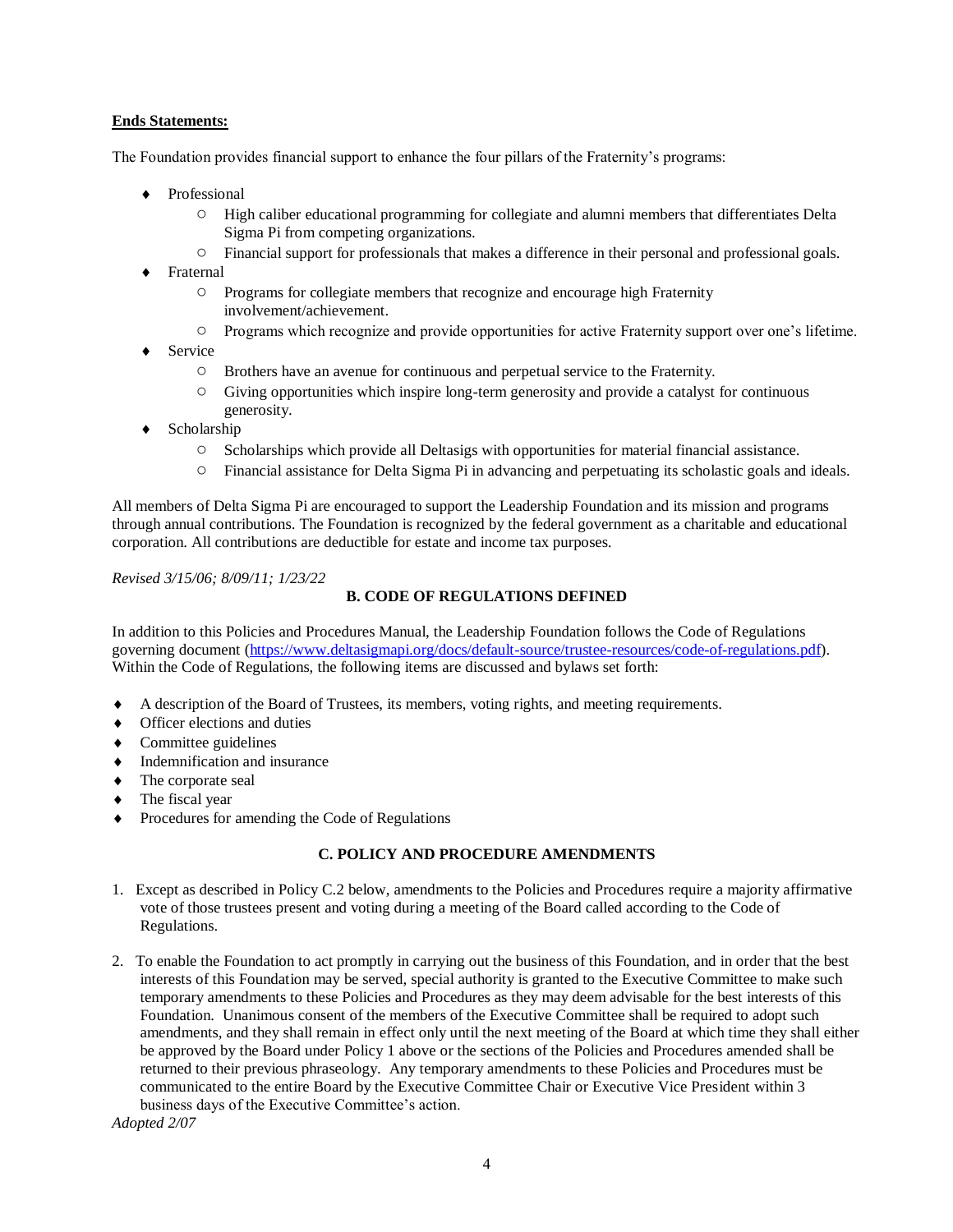### **D. TRUSTEE DUTIES**

<span id="page-4-0"></span>**1. Expectations and Responsibilities.** The Delta Sigma Pi Leadership Foundation hereby establishes the following expectations and responsibilities for all elected members of the Board of Trustees:

### **a. Fundraising.**

- i. Enthusiastically embrace Delta Sigma Pi's purpose, educational and leadership development programs and other initiatives which support the Fraternity and its members
- ii. Embrace strategic, long-term growth which may be contrary to short-term, temporary gains
- iii. Know and support the Leadership Foundation's mission, purposes, goals, policies and programs
- iv. Suggest potential donor and major gift prospects
- v. Build relationships with alumni and donors as part of a cultivation process
- vi. Partner with staff to ask individuals to financially support Delta Sigma Pi
- vii. Continuously thank donors for their support and participate in planned stewardship activities
- viii. Champion the annual fund and annual fundraising initiatives
- ix. Serve as an ambassador and visible leader for Delta Sigma Pi

### **b. Philanthropic Support.**

- i. Give an annual gift according to personal means, but a minimum of \$2,500, with at least \$1,200 unrestricted in nature\* (see D2)
- ii. Support all major fundraising campaigns, in addition to annual giving
- iii. Explore joining the Living Legacy Society by establishing a planned gift
- iv. Donate all personal expenses associated with meetings and other Delta Sigma Pi events\*

### **c. Board Participation.**

- i. Assist the Board of Trustees in carrying out its fiduciary responsibilities
- ii. Review and understand financial reports and be willing to question expenditures and examine variance
- iii. Prepare for and attend Board of Trustees meetings as scheduled
- iv. Serve on committees and undertake special assignments willingly and enthusiastically\*
- v. Provide advice, counsel and support, as needed, to the Board of Trustees leadership and staff
- vi. Develop strong relationships with members of the Delta Sigma Pi Board of Directors to encourage collaboration and support
- vii. Suggest possible nominees to the Board of Trustees who are individuals of achievement and who can make significant contributions
- viii. Bring good will and a sense of humor to board deliberations

# **d. Personal Conduct.**

- i. Be a member of Delta Sigma Pi, in good standing
- ii. Serve Delta Sigma Pi as a whole rather than any special interest group or constituency
- iii. Support the majority decision on issues decided by the Board of Trustees
- iv. Avoid the appearance of a conflict of interest that might compromise the Board of Trustees, and disclose any possible conflicts in a timely fashion
- v. Embrace public neutrality in Fraternity elections and politics\*
- vi. Adhere to all Event Code of Conduct policies
- vii. Maintain confidentiality of the Board of Trustees meetings and executive sessions
- viii. Be able to certify that you have not been convicted of a felony
- **2. \*Duties of Fraternity Officers Serving as Trustees.** The Fraternity officers who serve as Trustees of the Delta Sigma Pi Leadership Foundation shall adhere to the expectations and responsibilities outlined in Policy D. Section 1, with the exception of the following sections: D.1.b.i, D.1.b.iv, D.1.c.iv and D.1.d.v. (marked with an asterisk in Section 1).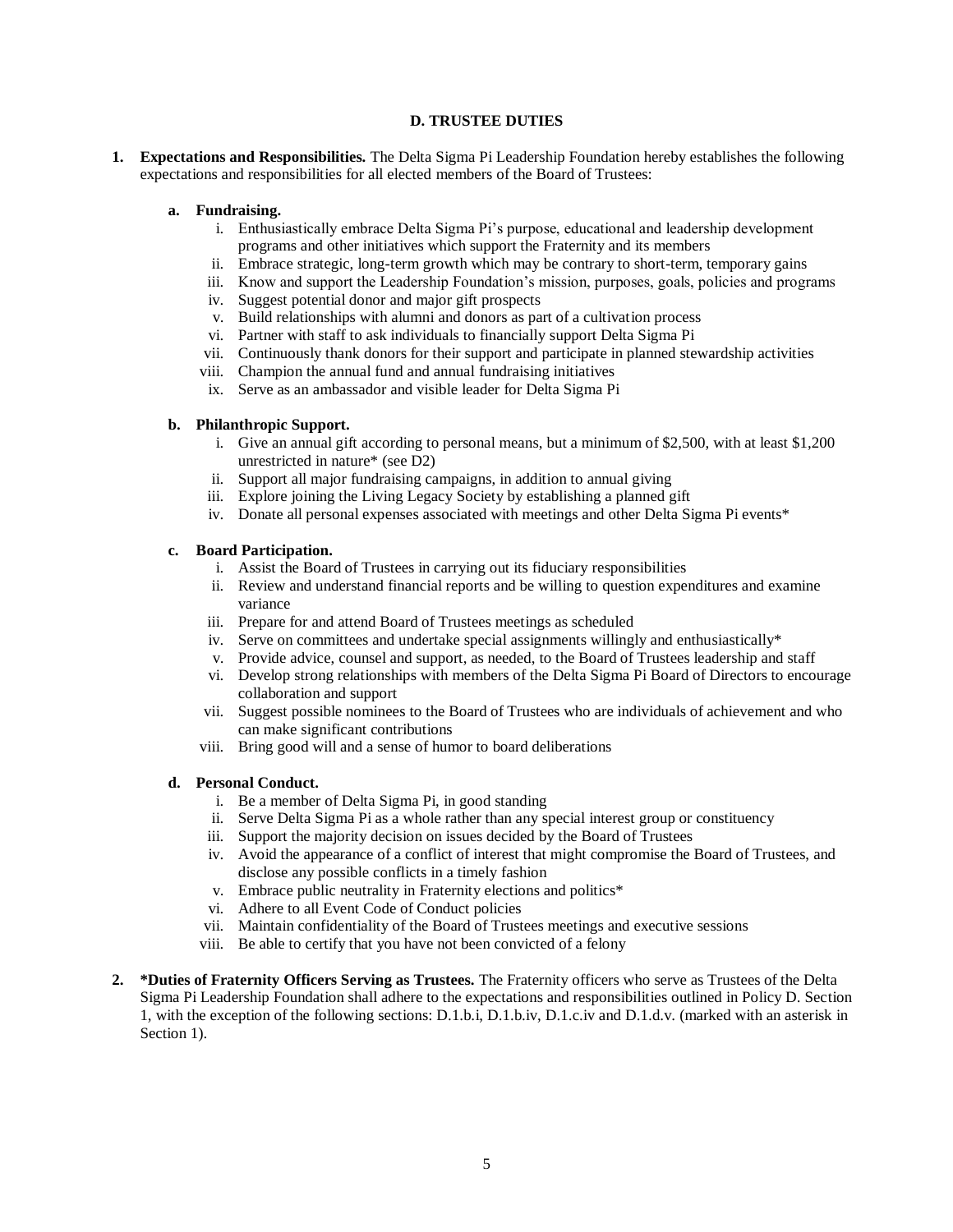### **3. Conflict of Interest Policy**

- a. This Conflict of Interest Policy: (1) defines conflicts of interest; (2) identifies classes of individuals within the Foundation covered by this policy; (3) facilitates disclosure of information that may help identify conflicts of interest; and (4) specifies procedures to be followed in managing conflicts of interest.
	- 1. Definition of conflicts of interest. A conflict of interest arises when a person in a position of authority over the Leadership Foundation may benefit financially from a decision he or she could make in that capacity, including indirect benefits such as to family members or businesses with which the person is closely associated. This policy is focused upon material financial interest of, or benefit to, such persons.
	- 2. Trustee involvement in the sales of goods and services. Trustees will not sell products or services for personal profit in conjunction with, in the name of, in association with, or as a form of fundraising for the Foundation. Any such sales that are for profit for the trustee, and other parties described herein, should be deemed a conflict of interest and are forbidden. The sale of products for the sole purpose of fundraising for the Foundation may be approved by a vote of the Executive Committee.
	- 3. Individuals covered. Persons covered by this policy are Leadership Foundation Trustees, officers and employees.
	- 4. Facilitation of disclosure. Persons covered by this policy will annually disclose or update to the Foundation Chairman, on a form provided by the Foundation, their interests that could give rise to conflicts of interest and verifies they have read the conflict of interest policy and agree to comply with it.
	- 5. Procedures to manage conflicts. For each interest disclosed, the Chairman will determine whether to: (a) take no action; (b) assure full disclosure to the Board of Trustees and other individuals covered by this policy; (c) ask the person to recuse from participation in related discussions or decisions; or (d) ask the person to resign from his or her position or, if the person refuses to resign, become subject to possible removal in accordance with the Foundation's removal procedures. In the event the Chairman discloses a potential conflict of interest, the interest will be disclosed to the Chair of the Audit Committee and the Audit Chair will follow the same procedures as the Chairman for determining action. The Leadership Foundation's Chairman and Treasurer will monitor proposed or ongoing transactions for conflicts of interest and disclose them to the Board of Trustees in order to deal with potential or actual conflicts, whether discovered before or after the transaction has occurred.
- b. Serve the Foundation as a whole rather than any special interest group or constituency. Regardless of whether or not you were invited to fill a vacancy reserved for a certain constituency or organization, your first obligation is to avoid any preconception that you "represent" anything but the Foundation's best interests.
- c. Avoid even the appearance of a conflict of interest that might embarrass the board or the Foundation, and disclose any possible conflicts to the board in a timely fashion.
- d. Maintain independence and objectivity and do what a sense of fairness, ethics, and personal integrity dictate, even though not necessarily obliged to do so by law, regulation, or custom.
- e. Never accept (or offer) favors or gifts from (or to) anyone who does business with the Foundation.
- f. No trustee, or members of a trustee's immediate family may receive any benefit from a raffle in which the Leadership Foundation is a participant.

*Approved 8/9/05; Revised 12/08, 2/12, 1/22*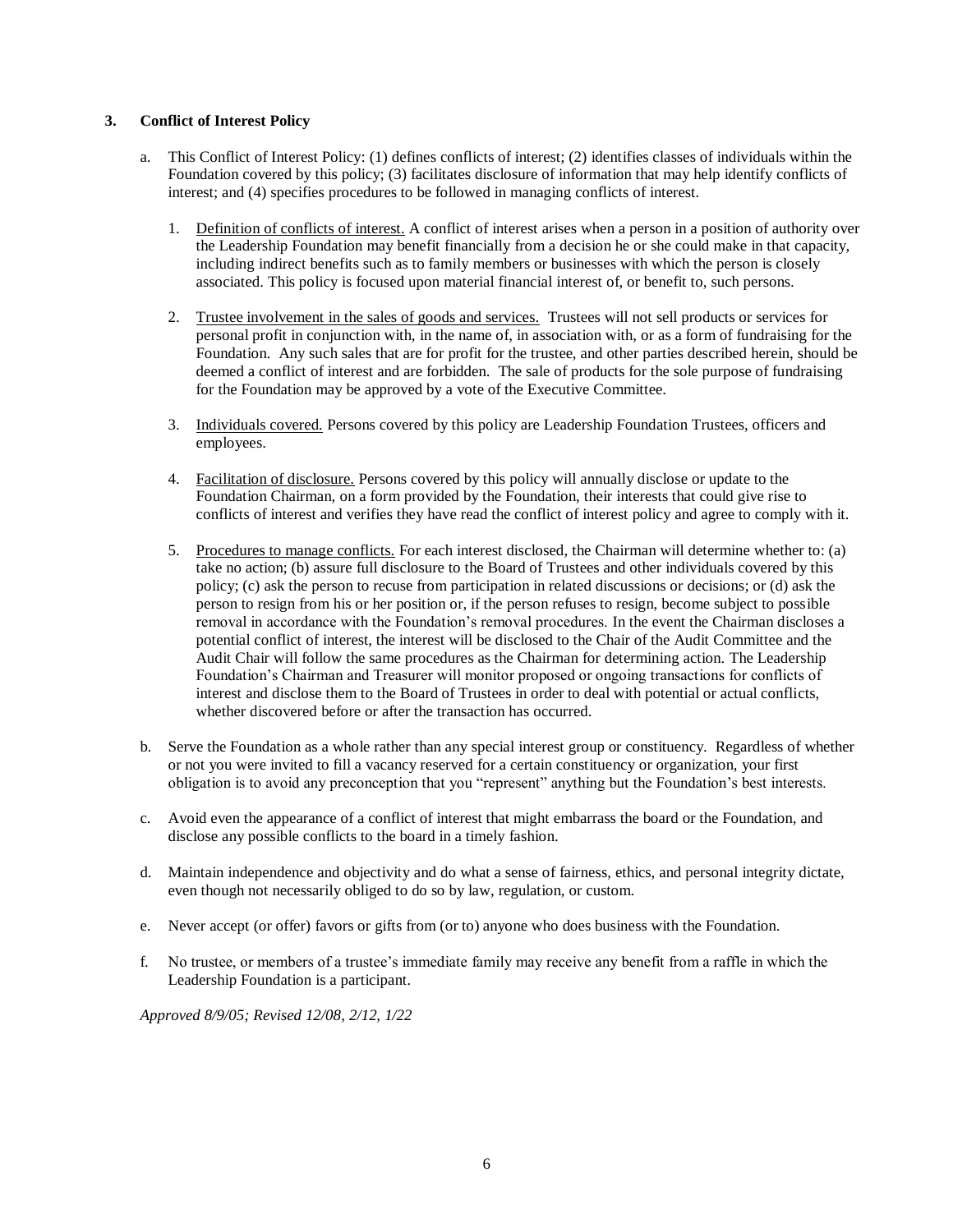### **4. Whistleblower Policy**

This Whistleblower Policy: (1) encourages staff and volunteers to come forward with credible information on illegal practices or serious violations of adopted policies of the organization; (2) specifies that the Foundation will protect the person from retaliation; and (3) identifies where such information can be reported.

- a. Encouragement of reporting. The Delta Sigma Pi Leadership Foundation encourages complaints, reports or inquiries about illegal practices or serious violations of its policies, including illegal or improper conduct by the organization itself, by its leadership, or by others on its behalf. Appropriate subjects to raise under this policy would include financial improprieties, accounting or audit matters, ethical violations, or other similar illegal or improper practices or policies. Other subjects on which the Foundation has existing complaint mechanisms should be addressed under those mechanisms, such as raising matters of alleged discrimination or harassment via human resources channels, unless those channels are themselves implicated in the wrongdoing. This policy is not intended to provide a means of appeal from outcomes in those other mechanisms.
- b. Protection from retaliation. The Delta Sigma Pi Leadership Foundation prohibits retaliation by or on behalf of the organization against staff or volunteers for making good faith complaints, reports or inquiries under this policy or for participating in a review or investigation under this policy. This protection extends to those whose allegations are made in good faith but prove to be mistaken. The Foundation reserves the right to discipline persons who make bad faith, knowingly false, or vexatious complaints, reports or inquiries or who otherwise abuse this policy.
- c. Where to report. Complaints, reports or inquiries may be made under this policy on a confidential or anonymous basis. They should describe in detail the specific facts demonstrating the basis for the complaints, reports or inquiries. They should be directed to Delta Sigma Pi's Executive Director or the Leadership Foundation Chair; if both of those persons are implicated in the complaint, report or inquiry, it should be directed to the full Board of Trustees. The Foundation will conduct a prompt, discreet, and objective review or investigation. Staff or volunteers must recognize that the Foundation may be unable to fully evaluate a vague or general complaint, report or inquiry that is made anonymously.

*Adopted 12/08*

# 5. **Voting Trustee Terms of Office** (See Appendix B for a complete list of Trustees having served.)

Trustee terms begin upon election at either the Annual or Mid-Year Meeting. Terms conclude upon adjournment of the Annual or Mid-Year Meeting closest to two years of service. Per the code of regulations, voting trustees shall serve for two (2) years or until their successors are duly elected and qualified. A Voting Trustee so elected who has served three consecutive two-year terms may again be eligible for re-election to the Board after expiration of at least one year from the date of termination of his or her third term.

#### *(Effective at conclusion of 2022 Grand Chapter Congress):*

Currently serving as Voting Trustees are:

| <b>Tim Augustine</b>  | Elected Trustee 2019-21/2021-23                                                       |
|-----------------------|---------------------------------------------------------------------------------------|
| Joelle Berlat         | Elected Trustee 2021-23                                                               |
| <b>Jeff Briggs</b>    | Elected Trustee 2016-18/2018-2020/2020-22                                             |
| <b>Conchita Dixon</b> | Elected Trustee 2021-23                                                               |
| <b>Shawn Gregory</b>  | Elected Trustee 2020-22                                                               |
| <b>Randy Hultz</b>    | Ex-Officio as Grand President 1993-97<br>Ex-Officio as Past Grant President 1997-2001 |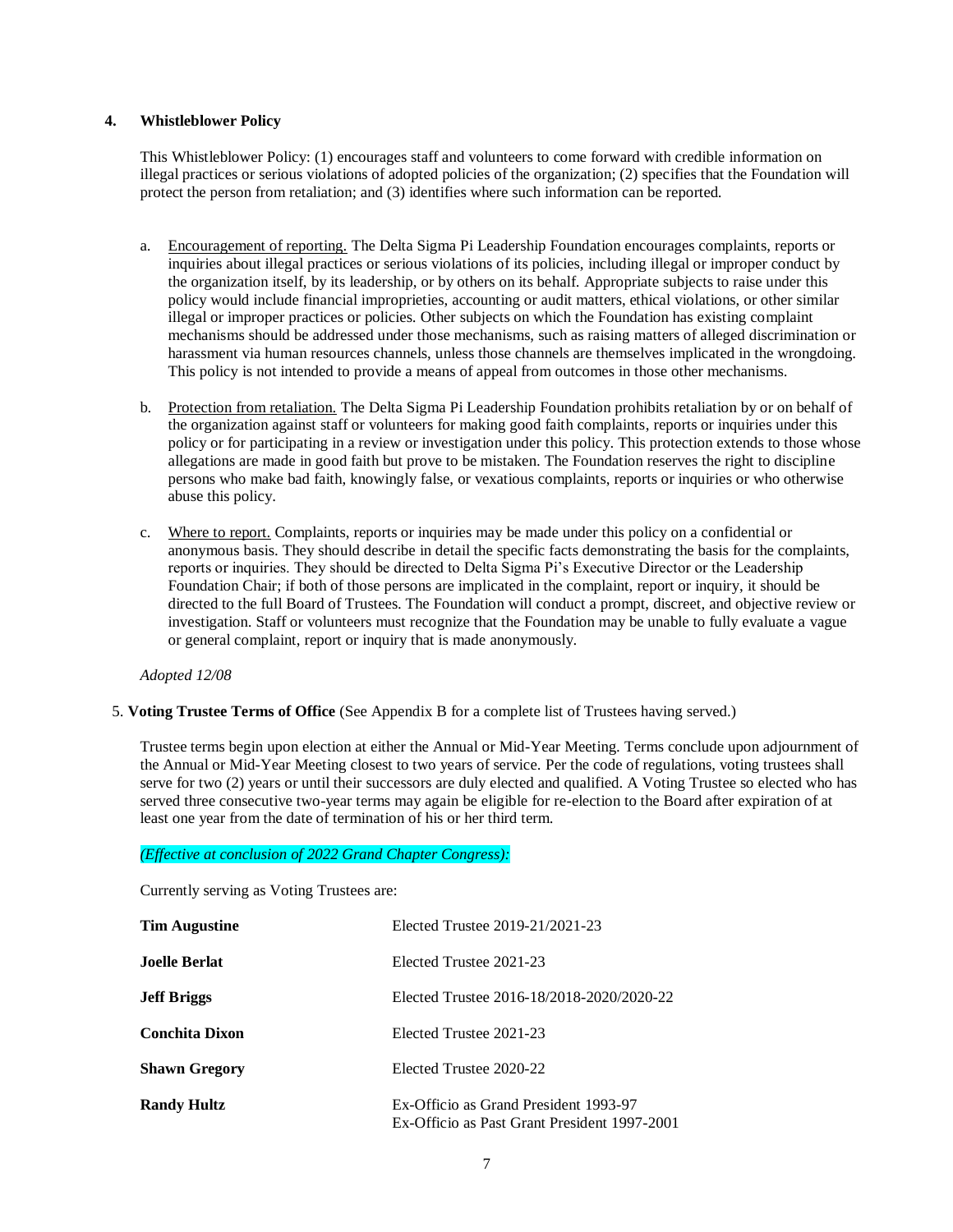| <b>Randy Hultz (cont.)</b>  | Elected Trustee Emeritus 8/01<br>Elected Trustee 2003-05/2005-07/2007-09<br>Elected to Trustee partial term 2017<br>Elected Trustee 2017-20/2020-22 |
|-----------------------------|-----------------------------------------------------------------------------------------------------------------------------------------------------|
| <b>Beth Keith</b>           | Elected Trustee 2019-21/2021-23                                                                                                                     |
| <b>Jeremy Levine</b>        | Non-Voting Trustee 2021-present                                                                                                                     |
| <b>Tosin Odesanya</b>       | Elected Trustee 2021-23                                                                                                                             |
| <b>Bill Schilling</b>       | Executive Vice President 2021-present<br>Non-Voting Trustee April 2003-present                                                                      |
| Jodi Schoh                  | Ex-Officio as VP-Finance $2019-21/2021-23$                                                                                                          |
| <b>Tricia Smith</b>         | Ex-Officio as Grand President 2017-19/2019-21<br>Ex-Officio as Past Grand President 2021-23                                                         |
| <b>Cory Stopka</b>          | Ex-Officio as Grand President 2021-23                                                                                                               |
| Updated 9/21, 1/22, 2/18/22 |                                                                                                                                                     |

### **E. INVESTMENTS**

#### <span id="page-7-0"></span>**1. Introduction**

The Delta Sigma Pi Leadership Foundation ("Foundation") is maintained to provide benefits, as the case may be, to its participants, as defined and described by its Articles of Incorporation (See Appendix A.)

This statement of investment policies and objectives ("Investment Policy") is set forth for the Foundation in order that:

There is a clear understanding on the part of the Trustees and Officers of the Delta Sigma Pi Leadership Foundation of the investment policy and objectives of all funds for which the Foundation is responsible for, including the General and the Endowed Funds.

All investment portfolios of the Foundation are given investment guidance and limitations.

It is the intent of this statement to establish a philosophy that will assist the Trustees in guiding all Foundation portfolios towards desired performance.

#### **2. Investment Responsibilities**

a. Trustees Responsibilities

The Trustees of the Foundation are charged by law with the responsibilities for the investment of the assets of the Foundation. The trustees shall discharge their duties solely for the exclusive purpose of:

- (a) providing benefits to participants and their beneficiaries;
- (b) defraying reasonable expenses of administering the plan.

Trustees shall discharge their duties with the care, skill prudence and diligence under the circumstances, then prevailing, that a prudent investor acting in a like capacity and familiar with such matters would use in the conduct of an enterprise of like character and objectives. The Trustees are aware of, and accept, the responsibilities as set forth by this investment policy.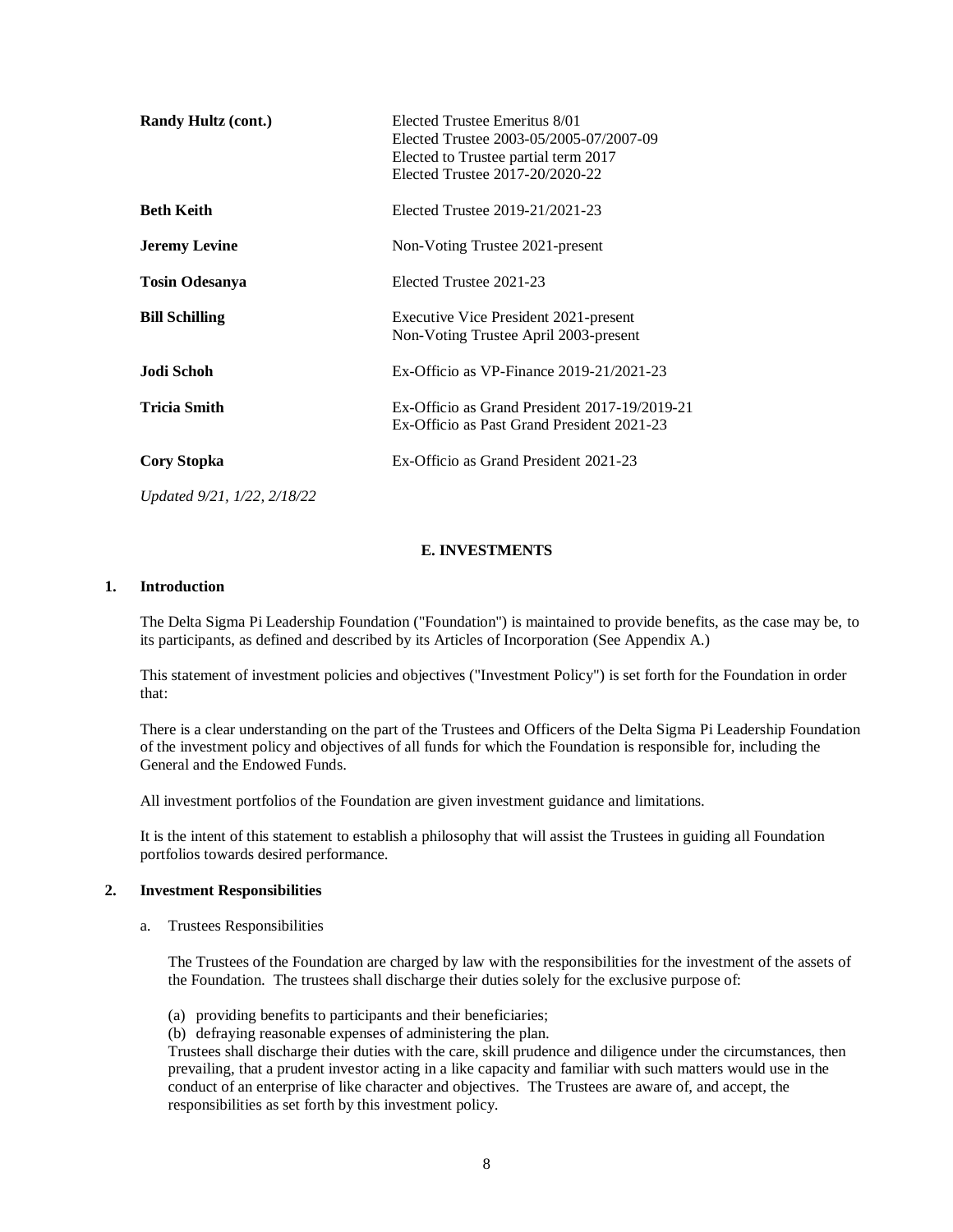b. Investment Management Responsibilities:

The Trustees are authorized and permitted to engage services of a Registered Investment Agent who possesses the necessary specialties in investment research facilities and skilled manpower to meet Foundation investment objectives and guidelines. Accordingly, the Trustees require the Agent to adhere and manage assets according to prudent standards as established in common trust law and the Uniform Prudent Investors Act. The engagement of a Registered Investment Agent for the management of Foundation assets, however, does not relieve the Trustees from their responsibility for safekeeping and guidance of the funds.

Investment policy guidelines will be fixed from time to time by the Trustees after consideration of advice and recommendations of the Investment Committee. All modifications of investment policy guidelines shall be in writing, voted upon by the Trustees of the Foundation, and reflected in the official minutes of the Foundation. The Executive Vice President of the Foundation shall be charged with the implementation of all investment transactions.

*Revised 8/8/04*

#### **3. Investment Objectives**

The investment objective of the Delta Sigma Pi Leadership Foundation will be to attain a favorable absolute return for entire Foundation assets, consistent with preservation of capital and some emphasis on long-term growth.

It is the goal of the Foundation to obtain an average annualized total return of 6.0% to 8.0% over a five to seven year investment market cycle.

All performance return figures shall be timely provided no less than semi-annually for review by the Investment Committee, reviewed no less than annually by the Board of Trustees and reflected in the official minutes of the Foundation.

*Revised 8/6/16*

#### **4. Investment Guidelines**

a. Asset Allocation and Investment Philosophy

The Trustees believe it should be the function of this investment policy to aid the Investment Committee of the Foundation in identifying, selecting and implementing the proper allocation of assets for investment.

Accordingly, it is the philosophy of the Trustees that the asset mix of the fund should be:

| <b>EOUITY</b> | Maximum exposures:                         | Maximum Equity: | 80% |
|---------------|--------------------------------------------|-----------------|-----|
| <b>INCOME</b> | Maximum exposures:                         | Maximum Income: | 40% |
| <b>CASH</b>   | Remaining portions to be invested in cash. |                 |     |

*Revised 3/15/06; 8/6/16*

b. Type of Assets

The following is an acceptable list of assets and/or investment transactions for investment by the Foundation:

#### **EQUITY SECURITIES**

- Common Stocks
- Preferred Stocks
- Open-end Mutual Funds
- Closed-end Mutual Funds (but cannot use leverage)
- Exchange Traded Funds (ETFs)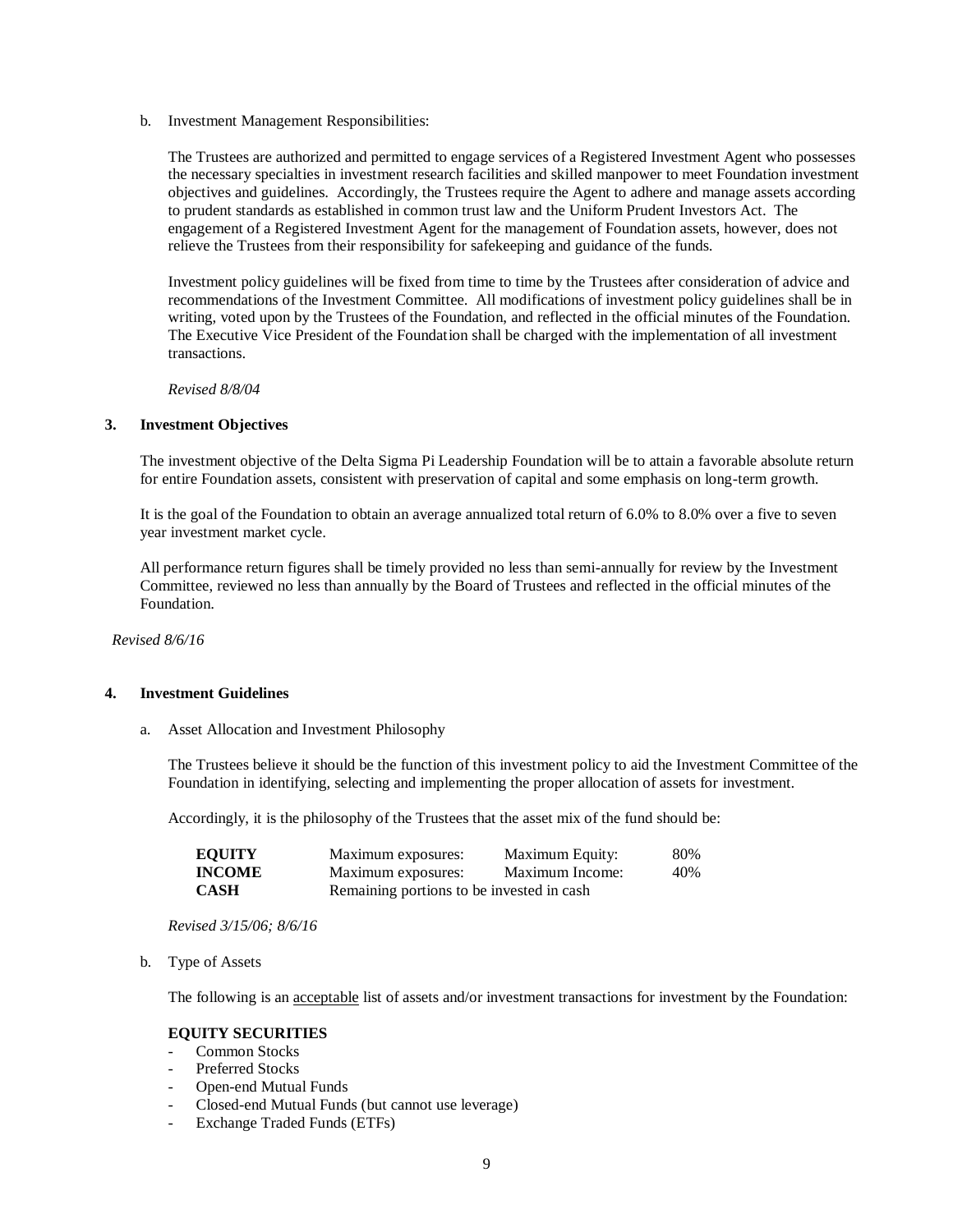- Publically Traded REITs – not to exceed 7% of the total Equity Securities, or 5% of the total portfolio

### **INCOME SECURITIES**

- Corporate Bonds (Investment Grade)
- Commercial Paper (Investment Grade)
- U.S. Treasury Securities
- U.S. Agency Securities
- Open-end Mutual Funds
- Closed-end Mutual Funds (but cannot use leverage)
- Exchange Traded Mutual Funds (ETFs)
- Convertible Bonds (Investment Grade)
- Certificates of Deposit
- Trust Preferred Securities

The following is an unacceptable list of assets and/or investment transactions expressly prohibited for the Foundation:

- Improved and Unimproved Real Estate
- General or Limited Partnerships
- All Options Transactions
- Short-Selling
- Commodities
- Letter Stock
- Penny Stocks (NASDAQ stocks selling under \$5.00 per share)
- Purchase of "Hot Issues" (New Issues)
- Trading on Material Non-Public Information

*Revised 8/6/16*

c. Cash or Cash Equivalents

All cash should be invested in federally insured net income bearing securities. Whenever possible, such securities should have a maturity of 12 months or less.

### *Revised 8/6/16*

d. Diversification of Securities

The Trustees' goal is to construct a well-diversified portfolio that consists of various types of securities in an attempt to reduce overall portfolio risk caused by market fluctuation.

#### *Revised 8/6/16*

#### 5. **Investment Performance Calculations & Evaluation**

Return performance calculations and evaluation of Foundation funds shall be determined by:

- a. A relative comparison of the Foundation's portfolio return(s) to a specific market index, for each asset class. The indices will be chosen by the investment manager in consultation with the investment committee.
- b. How the Foundation's investments are allocated between Asset Class. Shown by both dollar and percentage amounts.
- c. Investment performance figures shown Gross and Net of all investment fees (Management Fees, Load Fees, Commissions, etc.), with schedules supporting charges, if any assets are invested by, or in the custody of, a Registered Investment Agent.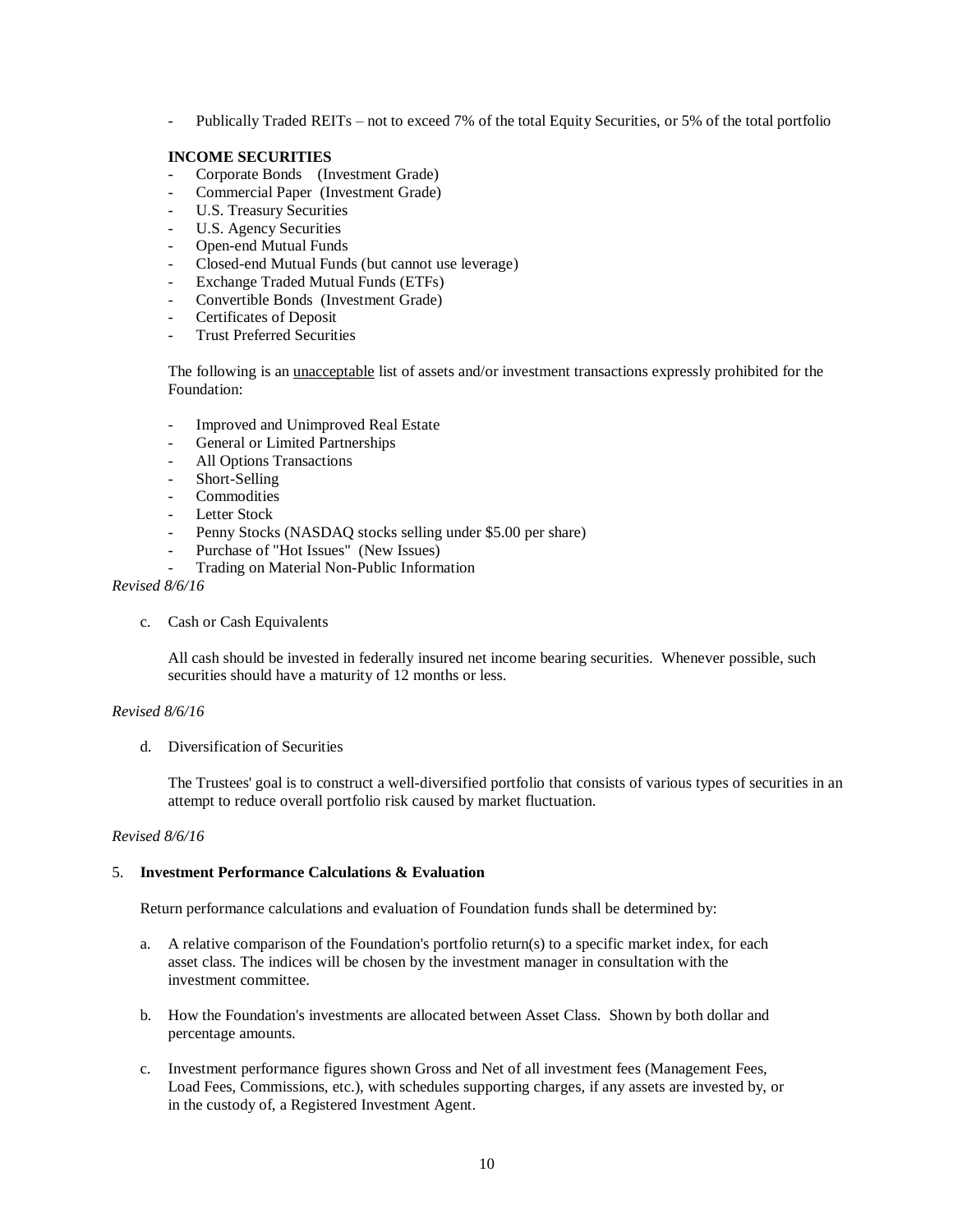#### **6. Risk Tolerance**

a. Guidelines

As a basis for controlling risk for the Foundation, it is desirable to limit the funds exposure in each asset segment. The guidelines are as follows:

- (1) In the Equity investment component of the Foundation, it is the intention of the Trustees to invest in a diversified group of equity oriented securities from the acceptable list to a maximum of 80%.
- (2) In the Income investment component of the Foundation, it is the intention of the Trustees to invest in a diversified group of income oriented securities from the acceptable list to a maximum exposure of 40%.

#### 7. **Additional Guidelines**

a. Commingling of Funds

The Trustees are authorized to commingle the individual endowments, when permitted by the endowment's guidelines, for investment purposes when they deem it necessary and beneficial in meeting the objectives and goals of this investment policy, and are acting solely in the best interest of the participants and their beneficiaries. The Trustees would be responsible for maintaining fund accounting even if funds are commingled for investment purposes.

If the Trustees commingle the funds, then each fund commingled will be allocated a proportionate share of net income, dividends, proceeds from sales, gains, losses, or any other increase or decrease based upon the ratio of the cost basis of the individual fund balance to cost basis of all commingled funds as a whole. Expenses of these funds shall also be allocated on a similar basis. (See Policy II.A. "Named and/or Designated Gifts")

b. Liquidity Needs of the Foundation

Based upon demographic data, supporting schedules will be presented to the Committee representing the scholarship goals of the Foundation for respective fiscal years ending June 30.

These schedules will be used by the Committee to determine suitable Foundation investments for meeting annual cash flow needs.

### **F. GIVING LEVELS**

<span id="page-10-0"></span>*Giving levels are for recognizing individual and corporate donors.*

#### **1. Cumulative**

\$1,000,000 — Visionary \$500,000 — Advocate \$250,000 — Sustainer \$100,000 — Centurion \$50,000 — Fifth Founder \$25,000 — Benefactor \$10,000 — Entrepreneur \$5,000 — Cornerstone \$1,000 — Architect

*Approved 8/11, Amended 3/20, 1/22*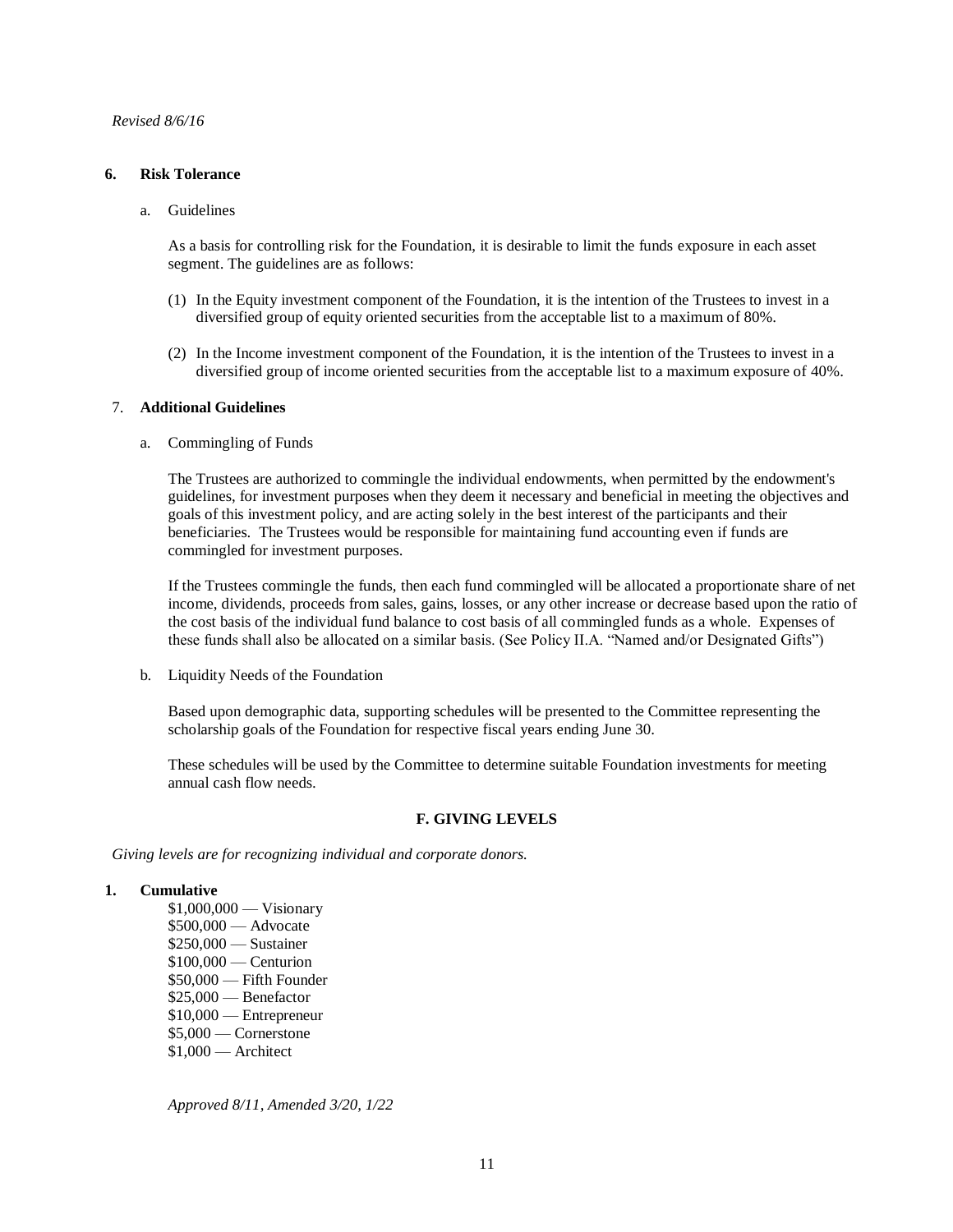# **2. Annual**

| Chairman Society              | \$25,000 or more (added 2/07)       |
|-------------------------------|-------------------------------------|
| Old Gold Society              | $$10,000 - $24,999$ (added $2/07$ ) |
| <b>Trustee Society</b>        | $$5,000 - $9,999$                   |
| Crown & Delta Society         | $$2,500 - $4,999$                   |
| Deltasig Investors Roundtable | \$1200                              |
| 1907 Society                  | $$1,000 - $2,499$                   |
| Leadership Society            | \$500 - \$999                       |
| <b>Foundation Member</b>      | $$100 - $499$                       |
|                               |                                     |

# **G. COMMITTEES AND DUTIES**

<span id="page-11-0"></span>**1. Board Committees.** The Delta Sigma Pi Leadership Foundation will have the following Standing Board Committees:

- A. **Advancement Committee.** The purpose of the Advancement Committee is to support the Board of Trustees in the strategic planning and oversight of the fundraising and stewardship undertakings of the Foundation. The Committee advises the Board on fundraising policies, fundraising programs and stewardship activities. The Committee is charged with the following tasks:
	- 1. Monitor fundraising programs for continuity and effectiveness
	- 2. Monitor stewardship programs for continuity and effectiveness
	- 3. Monitor fundraising performance versus initiative goals
	- 4. Monitor the organizational structure to ensure effective fundraising
	- 5. Review and develop stewardship activities for gifts of \$10,000 or more
	- 6. Explore new revenue generating initiatives
	- 7. Conduct an annual review of all policies pertaining to fundraising and recommend relevant additions and adjustments for board approval
	- 8. Provide a written report on recent activities of the Committee to the Board for each Board meeting
- B. **Audit Committee.** The purpose of the Audit Committee is to support the Board of Trustees in fulfilling its oversight responsibility with respect to the financial reporting process, the system of internal controls, the audit process and the Foundation's process for monitoring compliance with laws and regulations. The Committee is charged with the following tasks:
	- 1. Review the outside auditor's qualifications, independence and performance
	- 2. Review the annual financial statements audited by the outside auditors
	- 3. Review suggestions for improvements in internal controls from the outside auditors
	- 4. Review with the outside auditor any audit problems or difficulties and management's response
	- 5. Review significant accounting and reporting developments and issues
	- 6. Exercise oversight of the Foundation's process for monitoring compliance with legal and regulatory requirements
	- 7. Assist in annual audit preparation
	- 8. Provide a written report on recent activities of the Committee to the Board for each Board meeting
- C. **Board Development & Nominations Committee.** The purpose of the Board Development & Nominations Committee is to support the Board of Trustees in the recruitment and retention of Trustees and volunteers, specifically to examine the reasons the Foundation attracts and maintains volunteers and to assure that the Board remains proactive in maintaining strong succession plans. The Committee advises the Board on Trustee policies, provides recommendations for internal officers and oversees programs for the recruitment and retention of Trustees and volunteers. The Committee is charged with the following tasks:
	- 1. Provide support to recruitment and retention plan implementation
	- 2. Propose any necessary recommendations related to trustee and volunteer criteria
	- 3. Review current practices and suggests changes related to trustee and volunteer renewal, retention, and recruitment
	- 4. Maintain a list of potential trustees and volunteers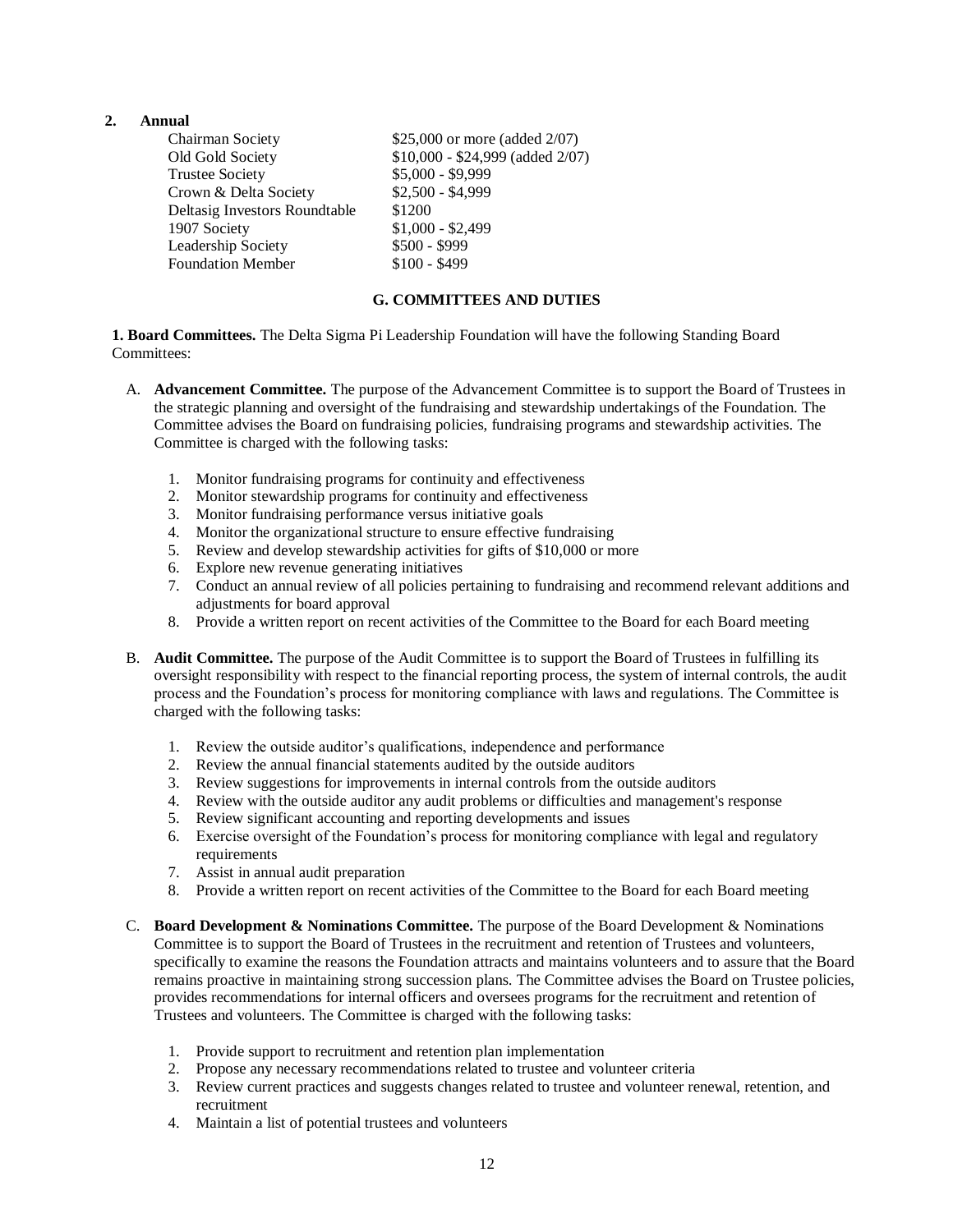- 5. Actively seek out referrals for potential trustees and volunteers
- 6. Participate fully in the cultivation process for potential trustees and volunteers
- 7. Ensure the board membership is diverse in professions and skills sets which correspond to the operational areas of the Foundation
- 8. Maintain a record of participation, giving and terms for each trustee
- 9. Develops and executes a trustee orientation program
- 10. Provide a yearly slate of candidates to serve as trustees and officers
- 11. Provide a written report on recent activities of the Committee to the Board for each Board meeting.
- D. **Finance Committee.** The purpose of the Finance Committee is to support the Board of Trustees in the financial oversight and planning for the Foundation. The Committee advises the Board on financial policies, financial regulations and investments. The Committee is charged with the following tasks:
	- 1. Provide assistance in the annual budget process
	- 2. Review monthly financial statements, including balance sheet, income, expenses, pledge receivables and cash flow
	- 3. Monitor investment portfolios
	- 4. Review investment reports on a monthly basis
	- 5. Review requests for gifts in kind
	- 6. Conduct an annual review of all policies pertaining to finance and investments and recommend relevant additions and adjustments for Board approval
	- 7. Provide a written report on recent activities of the Committee to the Board for each Board meeting
- E. **Scholarship & Grant Committee.** The purpose of the Scholarship & Grant Committee is to support the Board of Trustees in the strategic planning and oversight of the allocation of grants and scholarships from the Foundation. The Committee advises the board on granting policies, granting opportunities and the process to administer scholarships and grants. The Committee is charged with the following tasks:
	- 1. Monitor the value of individual scholarships for maximum value to the student
	- 2. Monitor the criteria for all scholarships and grants
	- 3. Monitor the metrics for scholarship selection and grant approval for efficiency
	- 4. Review criteria for newly endowed/created scholarships or grants
	- 5. Provide marketing support for all scholarship and grants
	- 6. Approve the slate of scholarship recipients from the Scholarship Selection Team
	- 7. Appoint the Scholarship Selection Team Leader
	- 8. Provide support and direction to the Scholarship Selection Team
	- 9. Review and approve all grant requests submitted by the Delta Sigma Pi Fraternity
	- 10. Review and respond to all outside grant requests on behalf of the Board
	- 11. Provide a written report on recent activities of the Committee to the Board for each board meeting

**2. Board Committee Chairs.** The Board Chair will appoint each Committee Chair in congruence with the Board's Annual Meeting. The term for a Committee Chair will be one year, with the possibility of reappointment. In the event a Committee Chair is not a Trustee, that Chair shall not be considered in the line of succession (G.4) or for purposes of serving on the Executive Committee (G.6).

**3. Board Committee Membership.** The membership of each committee shall be made up of Trustees, Trustee Emeriti and others who are subject matter experts. Each Committee must have at least one Trustee. The membership of each committee will be appointed by the Committee Chair, with approval by the Board Chair. The Executive Vice President, or designee, and Board Chair serve as an ex officio, non-voting member of all Board Committees.

A. **Audit Committee Membership Exception.** The membership of the Audit Committee will be made up of the Audit Committee Chair (who must be a Trustee), appointed by the Board Chair as outlined in Policy G.2., and two non-Trustees who will be appointed by the Board Chair. No other Trustee may serve on the Audit Committee and no member can be a current board member of an organization that has received a grant from the Foundation.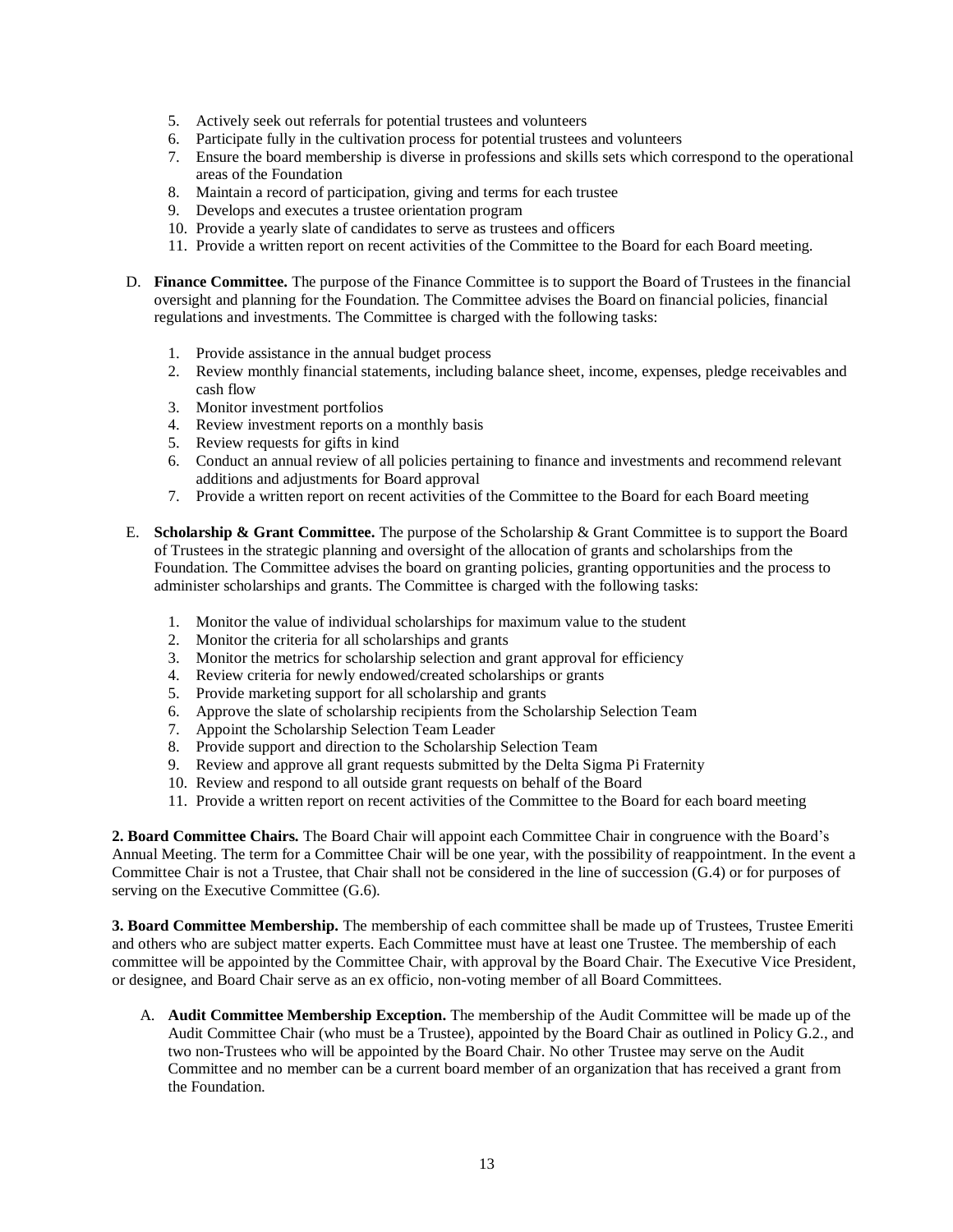**4. Line of Succession.** In the event of an unexpected vacancy of both the Chair and Vice Chair, the following line of succession will be followed:

- 1. Finance Committee Chair
- 2. Advancement Committee Chair
- 3. Scholarship & Grant Committee Chair
- 4. Audit Committee Chair
- 5. Board Development & Nominations Committee Chair

**5. Other Support Groups.** The Board Chair, in consultation with the Executive Vice President and appropriate Committee Chair, may establish other support groups to aid in the work of the Board Committees. Such groups are defined as the following:

- A. **Subcommittee.** A subcommittee is a support group that undertakes a part of the responsibilities of the Board Committee and is typically ongoing and does not have a defining end date. The subcommittee reports to the Board Committee. All subcommittees will have a written Subcommittee Charter which is developed by the Committee Chair, in consultation with the Board Chair and Executive Vice President. The Subcommittee Charter will, at minimum, define the purpose of the subcommittee and outline specific responsibilities.
- B. **Task Force.** A task force is a support group that undertakes and addresses a defined need or project and is typically project based with a definite start and end date. The task force reports to the Executive Vice President, with a close working relationship to the appropriate committee chair. All task forces will have a written task force charter developed by the Executive Vice President, in consultation with the Board Chair and the appropriate Committee Chair. The task force charter will, at minimum, define the purpose of the task force, outline specific responsibilities and indicate the expected time of existence.
- C. **Team.** A team is a support group that undertakes an operational need. The team reports to the Executive Vice President, with a close working relationship to the appropriate committee chair. All teams will have a written team charter developed by the Executive Vice President, in consultation with the Board Chair and the appropriate Committee Chair. The Team Charter will, at minimum, define the purpose of the team, outline specific operational responsibilities and indicate which Central Office staff members will be working in conjunction with the team.

**6. Executive Committee.** The Delta Sigma Pi Leadership Foundation will have an Executive Committee composed of the following Officers and Trustees: Board Chair, Board Vice Chair, Executive Vice President (ex officio, non-voting), Finance Committee Chair and one other Trustee chosen by the Chair. In the case that the Board Chair or Vice Chair serve a dual role as a Committee Chair, the line of succession in Policy G.4. will be used to determine the Committee Chair who serves on the Executive Committee. The Executive Committee will be responsible for monitoring the overall operations of the Foundation in the interim between meetings of the Board called according to the Code of Regulations and is authorized to make temporary changes to Policies and Procedures as outlined in I.C.2 of these Policies and Procedures. The Executive Committee is chaired by the Board Chair.

<span id="page-13-0"></span>*Approved 5/18; Amended 7/21 (3.2 and 3.3)*

### **H. VOLUNTEER DEVELOPMENT PROGRAM**

- 1. **Volunteer Philosophy.** The Delta Sigma Pi Leadership Foundation (the "Foundation") recognizes that Delta Sigma Pi has a strong base of alumni who maintain strong connections with the Fraternity and who want to support the Foundation. These individuals are passionate about Delta Sigma Pi. The Foundation will continue to provide opportunities for all alumni and collegians to engage and learn about the organization.
- 2. **Volunteer Structure.** The Foundation will have the following roles as part of the Volunteer Development Program.
	- a. **Foundation Ambassadors.** Foundation Ambassadors leverage local alumni with strong networks within a geographic area or major market in order to increase fundraising, stewardship, engagement and educational efforts in a geographic area. A Foundation Ambassador is responsible for the following activities: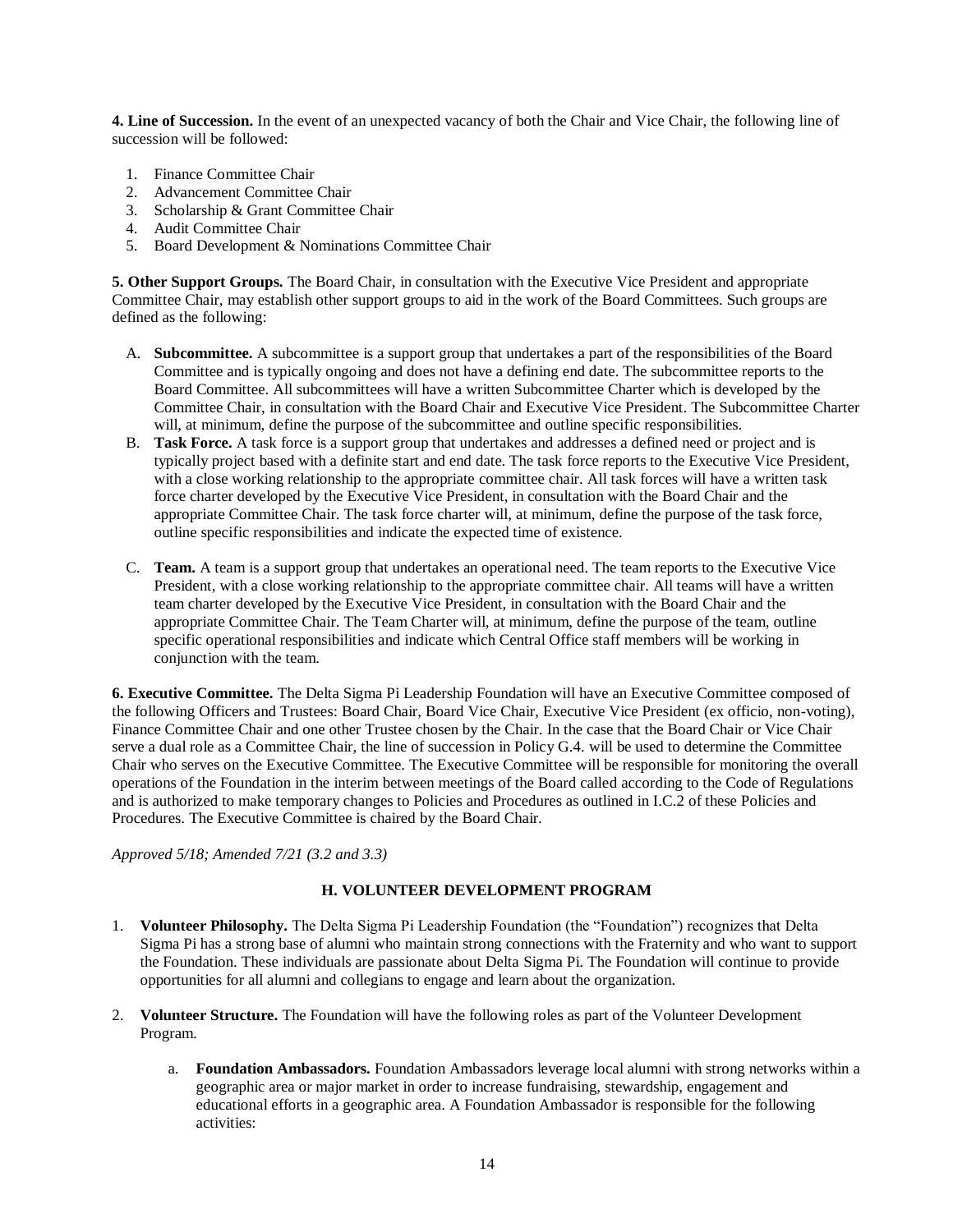- (1) Build relationships with local alumni to increase knowledge and engagement with the Foundation
- (2) Coordinate with the Central Office, collegiate chapters, alumni chapters and Chapter Champions to identify local donors who are not currently engaged
- (3) Plan and execute engagement or fundraising events at the local level.
- (4) Connect high potential local donors to trustees and staff as appropriate
- (5) Recognize and thank local alumni for gifts under \$250
- b. **Chapter Champions.** Chapter Champions leverage alumni with strong connections to specific collegiate chapters, colleges and schools of business in order to increase fundraising growth of Chapter Leadership Funds. A Chapter Champion is responsible for the following activities:
	- (1) Coordinate with the Central Office, collegiate chapters, alumni chapters and Foundation Ambassadors to identify donors who are not currently engaging at national events
	- (2) Build relationships with university faculty and staff to increase knowledge of and engagement with Delta Sigma Pi and the Foundation
	- (3) Collaborate with university officials and synergize fundraising and "friendraising" efforts
	- (4) Plan and execute Foundation engagement and fundraising events in connection with collegiate chapter and/or university events
	- (5) Serve as a resource for designated collegiate chapters on Foundation matters and the growth and use of their Chapter Leadership Fund
	- (6) Connect high potential local donors to Trustees and staff as appropriate
	- (7) Recognize and thank alumni for their support of Chapter Leadership Funds
- c. **Volunteer Coordinator.** Volunteer Coordinators leverage alumni who attend Fraternity events to coordinate and execute Foundation activities in order to increase fundraising, stewardship, engagement and educational efforts during events. A Volunteer Coordinator is responsible for the following activities:
	- (1) Recruit and train volunteers to staff event needs, such as a Foundation resource/information table
	- (2) Manage the Foundation resources table (if any) during events
	- (3) Manage other onsite Foundation needs and logistics during events
	- (4) Provide proper stewardship to fellow event volunteers.
- 3. **Minimum Expectations.** All alumni must meet the following minimum expectations in order to be appointed to any role within the Volunteer Development Program:
	- a. Passion for Delta Sigma Pi and the Foundation
	- b. Proven track record of advocacy and support of Delta Sigma Pi
	- c. Alignment with the philosophy and approach of the Foundation
	- d. Knowledgeable of the programs and purpose of the Foundation
	- e. Strong communication skills<br>f. Current donor at any level
	- Current donor at any level
- 4. **Management.** The recruitment, selection, appointment, management and dismissal of all volunteer roles of the Volunteer Development Program will be the responsibility of the Executive Vice President, or designee. The Advancement Committee will be responsible for general oversight and support.

*Approved 8/20*

### **I. EXPENSE AUTHORIZATION**

#### <span id="page-14-0"></span>1. **General Purpose**

Each year the Trustees of the Leadership Foundation, during their annual meeting, approve a budget which includes expense and revenue projections. The annual budget and projections are then administered by the President and Chair of the Foundation along with the Executive Vice President. From time-to-time, however, Foundation expenses may develop that were unexpected and necessary. To insure a seamless administration of the Foundation while also maintaining organizational accountability, the following policy guidelines are to be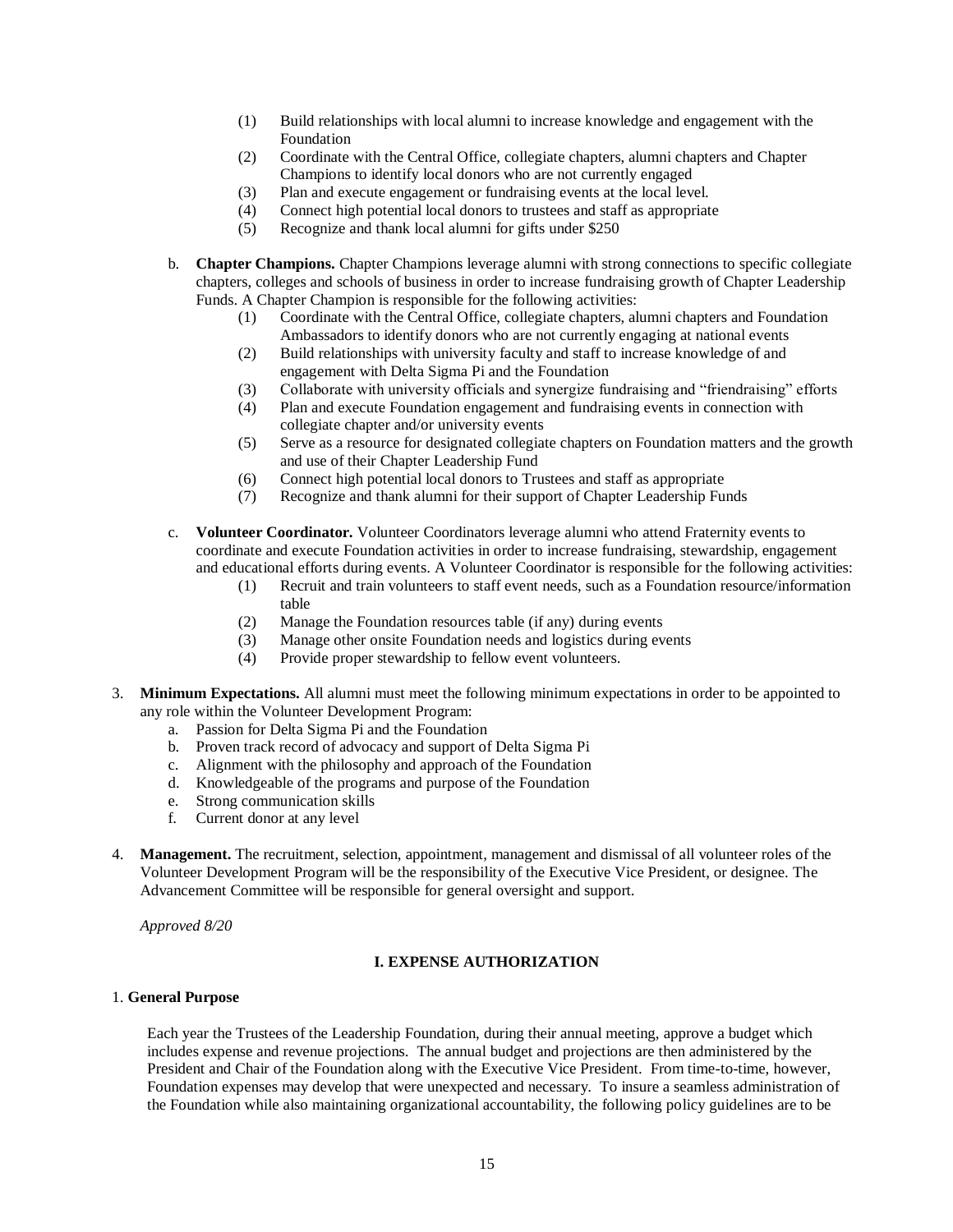fully considered in the event of a need to purchase items or expenses not approved through the annual budget approval process.

### **2. Policy Guidelines**

The President and Chair may authorize the Executive Vice President of the Foundation, or other Foundation staff in the absence of said staff member, without a Trustee vote, to purchase any non-budgeted item or expense of a value of not more than \$7,500 for a given fiscal year with no carry over to the next year for the purpose of assisting the Foundation in the implementation of its mission.

The Executive Vice President may authorize purchase of all budgeted items as approved by the Trustees during the Annual Meeting at any time during the fiscal year.

The Executive Vice President may authorize purchase of any non-budgeted item or expense of a value of not more than \$500 per occurrence with a maximum of \$5,000 for a given fiscal year with no carry over to the next year for the purpose of assisting the Foundation in the implementation of its mission.

Trustees of the Foundation shall not suggest or direct expenditures without the approval and authorization of the President and Chair.

The Executive Director of the Fraternity may not require or obligate any purchase of any item or expense for any purpose by the Executive Vice President or any member of the Foundation staff without approval of the Board of Trustees and the Fraternity's Board of Directors.

The Executive Vice President may not require or obligate any purchase of any item or expense for any purpose by the Executive Director of the Fraternity or any member of the Fraternity staff without approval of the Board of Trustees and the Fraternity's Board of Directors.

*Approved 8/12/00; Revised 2/18/22*

# **J. TRUSTEE TRAVEL**

### <span id="page-15-0"></span>**1. General Purpose**

The Trustees of the Leadership Foundation serve as the primary spokespeople to the Fraternity membership and the global community regarding the charitable mission of the Foundation. To that end, the history and culture of the Trustees has been that all travel performed in the name of the Foundation and for representation and fundraising for the Foundation would be paid for by the Trustee and would be reported to the Foundation staff. The value of such travel would be documented and considered a "gift-in-kind" to the Foundation. To insure a seamless administration of the Foundation while also maintaining organizational accountability, the following policy guidelines are to be fully considered by the Trustees through service to the Foundation and Fraternity:

#### **2. Policy Guidelines**

- a. Travel for the President and Chair, coordinated through the annual budget and approved at the Annual Meeting of the Board of Trustees, may not be included in the annual travel gift amount of the President and Chair.
- b. The Executive Vice President may not require or obligate any Trustee to travel on behalf of the Foundation.
- c. The Executive Director of the Fraternity may not require or obligate any Trustee to travel on behalf of the Fraternity.
- d. To qualify for gift-in-kind recognition, Trustees must submit expenses incurred between July 1 and December 31 by December 31 and must submit expenses incurred between January 1 and June 30 by June 30.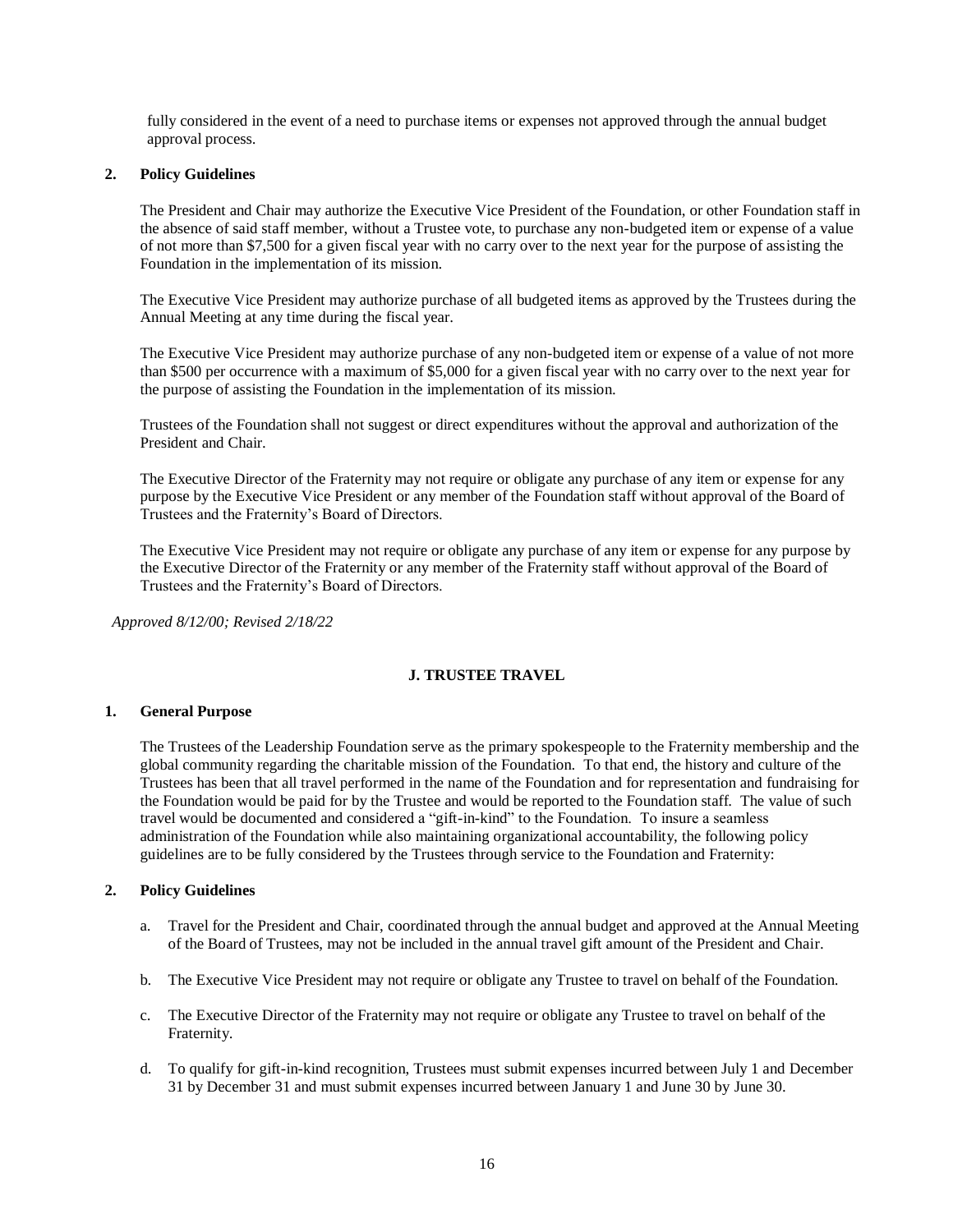- e. Travel that is conducted in the name of the Foundation should be obtained at a reasonable cost and should be coordinated with as much advance notice as possible to insure that market rates for fares may be engaged. Any official representation of the Foundation that requires travel must be pre-approved by the Chairman or President.
- f. Travel that is conducted in the name of the Foundation can be submitted as gift-in-kind following these guidelines:
	- 1. If you are a current Trustee you can submit your Hotel room at the Delta Sigma Pi negotiated rate for a double occupancy as a gift-in-kind. You cannot submit anything that would be considered an upgrade to a standard room such as suites, concierge class, etc. A copy of the hotel folio is required with the expense report submission.

Examples:

- You share a room with another person and they are not a Trustee or board member then you will be able to submit only your half of the rate.
- If you are sharing a room and both of you are Trustees then each of you will be able to submit  $\frac{1}{2}$ of the room rate.

Qualifying days are as follows:

- You can submit up to 1 night prior to an event.
- You can submit up to 1 additional night stay following an event

Any expenses associated with room such as movies, mini bar, internet and wireless fees cannot be submitted as a gift-in-kind.

- 2. If you are an incoming Trustee and you attend the meeting upon your appointment then you can submit your travel costs as a gift-in-kind per the guidelines in this policy.
- 3. If you are a Trustee who is coming off the board at a particular meeting that you are attending you can submit your room as a gift-in-kind per the guidelines stated above.
- 4. Trustee Emeritus or other persons appointed by the Chairman can be eligible for gift-in-kind credit for expenses incurred for Foundation business provided they are approved by the Chairman in advance and otherwise follow these guidelines.
- 5. You are allowed a per diem of \$35 per day for meals as a gift-in-kind on days of travel including day of flights. If your inbound flight to attend the meeting leaves before 12pm local time you may count that day. If your return flight lands after 12pm local time you may count that day. If the event you are attending includes lunch or dinner, the per diem will be \$17.50. If the event includes both meals, no per diem will be paid.
- 6. Rental cars. If you have the need for a rental car you can submit it as a gift-in-kind as long at it is used for the event. If used as personal and Foundation related, then you can submit the prorated share of the cost of the rental and expenses associated with it based upon miles driven. You can submit a reasonable cost for a standard midsize rental. Any upgrade will not be considered. If a rental is needed, Trustees are encouraged to coordinate rides to consolidate cost. In this case, a larger car may be necessary to accommodate multiple people. In such cases, each person can submit their share of the cost. Parking can also be submitted as an expense of the rental.
- 7. If you drive to a location, or have a need for your personal car for a portion of your trip, you can submit as a gift-in-kind the mileage at the standard rate determined by the taxation laws for a not-for-profit organization. Parking can be submitted as an expense of the trip.
- 8. Flight cost. You can submit flight costs to a Foundation or Fraternity event as a gift-in-kind. The ticket must be a coach and you cannot submit anything that would be considered an upgrade.(ie first class) Any tickets purchased less than 14 days in advance and represent a significantly higher price may be reviewed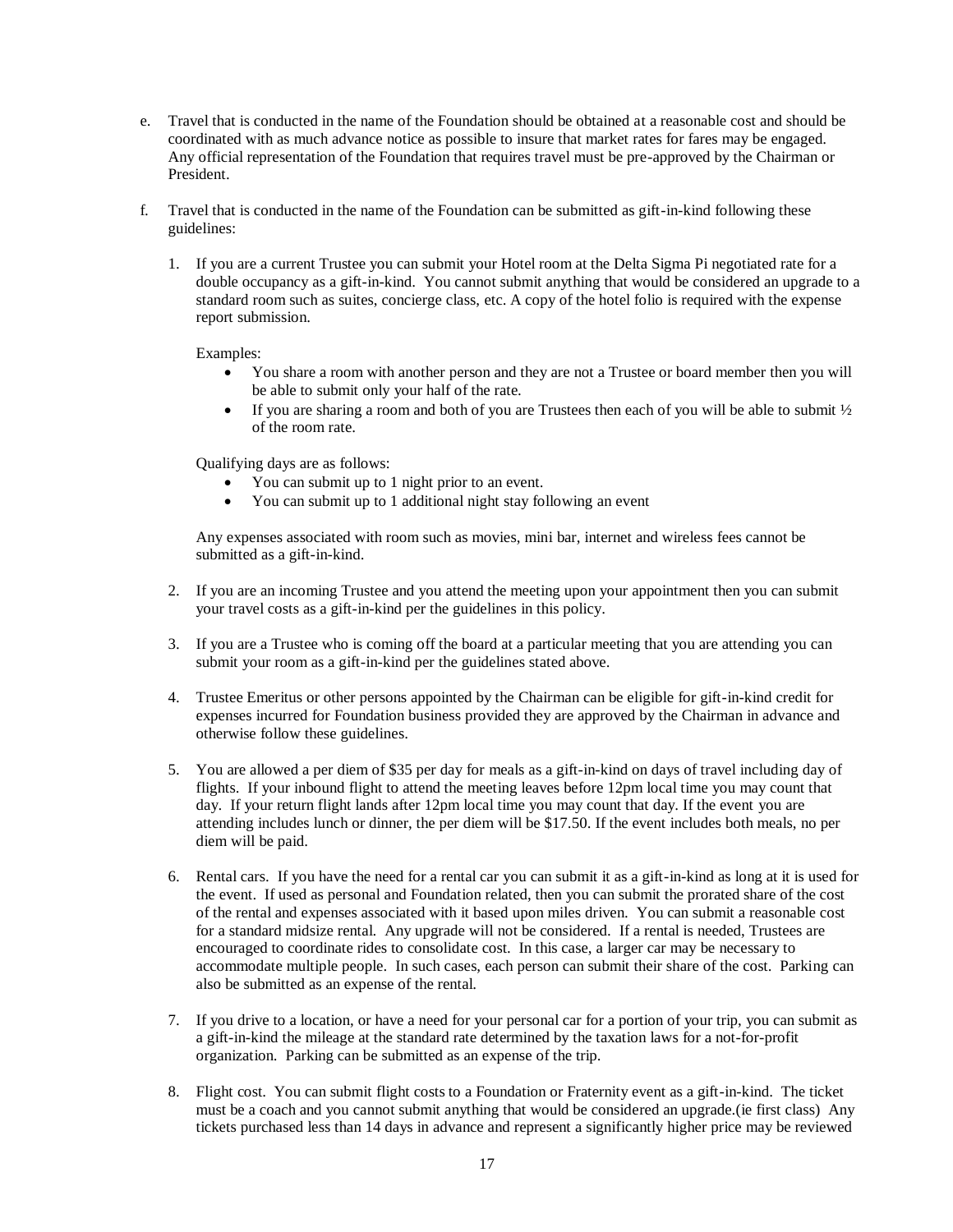and a portion may not qualify. Please be sure you purchase any flights in a timely fashion. In order to be acceptable, the Trustee must have participated in the Foundation or Fraternity event as a representative of the Foundation.

- 9. Registration for an event. Registration for the event is considered an acceptable gift-in-kind and can be submitted.
- 10. Travel and meal costs incurred in the process of soliciting donors can be submitted as gift-in-kind. Each trustee will be allowed up to \$500 per year for these expenses. Expenses submitted in excess of this amount, must be approved by the Chairman in advance.

Any request for a gift-in-kind receipt that does not meet the above standards will be denied and the audit chair will be notified. The audit chair will send notice of the receipt denial to the Trustee.

The audit committee will perform a biannual audit of gift-in-kind to ensure compliance to policy.

 *Revised 8/15/03; 10/19/08; 7/1/10; 9/1/12; 11/17/15; 2/18/22*

# **K. SCHOLARSHIP ELIGIBILITY & GUIDELINES**

### <span id="page-17-0"></span>**1. General**

Employees of Delta Sigma Pi Fraternity, employees of the Leadership Foundation, members of the Board of Trustees, and members of the Board of Directors of the Fraternity cannot receive funding from the Leadership Foundation Academic Scholarship Program while serving and six months following their term of service or employment. However, this shall not preclude the Delta Sigma Pi Fraternity Collegian of the Year from receiving the scholarship for graduate studies that accompanies the Collegian of the Year recognition.

*Effective date: September 1, 2001; Approved 2/9/01*

# **2. Defining Financial Need, Qualified, Worthy**

The Scholarship Committee is to use its discretion in determining "need" based on information provided on application forms for those scholarships utilizing "financial need" as a criteria.

The term "needy" is defined as lacking in financial or other resources.

The term "worthy" is defined as having worth or merit or value; being honorable or admirable.

The term "qualified" is defined as meeting the proper standards and requirements as presented in the application.

*Approved 2/8/04; Revised 2/15/09*

#### **3. Good Standing**

Each scholarship applicant (where applicable) is required to be in good standing with Delta Sigma Pi Fraternity on the date their application is submitted. In addition, if an applicant is granted a scholarship, on the date the award is distributed that individual must be in good standing with the Fraternity. If, on the date the award is to be distributed the individual is subject to disciplinary action, the award will be held pending the outcome of that disciplinary action.

If an individual is in good standing, it is not required their collegiate chapter be in good standing in order to be eligible.

*Approved 2/8/04; Revised 2/15/09*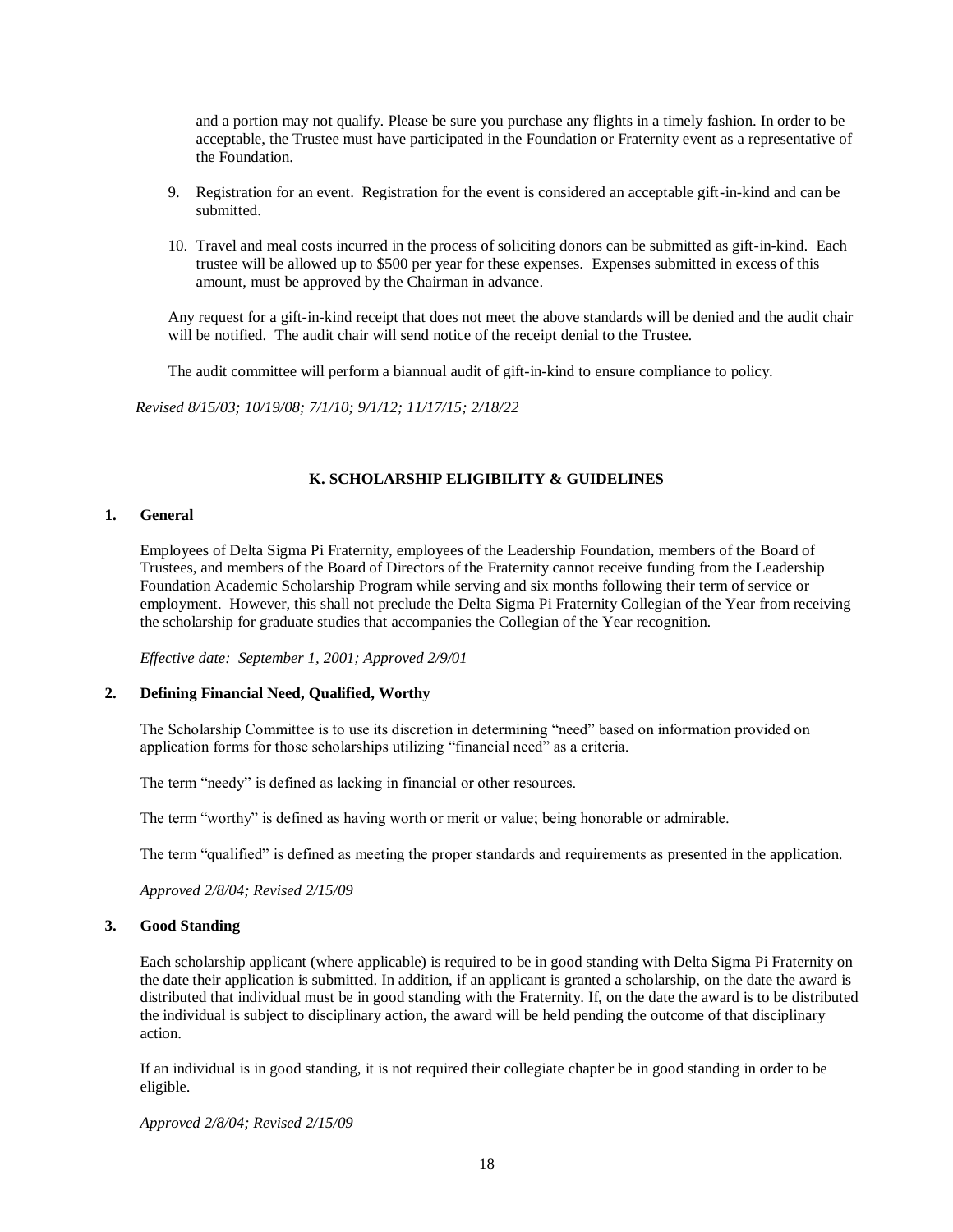#### **4. Letters of Recommendation**

Recommendation letters for scholarship applicants will not be accepted from current Leadership Foundation Board of Trustee members or members of the Scholarship Selection Committee.

*Approved 10/19/08*

#### **5. Scholastic Transcripts**

Transcripts are not required for submission with scholarship applications, however a signed Transcript Release form will be required. Applicants must provide major and minor areas of study, overall GPA, average in your major area and class standing.

Electronic and hard copies of transcripts will be allowed for submission with scholarship applications when required. An official transcript will be required from the recipients for verification prior to scholarship payout.

*Approved 10/19/08, Revised 8/18/12*

#### **6. Accreditation of Online Degree Programs**

Online degree programs must be accredited by the nationally recognized crediting body for that field of study. To be determined by the Scholarship Selection Committee on a case-by-case basis.

*Approved 10/19/08*

#### **7. Application Deadlines**

Completed scholarship applications must be submitted electronically on or before 11:59 p.m. Eastern Daylight Time on June 1.

*Approved 8/21/10, Revised 1/20*

#### **8. Scholarship Recipient Deadline**

Recipients will have until December 31 in the year of the award to respond with the required documentation to complete the process and receive disbursement.

*Approved 3/9/14*

### **9. Founders' Memorial Scholarships**

Scholarships from the Founders' Memorial Fund will be awarded annually to a combination of undergraduates and graduates as determined by the Scholarship and Grant Committee and any applicable financial considerations (see appendix for historical levels).

*Approved 3/9/14; Revised 2/18/22*

### **L. DELTASIG FOR LIFE DONOR PROGRAM**

#### <span id="page-18-0"></span>**1. Objective**

To encourage donors to increase unrestricted donations to improve cash flow to allow the Foundation to continue to fund Fraternity educational activities at the current, or increased, levels.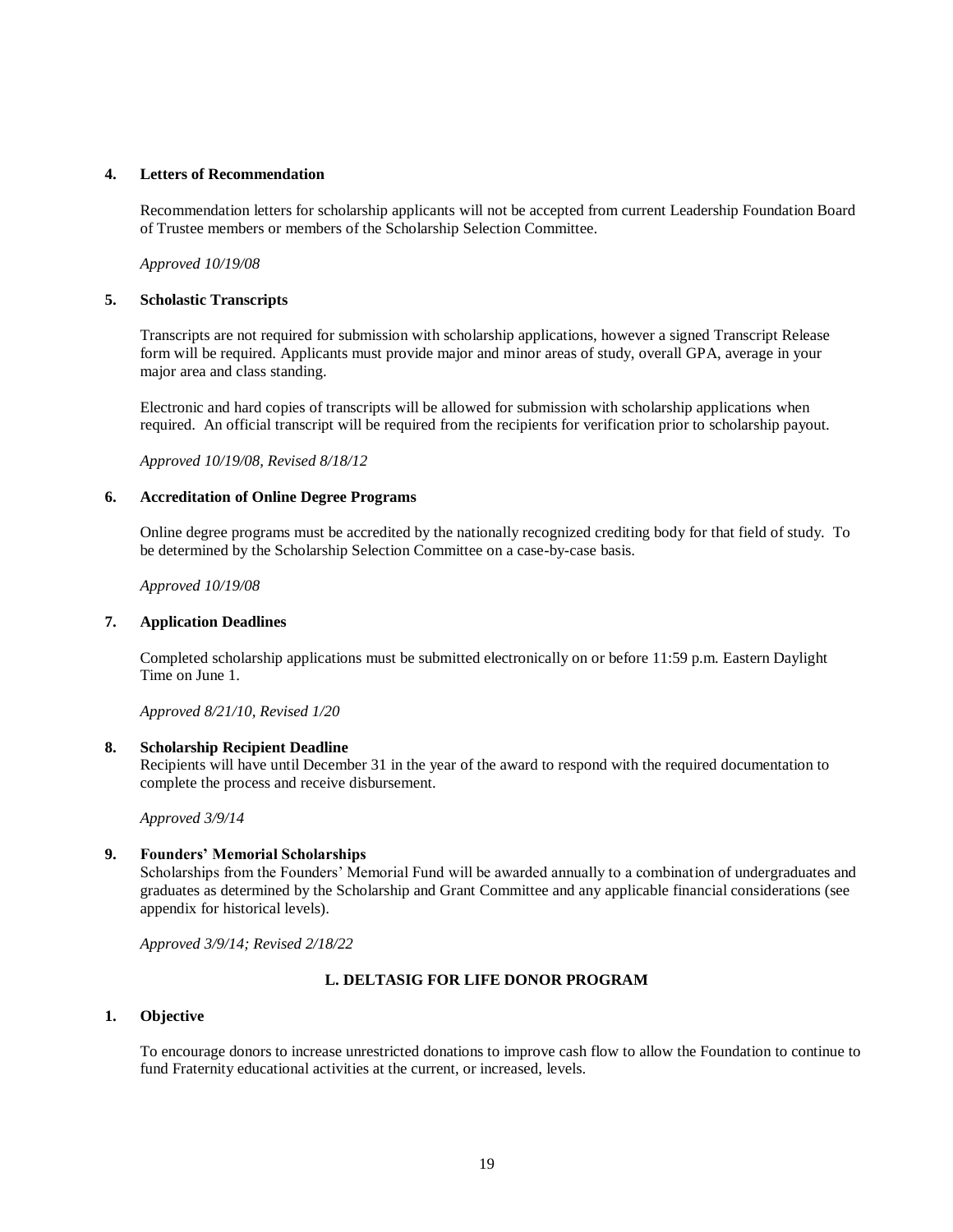### **2. Program Description**

- The Deltasig For Life Donor program recognizes donors who sign up for monthly/quarterly automatic giving with secondary recognition for level of gift (note: see Recognition Levels). Collegiate members, pledges or startup members may sign-up for annual automatic payments of not less than \$20 per payment.
- This is an ongoing program not a campaign.
- Educate donors on the importance of giving to the Annual Fund. Annual Fund supports funding for educational programming/speakers at LEAD Schools, LEAD Provincials and GCC and supports the COY program, Educational & Leadership Consultant program to support chapters, provides funding for scholarships and more.

#### **3. Recognition Levels**

Recognition will be DELTASIG FOR LIFE DONOR – XX Level

NOTE: A donor must sign-up for automatic giving and be actively giving to be recognized as a part of the Deltasig For Life Donor program.

Recognition of a current collegiate member, colony member or pledge who signs up for the Deltasig For Life Donor (DFLD) program with an initial \$20.00 donation or who contributes \$20.00 in subsequent years will be recognized as a DFLD at the Grand President's Circle Funder Level.

Recognition for alumni members:

- An alumni member who continues to meet their annual donation commitment by signing up for the DFLD program will be recognized at the appropriate DFLD funder level.
- An alumni member who joined the Grand President's Circle between July 1, 2011 and June 30, 2014 and who continues to meet their annual donation commitment, but does not sign up for the DFLD program will be recognized at the appropriate Honor Roll level.
- An alumni member who joined the Grand President's Circle before July 1, 2011 and who donates \$100.00 or more during any fiscal year will be recognized at the appropriate Honor Roll level.
- An alumni member who joined the Grand President's Circle before July 1, 2011 and who donates \$50.00-99.99 annually will be recognized on the Fraternity's website or as the Board of Trustees deems appropriate. Should an alumni member who joined the GPC before July 1, 2011 not meet their annual commitment of donating \$50.00 or more during any fiscal year, no further GPC recognition will be accorded.

All recognition at events will be for Deltasig For Life Donors at the appropriate DFLD funder level. There will be no formal recognition of 'GPC Members' who are not Deltasig For Life Donors.

RECOGNITION LEVELS FOR DELTASIG FOR LIFE DONOR PROGRAM *(effective 8/1/22)*: Grand President's Circle Funder (Collegiates Only): \$25/year (annual gift only) One Star Funder: \$240/year (\$20/month or \$60/quarter) Two Star Funder: \$600/year (\$50/month or \$150/quarter) Three Star Funder: \$1,200/year (\$100/month or \$300/quarter) Four Star Funder: \$1,500/year (\$125/month or \$375/quarter) Superstar Funder: \$3,000/year or more (minimum \$250/month or \$750/quarter)

 \*In order for a member to be eligible for a GPC Scholarship, they must be a member of DFLD by May 15 in the given scholarship application year.

*Adopted 6/5/12. Revised 6/17/14, 9/14/14; Revised 11/18/14; Revised 8/11/15; Revised 2/18/22 to be effective 8/1/22 (dollar amounts)*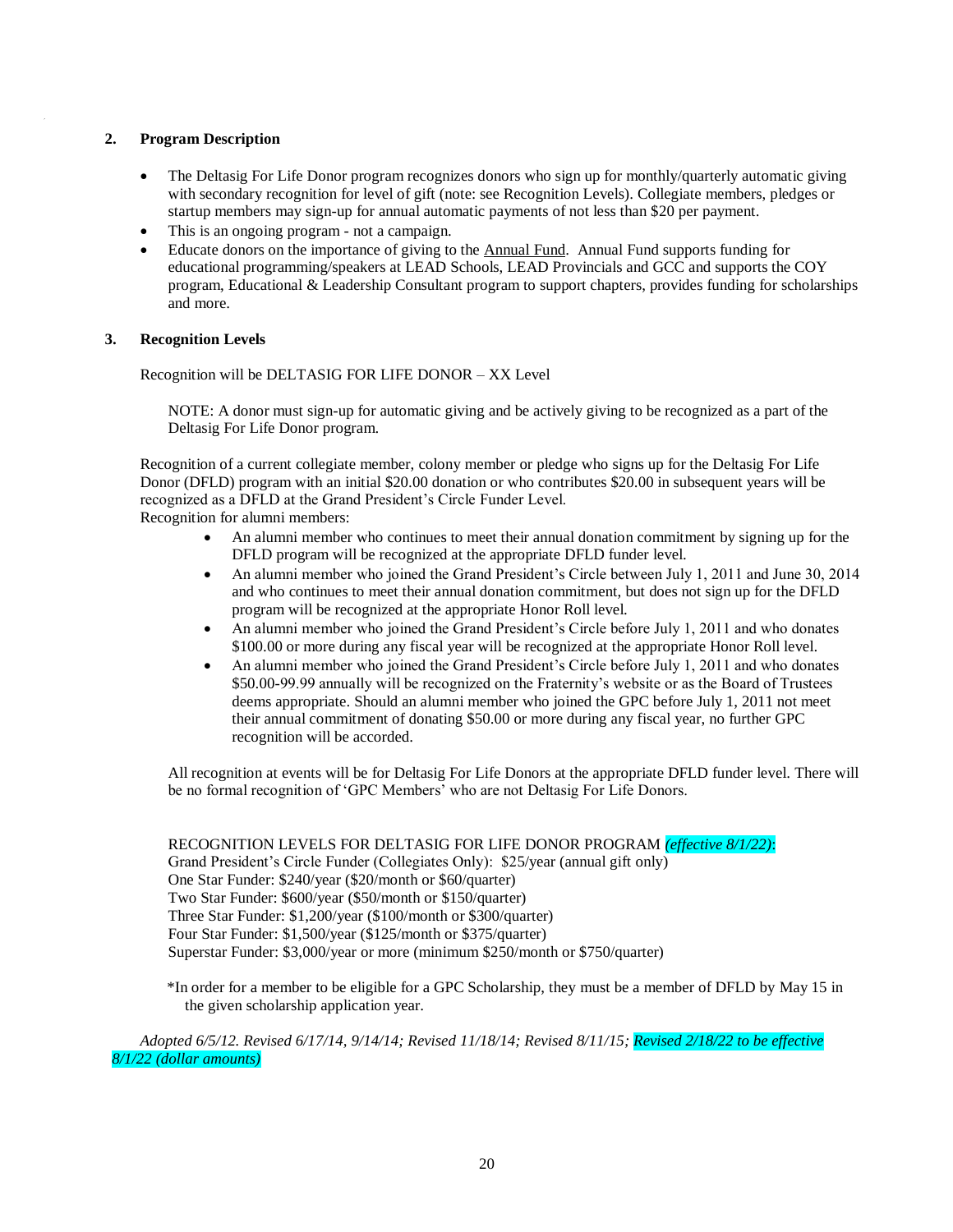### **M. DELTASIG INVESTORS ROUNDTABLE**

- <span id="page-20-0"></span>1. **Purpose.** The Delta Sigma Pi Leadership Foundation (the "Foundation") will establish a prestigious annual giving society that will provide recognition to those individuals who contribute \$1,200 or more annually. The annual giving society allows the Foundation to systematically market the opportunity for alumni and friends to give significant annual gifts and establishes a consistent method to recognize those significant donors in a meaningful fashion.
- 2. **Name.** The Foundation's annual giving society will be named the Deltasig Investors Roundtable. Members of the Deltasig Investors Roundtable will be referred to as a "Member of the Deltasig Investors Roundtable" or a "Deltasig Investor."
- 3. **Qualifications.** Membership in the Deltasig Investors Roundtable is available to any individual who contributes \$1,200 or more annually.
	- **A. Unrestricted and Restricted Gifts.** All gifts made to the Foundation will be counted toward membership in the Deltasig Investors Roundtable.
	- **B. Planned Gifts.** Estate gifts, including wills and bequests that have not yet been realized will not be counted toward membership in the Deltasig Investors Roundtable, but are recognized as part of the Living Legacy Society.
	- **C. Spouses.** Membership in the Deltasig Investors Roundtable is tied to individual giving, therefore, individuals who are documented as spouses in the database will both need to meet the minimum giving requirement in order for both to be members of the Deltasig Investors Roundtable.
	- **D. Hard and Soft Credit.** Hard credit gifts will be counted toward membership in the Deltasig Investors Roundtable. Soft credit gifts will not be counted towards membership.
- 4. **Annual Cycle.** Membership in the Deltasig Investors Roundtable will follow the Foundation's fiscal year, July 1 to June 30.
- 5. **Fundraising.** The Foundation will systematically market the opportunity for alumni and friends to give significant annual gifts and join the Deltasig Investors Roundtable.
	- **A. Fundraising Plan.** An annual fundraising plan for the Deltasig Investors Roundtable, including faceto-face meetings, direct mail, email, social media and other communication vehicles, will be created annually in conjunction with the Annual Giving Plan.
	- **B. Membership Goal.** An annual goal for the number of members of the Deltasig Investors Roundtable will be set in conjunction with other fundraising goals.
	- **C. Fundraising Goal.** An annual goal for the dollars raised from members of the Deltasig Investors Roundtable will be set in conjunction with other fundraisings goals.
- 6. **Recognition.** The Foundation will execute consistent methods, tactics and opportunities to recognize the members of the Deltasig Investors Roundtable in addition to the stewardship and acknowledgement procedures related to all gifts to the Foundation.
	- **A. Annual Event.** The Foundation will host a special event for the membership of the Deltasig Investors Roundtable in conjunction with Grand Chapter Congress. Other events or recognition opportunities will be hosted in non-Grand Chapter Congress years.
	- **B. The DELTASIG.** The membership of the Deltasig Investors Roundtable will be published annually in The DELTASIG, as part of the Foundation's Annual Report. Additionally, the membership of the Deltasig Investors Roundtable will receive a subscription to The DELTASIG, or successor publication, as a current Foundation donor.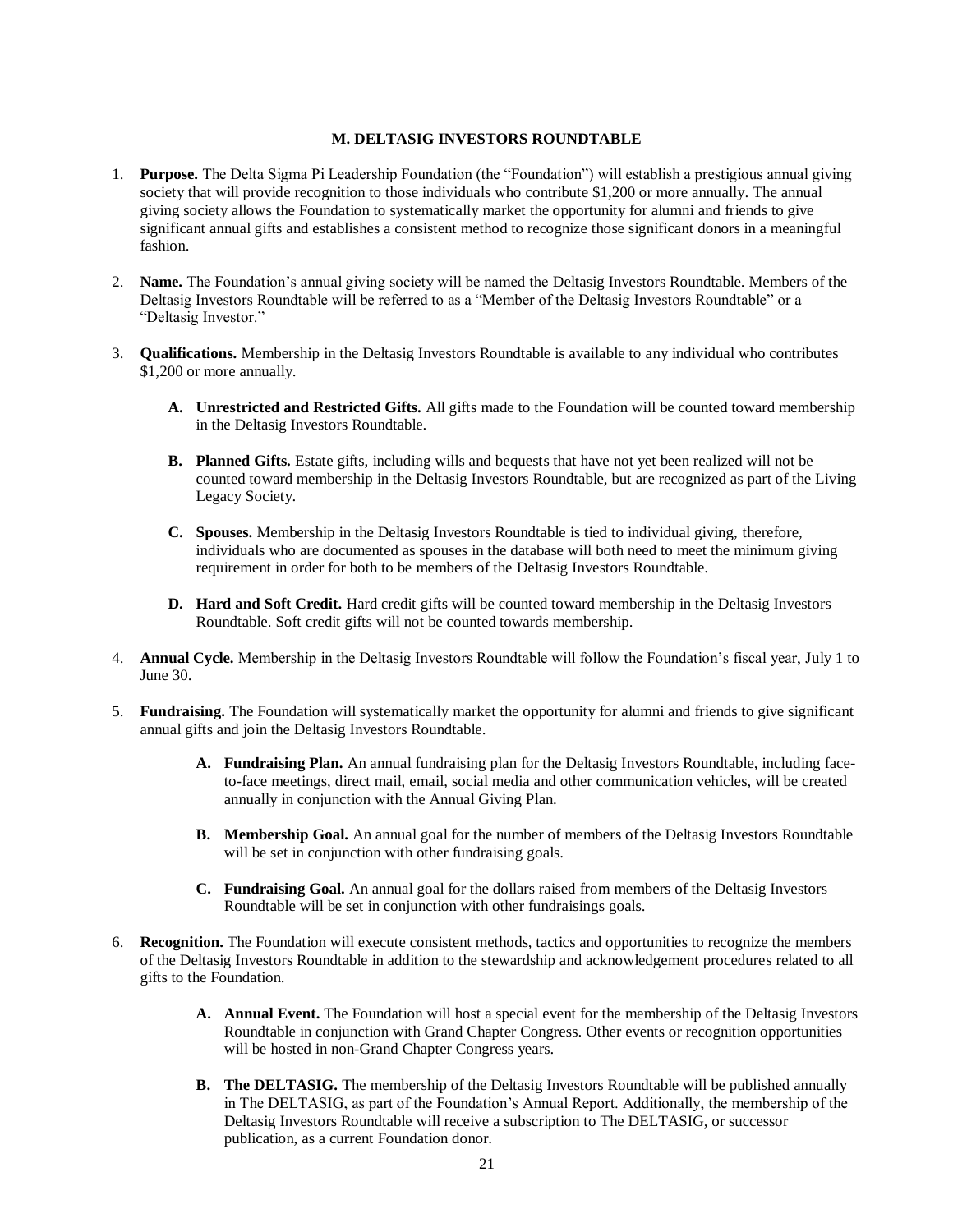- **C. Communication.** Special communication will be sent to the membership of the Deltasig Investors Roundtable throughout the year, as outlined by the Foundation's Annual Giving Plan. The membership of the Deltasig Investors Roundtable will receive periodic communication from volunteer and staff leadership.
- **D. Grand Chapter Congress.** Members of the Deltasig Investors Roundtable who attend a Grand Chapter Congress will receive a Deltasig Investors Roundtable nametag ribbon and will be publically recognized at appropriate points during Grand Chapter Congress.
- **E. LEAD Events.** Members of the Deltasig Investors Roundtable who attend a LEAD Provincial Conference or a LEAD School will be publicly recognized at appropriate points during the event.
- **F. Additional Recognition.** The Advancement Committee and staff may add additional recognition opportunities for the membership of the Deltasig Investors Roundtable throughout the year.
- 7. **Other Foundation Recognition.** Membership in the Deltasig Investors Roundtable will be awarded in addition to other established giving recognition programs and giving milestones of the Foundation. Individuals who meet the requirements for an Annual Giving Society, a Cumulative Giving Level, the Living Legacy Society or the Deltasig For Life Donor Program, are recognized separately according to the individual policy.

<span id="page-21-0"></span>*Adopted 12/18*

# **N. ACCEPTANCE OF NON-CASH CONTRIBUTIONS**

# **1. General Concepts**

Non-cash gifts are welcomed but must not create undue risk or cost to the Foundation. The Foundation is not to be an operator of or principal in a business or other investment vehicle. In general, all non-cash gifts should be converted after receipt to funds suitable for the designated investment managers to invest under existing investment policy guidelines. Exceptions are to be reviewed by the Gifts and Solicitation and Investment Committees who in turn make recommendations to the full Board of Trustees for final acceptance. Where appropriate, legal counsel may be engaged to assist in reviewing the potential contribution. The Foundation will not accept gifts that could cause litigation involving the Foundation or would impair the possibility of significant future gifts. The Foundation will not serve as advisor to or fiduciary for any potential donor. The Foundation will not accept gifts in which the Foundation assumes any significant liability or expense for ownership, maintenance, or administration.

# **2. Marketable Securities**

Marketable securities transferred to the Foundation shall be liquidated as soon as possible and made available for the investment managers for reinvestment in accordance with the Foundation's existing investment policies in place. If, in the opinion of the investment managers, the marketable security to be transferred to the Foundation is a security already suitable under the existing investment policy guidelines, the Foundation may permit the direct transfer of the marketable security to the investment managers.

# **3. Non-Freely Tradable Securities**

Securities with trading restrictions (either on the face of the security or from donor intent) in general should not be accepted until the restrictions lapse. The Foundation shall negotiate with the donor to remove such restrictions, if possible; if such restrictions cannot be removed, the full Board must approve acceptance after review by the Gifts Committee and the Investments Committee. Non-freely tradable securities for this purpose shall include partnership interests (both general and limited), joint ventures, or similar joint ownership vehicles.

#### **4. Real Estate**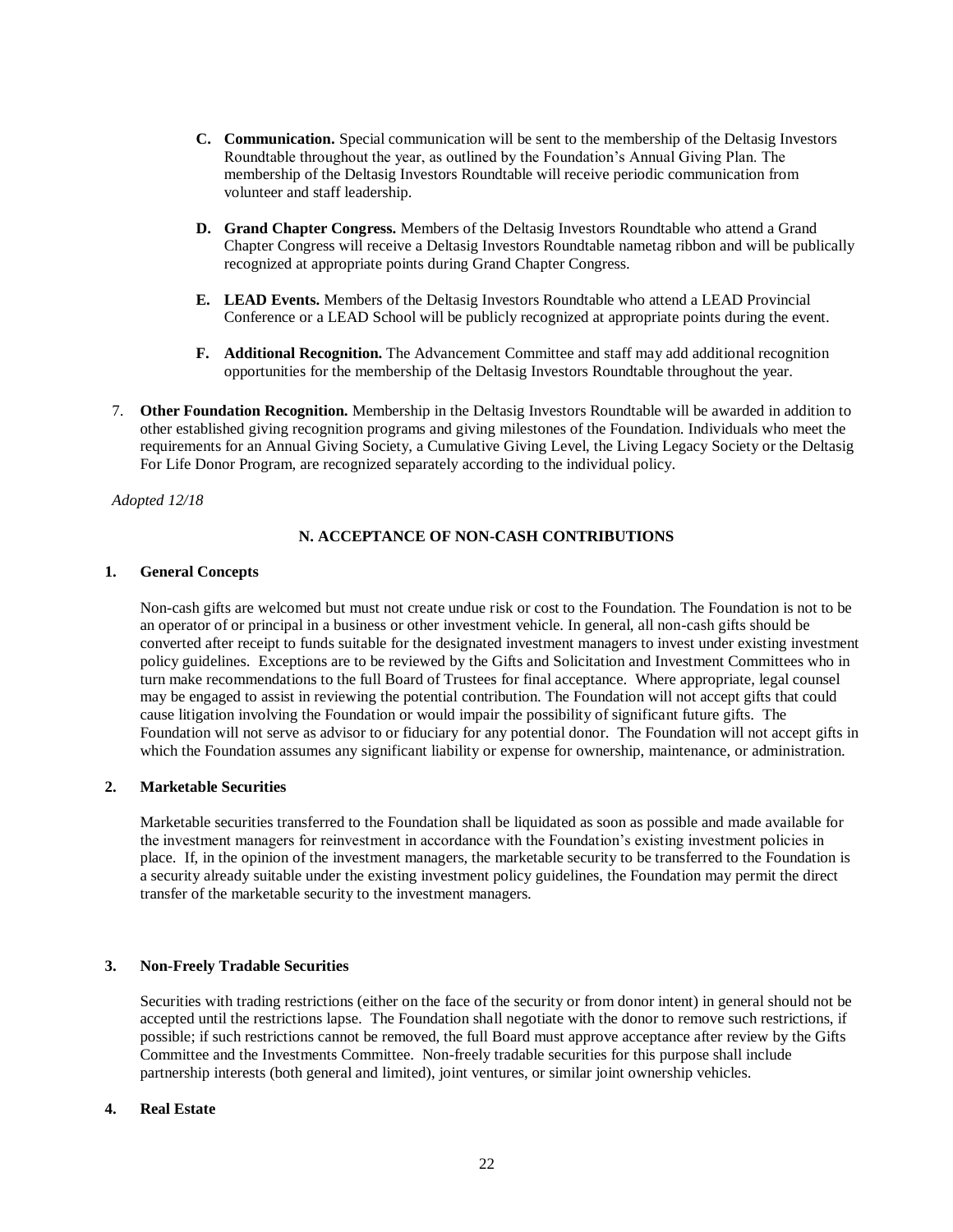The Foundation will accept real estate only if it can be immediately liquidated without significant cost to the Foundation and without incurring any liability (such as ADA or environmental exposure or undisclosed contingent liabilities). For this purpose, any oil and gas mineral interests (such as royalty, overriding royalty, leasehold interest, or working interest) shall be considered real estate. Before acceptance of any real estate, an environmental study must be done to determine the exposure to environmental contamination liability. The minimum requirement will be a Phase I environmental study, but the Trustees reserve the right to require a more extensive study based on the particular facts and circumstances. Any such study must conclude that the Foundation has no current or future risk to such environmental liability even if title is held for a short time before liquidation. Valuation of any accepted real estate shall be done by a qualified appraiser who is independent of both the donor and the Foundation, preferably at the donor's expense. Thorough investigation into the nature and validity of title in the donor is required. Fractional (undivided) interests in real estate are not to be accepted.

a. Per Trustee action in 9/13 (LF13-13), Dozier Oil Interests are excepted from this liquidation policy. These interests may be held indefinitely, until the Trustees vote to sell the interests or otherwise rescind this exception.

#### **5. Bequests**

Bequests of non-cash property from a decedent must be reviewed thoroughly for both the nature of the asset to be transferred and the restrictions placed on the bequest by the decedent. If the bequest does not meet the normal acceptance requirements, then the Foundation must negotiate with the decedent's representative (Executor or Trustee) to determine whether the restrictions can be modified without jeopardizing the decedent's estate plan; if the nature of the asset or the restrictions are unacceptable to the Foundation, the Foundation must consider a timely qualified disclaimer of the bequest. Under no circumstances will the Foundation representatives prepare wills or trust documents for a prospective donor; in all cases, the donor must be represented by appropriate legal, estate planning, or financial counsel.

#### **6. Personal Property, Art and Collections**

Because of tax rules surrounding related use of the property and holding period by the Foundation for full fair value deduction, contributions of personal property in general may not be beneficial to both donor and donee. If the Foundation receives notification of a gift of personal property, then acceptance of such items must follow the general guidelines set forth under Real Estate.

### **7. Insurance Policies/Living Legacy Society**

#### **a. General**

Because of complex legal and tax rules surrounding the transfer of existing life insurance policies, such transfers may not be beneficial to both donor and donee. Should a donor be interested in using insurance to benefit the Foundation, the Foundation would encourage the consideration of establishing new policies or trusts in which the owner and the irrevocable beneficiary is the Foundation and in which the insured meets the tests of insurable interest. If the Foundation is named as a beneficiary in a decedent's policy, the Foundation should communicate with the decedent's representatives to determine if the decedent had written intentions concerning the Foundation's use of the funds. If appropriate, the donor's wishes should be honored.

#### **b. Donations of Insurance Policies to Delta Sigma Pi Leadership Foundation**

This policy is to cover the instances where a donor proposes to transfer legal ownership of an existing ("inforce") life insurance policy on the donor's life, thereby giving the Foundation all rights and privileges of ownership, which may include but not be limited to the rights to change beneficiary designation, borrow against the cash surrender value and obligate the Foundation to make the annual premium payments. (Donors may notify the Foundation of the donor naming the Foundation as beneficiary of an "in-force" policy without transferring legal ownership; such policies may be treated as revocable planned gifts and qualify the donor to be members of the Living Legacy Society; these type policies are not the subject of this general policy statement.)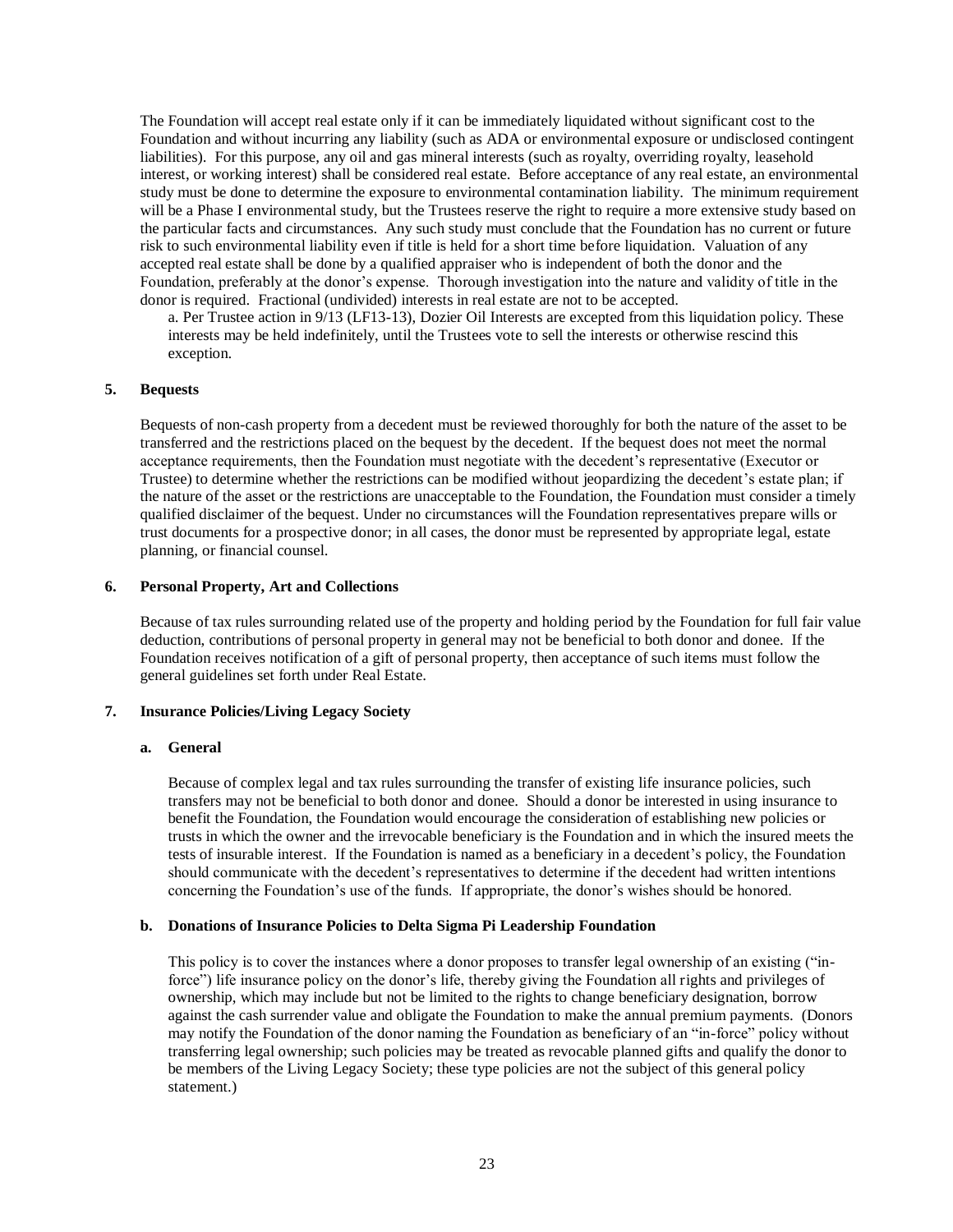The Foundation's general policy is to *not* accept existing or "in-force" life insurance policies proposed to be gifted to the Foundation since the Foundation is assuming liabilities not originally contracted for by the Foundation. Exceptions to this general policy are allowed only after a review and recommendation by the Gifts & Solicitations Committee (in consultation with the Finance and Investment committees) and approval by the entire Board.

All proceeds from transferred insurance policies (at maturity or upon cashing in the policy before maturity) will be unrestricted funds and not designated funds. Although a donor may wish proceeds to go for a specific scholarship fund, etc., many changes in Foundation assets, investments, funds, and overall mission could change from date of transfer to date of maturity/cash-in. Exceptions to this policy are allowed only after a review and recommendation for acceptance by the Gifts & Solicitations Committee and approval by the entire Board.

Any acceptance of "in-force" policies must either be self-funding from accumulated dividends or any potential cash liability to the Foundation will be funded from unrestricted funds. In determining potential cash liability, the Foundation should not consider any donor pledges designed to assist in the payment of the premiums.

The Gifts & Solicitations Committee (in consultation with the Finance and Investment committees) should consider the following in making any recommendations to accept an "in-force" policy:

- 1. Review donor's intentions of Foundation's management of the policy after transfer. Does the donor expect the policy to be held to maturity or does the donor have any concerns about the Foundation cashing in the policy before maturity? (Foundation has full control of the policy after transfer but should be cognizant of donor's intent at date of transfer.)
- 2. Advise donor that consultation with their own financial counsel about the economic and tax consequences of transferring the policy to the Foundation should be done. (Foundation is not to provide tax or financial advice, but needs to feel comfortable that donor understands the specific impact to donor's economic and tax situation.)
- 3. Have donor's insurance company provide the Foundation with the status of the policy (In-Force Policy Projections-Guaranteed and Current) to determine the extent of potential cash liability for future premiums. Policy should be able to self-fund or require minimal cash liability for future premiums under reasonable dividend scale assumptions if not self-funding from guaranteed dividend scale. Foundation staff should consider engaging an independent insurance consultant to review such projections on behalf of the Foundation.

#### *Adopted 8/8/04*

# **c. Policies Already Owned by the Leadership Foundation**

Policies and procedures concerning life insurance policies already owned by the Leadership Foundation -- and how donors are credited for them – are located in section III.A of this Policy and Procedures Manual.

# **d. Living Legacy Society**

- (1) Membership in the Living Legacy Society is bestowed on those designating a minimum gift of \$10,000 to the Leadership Foundation through their will, life insurance, or similar method; and providing a signed copy of the statement in item (2) below.
- (2) I have named the Delta Sigma Pi Leadership Foundation in my (check all that apply):

 $\frac{1}{\sqrt{2}}$  (a) will

 $\rule{1em}{0}$  trust

- \_\_\_\_\_ (c) life insurance policy
- \_\_\_\_\_ (d) other planned gift

of \$10,000 or more, and hereby qualify for recognition as a member of the Living Legacy Society.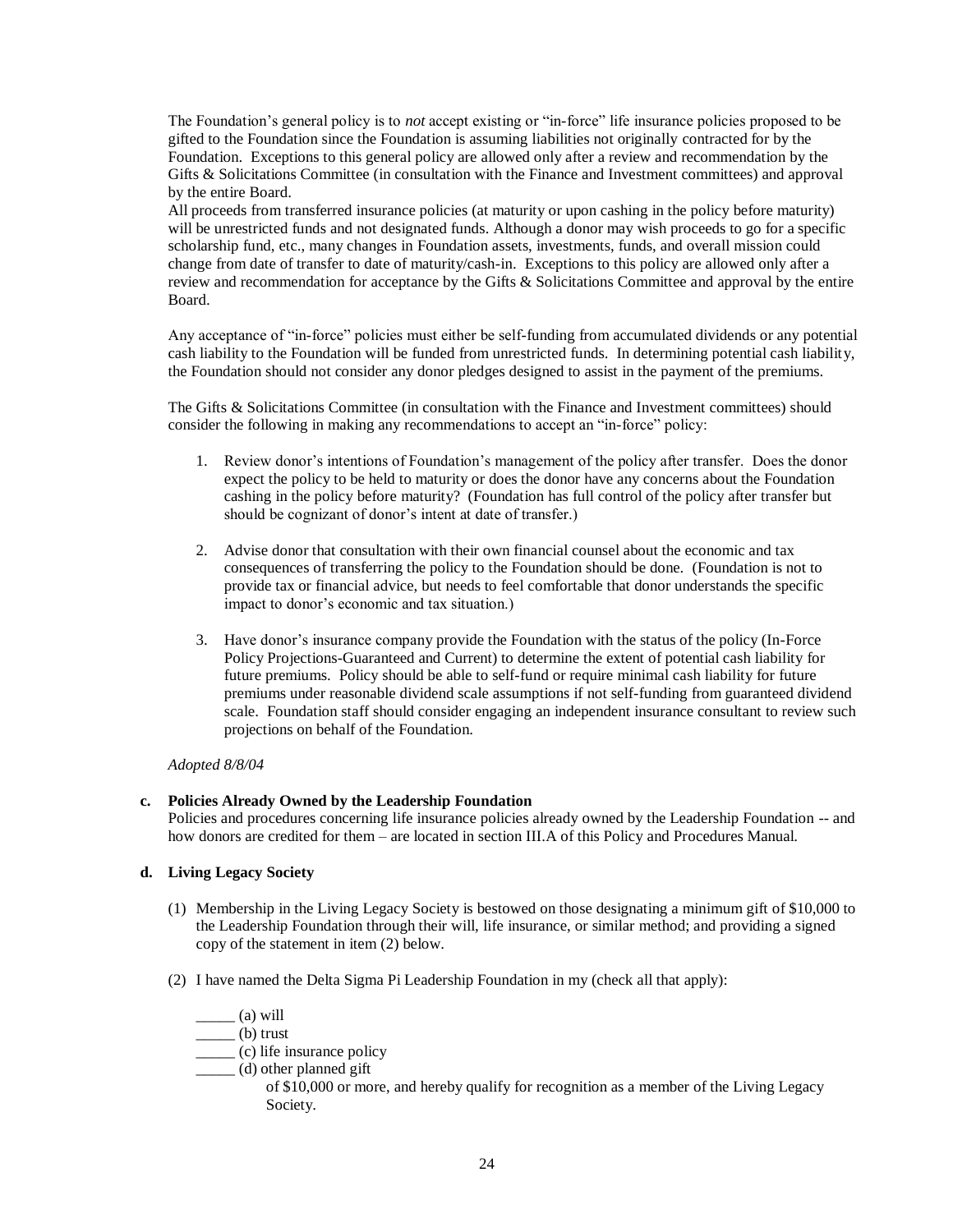(Optional) \_\_\_\_\_ I have included the appropriate documentation of my action above.

\_\_\_\_\_\_\_\_\_\_\_\_\_\_\_\_\_\_\_\_\_\_\_\_\_\_\_\_\_\_\_\_\_\_\_\_\_\_\_\_\_\_\_\_\_\_ \_\_\_\_\_\_\_\_\_\_\_\_\_\_\_\_\_\_\_\_

*Adopted 2/8/04*

Signed Dated

# **8. Other Planned Giving Vehicles**

This policy statement does not address other non-cash contribution vehicles such as bargain sales, life estates, charitable gift annuities, pooled income funds, charitable remainder trusts, charitable lead trusts, support organizations, etc. These vehicles require substantial set up and administrative costs, significant minimum principal amounts, and fiduciary responsibilities that are beyond the scope of existing staff. Should one of these planned gift opportunities become a possibility, the Trustees should appoint a special committee of Trustees and advisors to the Foundation to negotiate the terms of such a planned gift. In planned giving, the Foundation should encourage the use of irrevocable gift techniques.

### **9. Endowments and Scholarships**

Policies currently exist related to endowments and scholarships, including standard agreements, administration policies, and minimum amounts for establishment.

### <span id="page-24-0"></span>*Adopted 2/1/02*

# **O. ONE-TIME UNDERGRADUATE SCHOLARSHIPS IN MEMORY OF A COLLEGIAN**

- 1. The collegian to be memorialized must have died within 18 months prior to the application deadline for the year in which the scholarship will be presented.
- 2. The scholarship shall be paid only from gifts designated for that purpose, and all gifts designated for that purpose shall be paid in the same fiscal year.
- 3. The designated gifts raised must be equal to or greater than \$500.
- 4. The person(s) or chapter proposing the scholarship shall be responsible for soliciting gifts for the scholarship.
- 5. The person(s) or chapter proposing the scholarship shall be responsible for distributing and encouraging scholarship applications.
- 6. The application shall be the Foundation's standard application, and the final selection of the recipient shall be made by the Trustees upon recommendation of the Scholarship Committee.
- 7. The Leadership Foundation annual report that lists scholarship recipients will indicate that the scholarship was given in memory of the deceased brother.
- 8. There will be no fee for providing this service.

<span id="page-24-1"></span>*Adopted 2/23/03*

# **P. SALE OF GOODS AND SERVICES ON BEHALF OF THE FOUNDATION**

- 1. Individuals interested in selling goods and services in an effort to raise money for the Foundation must contact Staff or a Leadership Foundation Trustee prior to the activity. The Executive Committee should be notified of all requests to determine whether approval by the Trustees is required.
- 2. Any individual selling goods or services in an effort to raise money for the Foundation should ensure that participants understand the implications to donor credit. Below is sample verbiage that should be used to address this issue: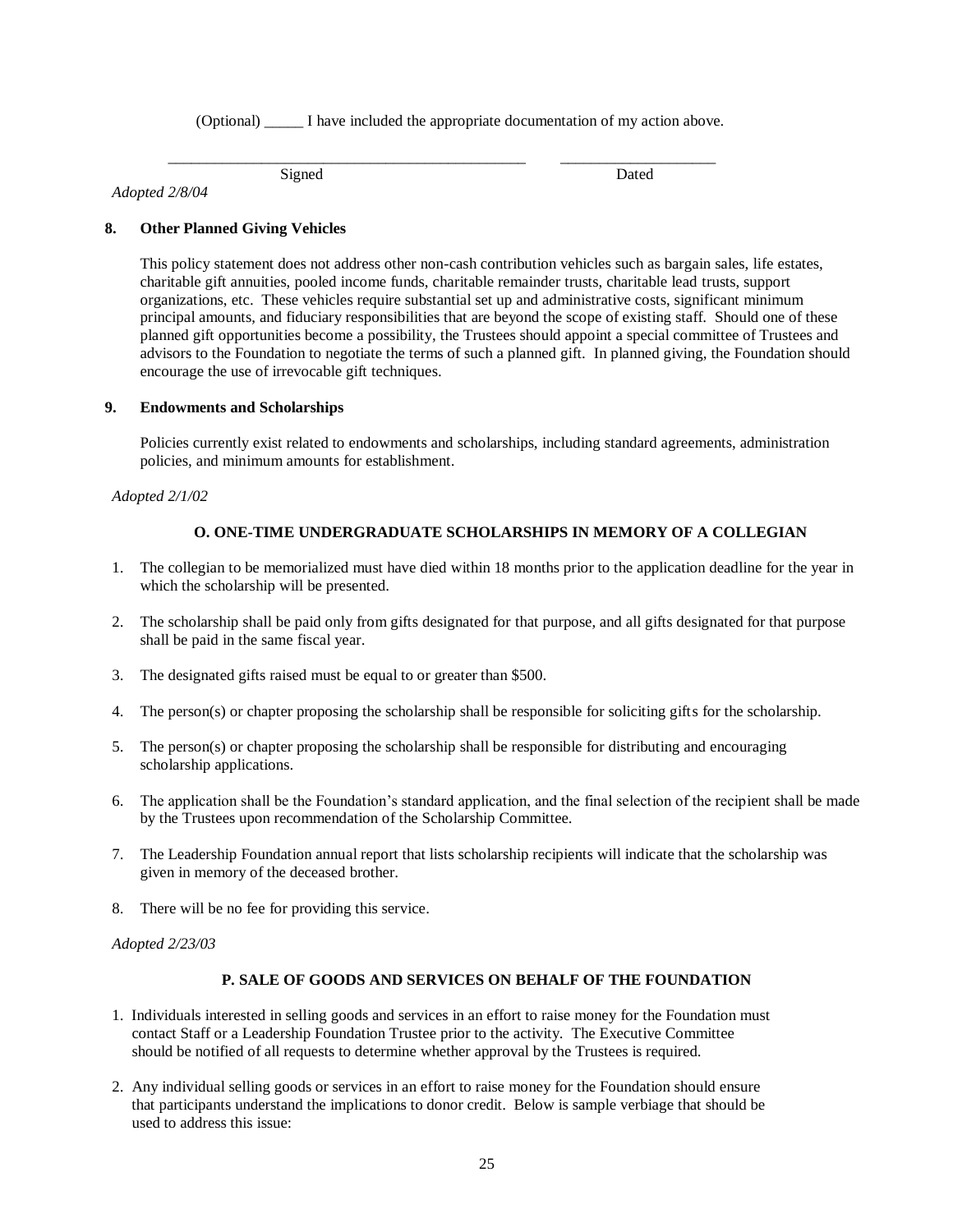*This sales/fundraising opportunity is not directly sponsored by Delta Sigma Pi Leadership Foundation. Individuals participating in the sales/ fundraiser will not receive donor credit from Delta Sigma Pi Leadership Foundation, rather the individual submitter of the proceeds will receive donor credit and a tax receipt.*

### <span id="page-25-1"></span><span id="page-25-0"></span>**II. ENDOWMENTS AND GRANTS**

#### **A. NAMED and/or DESIGNATED GIFTS**

(See also Section B. Named Fund Agreement Template)

### **1. General**

Named Funds shall be managed in accordance with the Agreement establishing each particular fund, or in the absence of such an Agreement, in accordance with guidelines adopted by the Board of Trustees. Descriptions of each named fund, including permanently restricted, temporarily restricted, and board designated, are included (in detail) in the Leadership Foundation 'Balance Sheet Details- Explanation of Accounts' document. The details include establishment dates, endowed dates, payout information, selection criteria and parameters, administration fees, etc.

*Revised 8/15/03*

#### **2. Endowment Requirements**

a. Minimum Donations —Minimum donations of \$30,000 are required to establish and name an endowed fund. The initial donation toward establishment of a named fund must be at least \$5,000.

*Revised 8/7/2004; 9/13/14 –increased minimums from \$20,000 and \$2,000 initial*

b. Time Frame to Endow — Donors have five years to fully endow a named fund. The "start date" for the five year window is the earlier of the date of the initial donation or the date the agreement has been signed by both the Donor and the Foundation.

After the designated time period for completing the required level of funding has expired, the Trustees may provide unlimited extensions, but the administration fee will increase to 5% annually until full funding is completed. Named funds meeting less than half of the required level for full-funding will not be provided this option and balances will be transferred into the Foundation's general fund.

*Revised 8/7/04; 9/13/14 – decreased to 5 years from initial 6*

#### **3. Administrative Fees**

Fully endowed Funds, Funds pending endowment, and funds pending a finalized agreement will share a fair portion of the total administrative costs of the Foundation. Those costs charged against the Fund will be determined in accordance with the approved fee schedule identified by the Foundation as applicable to funds of this type. Any costs to the Foundation in accepting, transferring or managing property donated to the Foundation for the Fund will also be paid from the Fund. The current fee, charged at 6/30 annually, is 1.5%.

*Revised 11/29/06; 9/13/14; 12/17/14; 1/1/19; 2/18/22*

# **4. Investment Fees**

Any fees *directly charged* by the Foundation's investment account manager are recovered by allocating a prorated amount of the fees to all named Funds (pending or endowed) based on Fund fair market value balance at the beginning of the month plus new contributions recorded for the month.

*Revised 8/8/04*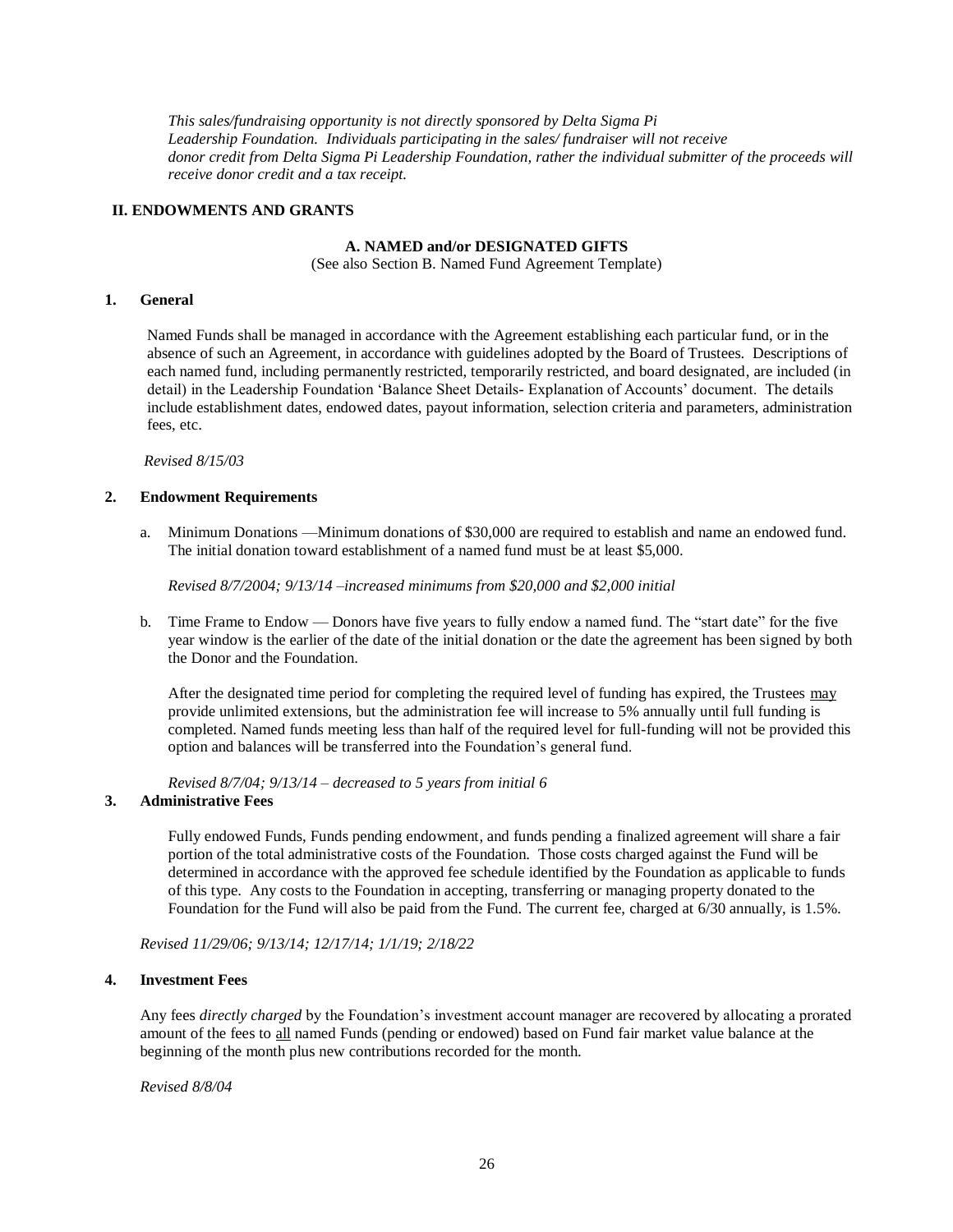### <span id="page-26-0"></span>**5. Distributions**

- a. Distributions from Funds are to be made based on fair market value at June 30 annually or according to individual fund agreement parameters.
- b. For those Funds stating "net income" as the basis for determining distributions, net income is defined as: interest, dividends, realized capital gains and losses; less administrative and investment fees.
- c. For those Funds noting no award of less than \$250 is to be given, any investment income below \$250 will be reinvested into the Fund generating it.
- d. If the Fund agreement does not dictate any procedures for non-awarded monies, those monies should be reinvested into the respective endowment Fund.
- e. The Finance Committee will have a standing charge as a part of the budgeting process to recommend to the Board of Trustees a distribution rate for endowed funds (the "Distribution Rate"). The Finance Committee may base this Distribution Rate on historical returns, expected returns, general market conditions, industry surveys and/or any other information it deems appropriate.
- f. The Board will consider the Distribution Rate recommendation at its Annual Meeting. The Board may accept or amend the recommendation, but if it does neither, the previously established Distribution Rate will continue to be used.
- g. The Distribution Rate recommendation will be for the following fiscal year. This will give sufficient time (about 12 months) for the Distribution Rate to be incorporated into scholarship information and communicated to donors. The current distribution rate is 4.25%.

*Adopted 2/8/04; Revised 2/15/09, 8/6/16, 2/18/22*

#### **6. Additional Gifts to Named Funds**

Additional donations designated for named Funds are to be credited monthly, with actual transfers of monies to take place monthly as well (in the same or following month, as practical).

### **7. Investment Income Proration**

Investment gains or losses (realized and unrealized) from pooled investments are prorated to named funds on a monthly basis based on actual performance reported by the investment manager.

#### **B. NAMED FUND AGREEMENT TEMPLATE**

Model Agreement approved 12/17/14

### **DELTA SIGMA PI LEADERSHIP FOUNDATION \_\_\_\_\_\_\_\_\_\_\_\_\_\_\_\_\_\_\_\_\_ FUND**

Signed and agreed this day of  $\qquad \qquad$ , 20. hereby gives the assets described on the attached Schedule A. (Schedule of Initial Named Fund Assets and Administrative Fee) to the DELTA SIGMA PI LEADERSHIP FOUNDATION ("Foundation"), an Ohio not for profit corporation, to be held by such of the Trustees of the Foundation as are from time to time acting ("Trustees"), in a separate fund to be known as the **"\_\_\_\_\_\_\_\_\_\_\_\_\_\_\_\_\_\_\_\_\_\_\_\_\_\_\_\_\_\_\_\_\_\_\_\_\_\_\_\_\_\_\_\_\_\_\_\_\_\_\_\_\_\_\_\_\_\_\_\_\_\_\_\_\_\_\_\_\_\_\_\_\_\_\_\_\_\_\_\_\_\_\_\_\_\_\_\_\_\_ FUND"**

("Fund"), which shall be administered, governed and used by the Trustees as provided in this instrument and attached schedules. Title to all assets now and hereafter received by the Foundation to be held as a part of this Fund, whether by gift, purchase or otherwise, shall be taken in the name of the Foundation. Additional gifts may hereafter be made by any donors to the Foundation to be added to this Fund, and it is the Initial Donor's hope that such additional gifts will be made.

#### **ARTICLE I**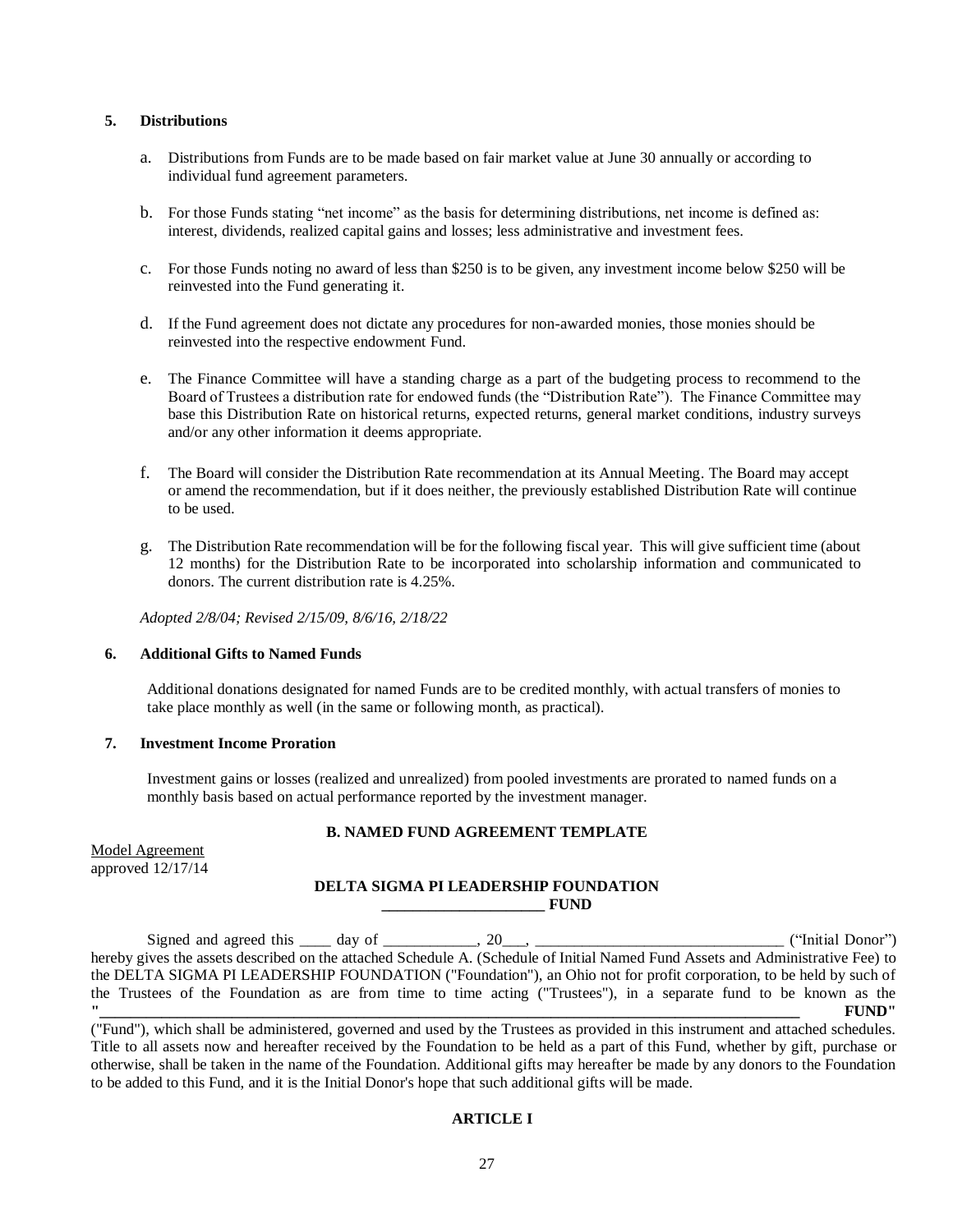**1.1 Distributions from Fund.** When the aggregate amount of contributions to the Fund reaches or exceeds **\$30,000**, the Fund shall be considered endowed. Until such time, no grants, scholarships or other awards from the Fund shall be made; however, the administration and investment fees then in effect as determined by the Trustees -- or as otherwise stated in the attached Schedule A -- shall be paid from the Fund on a basis and schedule as determined by the Trustees.

- a. No distributions are to be made to recipients until the Fund reaches endowment status.
- b. Funds must reach endowment status via contributions, not reinvestment of income within the Fund.
- c. Once the Fund reaches endowment status via contributions, it is irrelevant if market fluctuations or distributions later cause it to drop below **\$30,000**.
- d. Income from a Fund pending endowment (in excess of any administration and/or investment fees) may either be reinvested in the Fund or used by the Foundation for other purposes at the sole discretion of the Trustees.

**1.2 Nature of Distributions.** Grants, scholarships and/or other qualified distributions as stated in Schedule B. (Named Fund Selection and Distribution Criteria) shall be awarded once per Foundation fiscal year, in a **total amount not to exceed approximately five percent (5%) of the fair market value** of the Fund, on a date to be determined by the Trustees. The percentage distributed shall be at the sole discretion of the Trustees in fulfilling their fiduciary responsibilities.

**1.3 Selection of Recipients.** The Trustees shall ensure the selection of recipients of funds described above from among qualifying students enrolled in a university, college or other institution of higher learning or as outlined in Schedule B of this agreement. In pursuance thereof, and subject to the approval of the Trustees, Initial Donor may establish guidelines to assist in the selection of proposed recipients and determination of proposed award amounts; and establish procedures to be followed in selecting such proposed recipients, determining the proposed amount of each award, and recommending such recipients and amounts to the Trustees. The Trustees shall consider the proposed amount recommended for each recipient, and such recommendations shall be acted upon by the Trustees, favorably or unfavorably, as the Trustees in their sole discretion shall determine. Initial Donor guidelines for such selection and amounts (if any) are stated in Schedule B, attached.

**1.4 Five Year Window to Endow Fund.** In the event that accumulated contributions to the Fund are less than **\$30,000** on that date which is 5 years following the earlier of: a) date which this instrument bears; or b) the date of the initial donation, this instrument shall terminate and all of the then principal and undistributed income of the Fund may be added to and become a part of the General Fund of the Foundation, at the sole discretion of the Trustees.

#### **ARTICLE II**

**2.1 Investments.** The Trustees shall hold, manage, lease, care for and protect this Fund and collect the income therefrom all in accordance with their best judgment and discretion. Title to all property acquired by the Trustees by purchase or otherwise shall be taken in the name of the Foundation. The Trustees may invest such part of the Fund as may from time to time be converted into cash in notes, bonds, stocks, mutual funds, common trust funds, real estate mortgages, real estate or improvements thereon, or in any other income-producing property or securities, real or personal; and may make joint investments for any two or more Funds of the Foundation, including said Fund, allocating to each of such funds a proportionately undivided interest in such investments and dividing the income proportionately among them.

**2.2 Conveyances.** The Trustees shall have full power to sell and convey any and all of said Fund property, and any reinvestment thereof, from time to time, for such prices and upon such terms as they shall see fit, and no purchaser or other person dealing with the Trustees shall be obliged to see to the application of the purchase money or be charged with any duty to inquire into the powers of the Trustees or the honesty or propriety of their action.

**2.3 Reorganizations.** The Trustees may exchange any property in the Fund for other property, and may deposit any securities held by them with or under the direction of any committee formed to protect said securities, and may consent to and carry out any reorganization, consolidation or merger approved by them or by such committee, and may pay any expenses or assessments in connection with such deposit, or may exercise conversion and subscription rights and hold any property received pursuant to any such exchange, deposit, conversion or subscription as assets of the Fund.

**2.4 Real Estate.** In the event the Trustees shall acquire title to real estate, by foreclosure or otherwise, they may hold, lease, rent, repair, maintain, operate and manage the same in all respects as they may deem for the best interest of the Fund. Any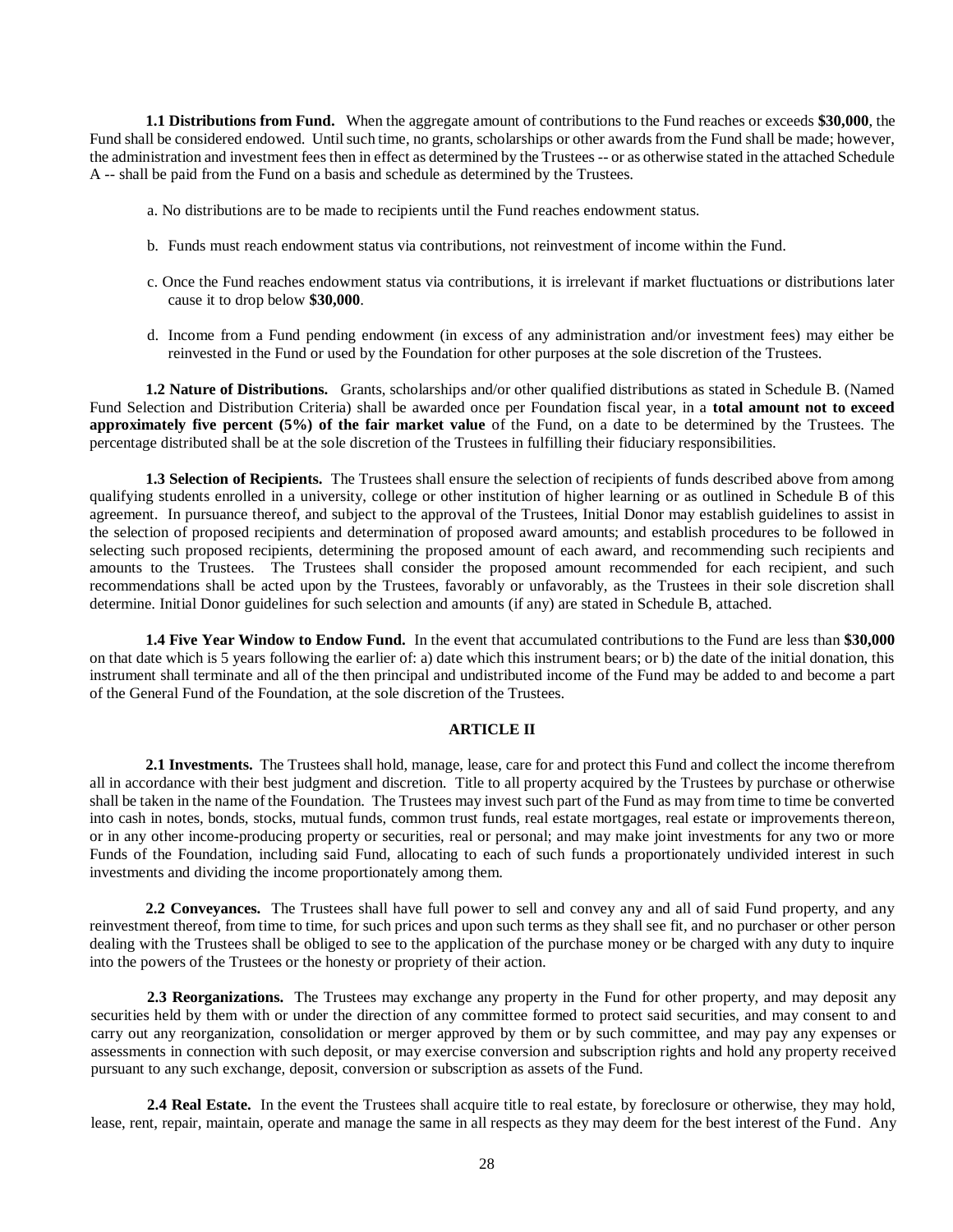leases they make may commence at the time of making the same or on a future day, and may be for such period of time as the Trustees think best, not exceeding 999 years.

**2.5 Allocation of Income.** The Trustees shall have the power to determine how all receipts and disbursements shall be credited, charged or apportioned as between income and principal, and the decision of the Trustees shall be final.

**2.6 Expenses and Compensation.** The Foundation shall be reimbursed out of the Fund for all reasonable expenses incurred in its management and protection, including the fees of any investment counsel whom the Trustees may deem it advisable to employ; and the Foundation shall receive compensation for services in that percentage of the then fair market value of the Fund principal (including net income added thereto) **annually on June 30** as shall be determined from time to time by the Trustees. The Trustees shall notify the Donor and/or his/her representatives of any change in the amount of such percentage in a timely fashion.

**2.7 Accounting.** The Trustees shall annually provide the Initial Donor and/or his/her representatives with a statement setting forth the income and disbursements of the Fund for the immediately preceding 12-month period and the current fair market value of the Fund.

**2.8 Interpretation.** Any questions arising under this Fund shall be determined in accordance with the laws of the State of Ohio.

# **ARTICLE III**

**3.1 Amendment and Termination.** If the uses of the Fund described in this instrument become impracticable (for example, if a designated chapter loses its Delta Sigma Pi charter); the Trustees may amend any or all of the provisions of this instrument and its related schedules and may also terminate the Fund with 1) the written consent of the Donor or 2) if there is no reasonable way to conform with the restriction the Foundation shall make a grant of the endowed amount to another organization that can satisfy the restriction or 3) submit the matter into Court or binding arbitration to have the restriction eliminated or 4) submission to one or more impartial persons for a final and binding decision. Notwithstanding the foregoing sentence, however, any such amendment must comply with the Foundation's purposes as set forth in its Articles of Incorporation and in the Code of Regulations of the Delta Sigma Pi Leadership Foundation; and, if at any time this Fund is terminated, all assets in such Fund at the time of termination must be used by the Trustees for such purposes, except as provided by this paragraph.

THE TRUSTEES OF THE DELTA SIGMA PI LEADERSHIP FOUNDATION, on behalf of the Foundation, acknowledge receipt of the gift(s) described on the attached Schedule A., and acknowledge acceptance of this Fund, pending its complete endowment within the stated term.

\_\_\_\_\_\_\_\_\_\_\_\_\_\_\_\_\_\_\_\_\_\_\_\_\_\_\_\_\_\_\_\_\_\_\_\_\_ \_\_\_\_\_\_\_\_\_\_\_\_\_\_\_\_\_\_\_\_\_\_\_\_\_\_\_\_\_\_\_\_\_\_\_\_\_\_\_\_\_\_\_\_\_\_\_

Donor Signature Executive Vice President Leadership Foundation Signature

\_\_\_\_\_\_\_\_\_\_\_\_\_\_\_\_\_\_\_\_\_\_\_\_\_\_\_\_\_\_\_\_\_\_\_\_\_ \_\_\_\_\_\_\_\_\_\_\_\_\_\_\_\_\_\_\_\_\_\_\_\_\_\_\_\_\_\_\_\_\_\_\_\_\_\_\_\_\_\_\_\_\_\_\_ Donor (Print or Type) Executive Vice President (Print or Type)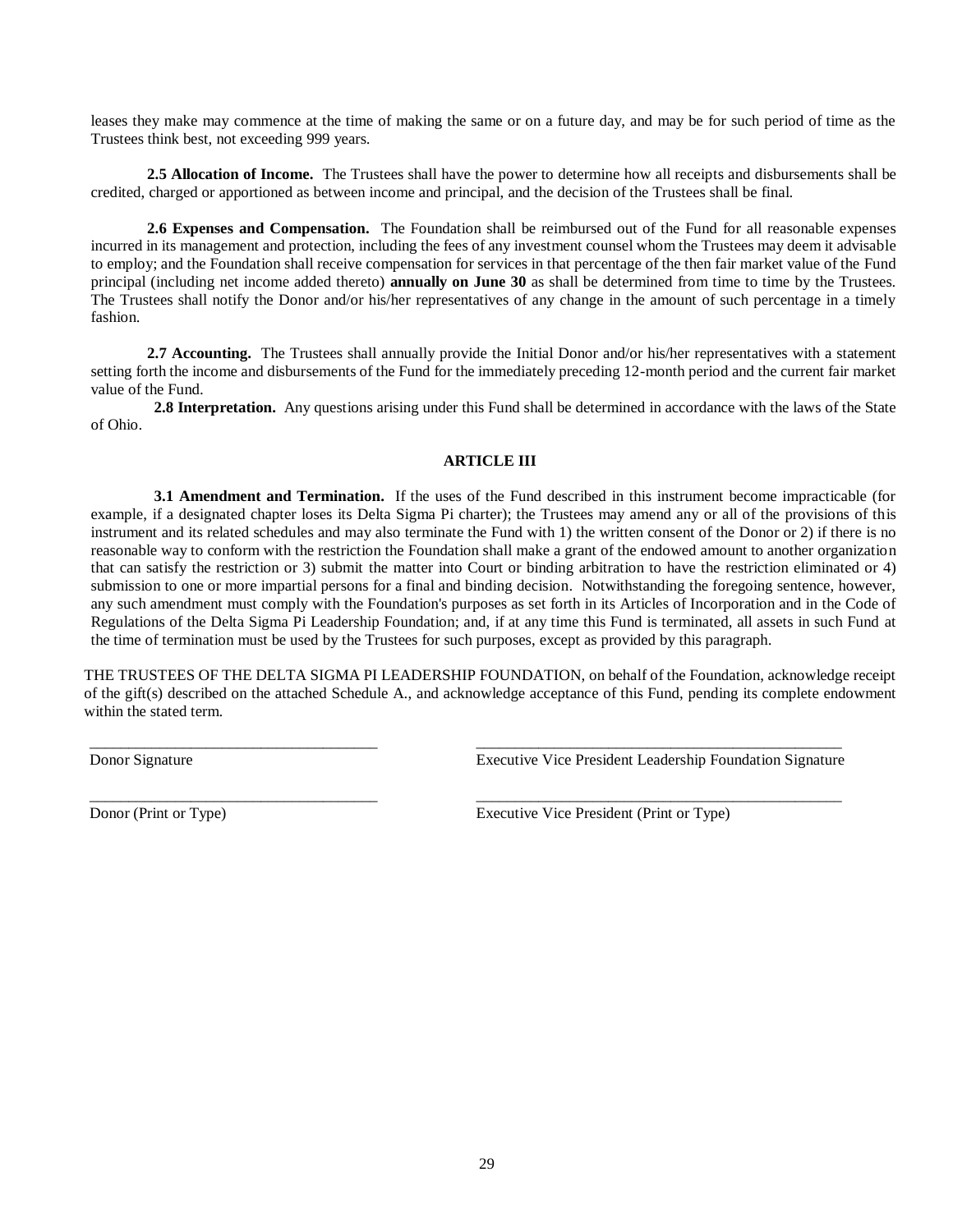# **DELTA SIGMA PI LEADERSHIP FOUNDATION**

| Schedule A. Initial Named Fund Assets and Administrative Fee |                 |                                                                                                                                                                                                                                                                                              |      |
|--------------------------------------------------------------|-----------------|----------------------------------------------------------------------------------------------------------------------------------------------------------------------------------------------------------------------------------------------------------------------------------------------|------|
|                                                              |                 | Fund                                                                                                                                                                                                                                                                                         | Date |
| Ι.                                                           |                 | The initial contribution to this Fund (which must be at least \$5,000) is as follows:                                                                                                                                                                                                        |      |
|                                                              |                 |                                                                                                                                                                                                                                                                                              |      |
| $\Pi$ .                                                      |                 | The initial Administrative Fee charged to the Fund is 1.5% of the Fund's fair market value determined and paid to<br>Foundation from Fund annually at June 30. It is understood the Trustees may change this amount from time to time<br>as circumstances warrant, in their sole discretion. |      |
| III.                                                         |                 | terminated and the funds diverted to other legitimate uses at the sole discretion of the Trustees.                                                                                                                                                                                           |      |
|                                                              | Donor Signature | Executive Vice President Leadership Foundation Signature                                                                                                                                                                                                                                     |      |

\_\_\_\_\_\_\_\_\_\_\_\_\_\_\_\_\_\_\_\_\_\_\_\_\_\_\_\_\_\_\_\_\_\_\_\_\_\_\_ \_\_\_\_\_\_\_\_\_\_\_\_\_\_\_\_\_\_\_\_\_\_\_\_\_\_\_\_\_\_\_\_\_\_\_\_\_\_\_\_\_\_\_

Donor (Print or Type) Executive Vice President (Print or Type)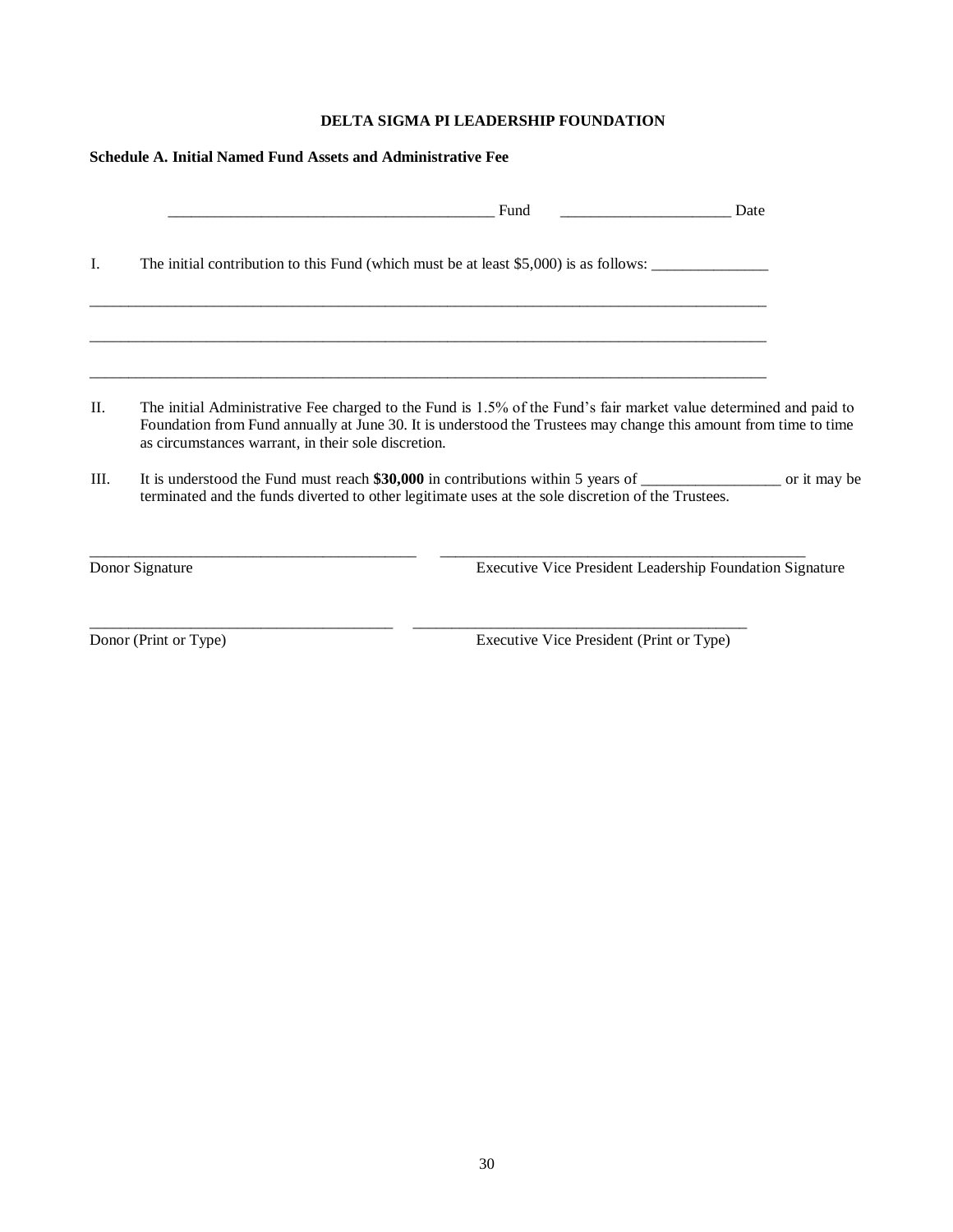# **DELTA SIGMA PI LEADERSHIP FOUNDATION**

### **Schedule B. Named Fund Selection and Distribution Criteria**

Fund Date

The initial awards from this Fund will be made no sooner than 12 months following the date the Fund reaches endowment status. Earlier awards may be made at the discretion of the Trustees if circumstances so warrant; or as outlined by Donor below.

Educational grants, awards and/or scholarships are to be made from this Fund in the following ways for the following uses:

\_\_\_\_\_\_\_\_\_\_\_\_\_\_\_\_\_\_\_\_\_\_\_\_\_\_\_\_\_\_\_\_\_\_\_\_\_\_\_\_\_\_\_\_\_\_\_\_\_\_\_\_\_\_\_\_\_\_\_\_\_\_\_\_\_\_\_\_\_\_\_\_\_\_\_\_\_\_\_\_\_\_\_\_\_\_\_\_

\_\_\_\_\_\_\_\_\_\_\_\_\_\_\_\_\_\_\_\_\_\_\_\_\_\_\_\_\_\_\_\_\_\_\_\_\_\_\_\_\_\_\_\_\_\_\_\_\_\_\_\_\_\_\_\_\_\_\_\_\_\_\_\_\_\_\_\_\_\_\_\_\_\_\_\_\_\_\_\_\_\_\_\_\_\_\_\_

\_\_\_\_\_\_\_\_\_\_\_\_\_\_\_\_\_\_\_\_\_\_\_\_\_\_\_\_\_\_\_\_\_\_\_\_\_\_\_\_\_\_\_\_\_\_\_\_\_\_\_\_\_\_\_\_\_\_\_\_\_\_\_\_\_\_\_\_\_\_\_\_\_\_\_\_\_\_\_\_\_\_\_\_\_\_\_\_

\_\_\_\_\_\_\_\_\_\_\_\_\_\_\_\_\_\_\_\_\_\_\_\_\_\_\_\_\_\_\_\_\_\_\_\_\_\_\_\_\_\_\_\_\_\_\_\_\_\_\_\_\_\_\_\_\_\_\_\_\_\_\_\_\_\_\_\_\_\_\_\_\_\_\_\_\_\_\_\_\_\_\_\_\_\_\_\_

For reference only, note that many such awards are determined as follows:

\_\_\_\_\_\_\_\_\_\_\_\_\_\_\_\_\_\_\_\_\_\_\_\_\_\_\_\_\_\_\_\_\_\_\_\_\_\_\_\_\_

\_\_\_\_\_\_\_\_\_\_\_\_\_\_\_\_\_\_\_\_\_\_\_\_\_\_\_\_\_\_\_\_\_\_\_\_\_

- Applications for grants to educational programs and/or scholarships are available on the national Delta Sigma Pi website by February 15 (www.dspnet.org).
- Applications are due to the Central Office by June 1 (or as timely related to respective programs).

\_\_\_\_\_\_\_\_\_\_\_\_\_\_\_\_\_\_\_\_\_\_\_\_\_\_\_\_\_\_\_\_\_\_\_\_\_\_\_\_\_\_\_\_\_\_\_\_\_\_\_\_\_\_\_\_\_\_\_\_\_\_\_\_\_\_\_\_\_\_\_\_\_\_\_

- All submitted, completed applications are forwarded to a Selection Committee, as appointed by the Board of Trustees, for review and evaluation.
- Selection Committee recommends recipient(s) to the Board of Trustees for approval.
- Grant and scholarship recipients are notified by September 15 and receive funds upon proper verification of attendance, enrollment or other relevant criteria.

Donor Signature Executive Vice President Leadership Foundation Signature

Donor (Print or Type) Executive Vice President (Print or Type)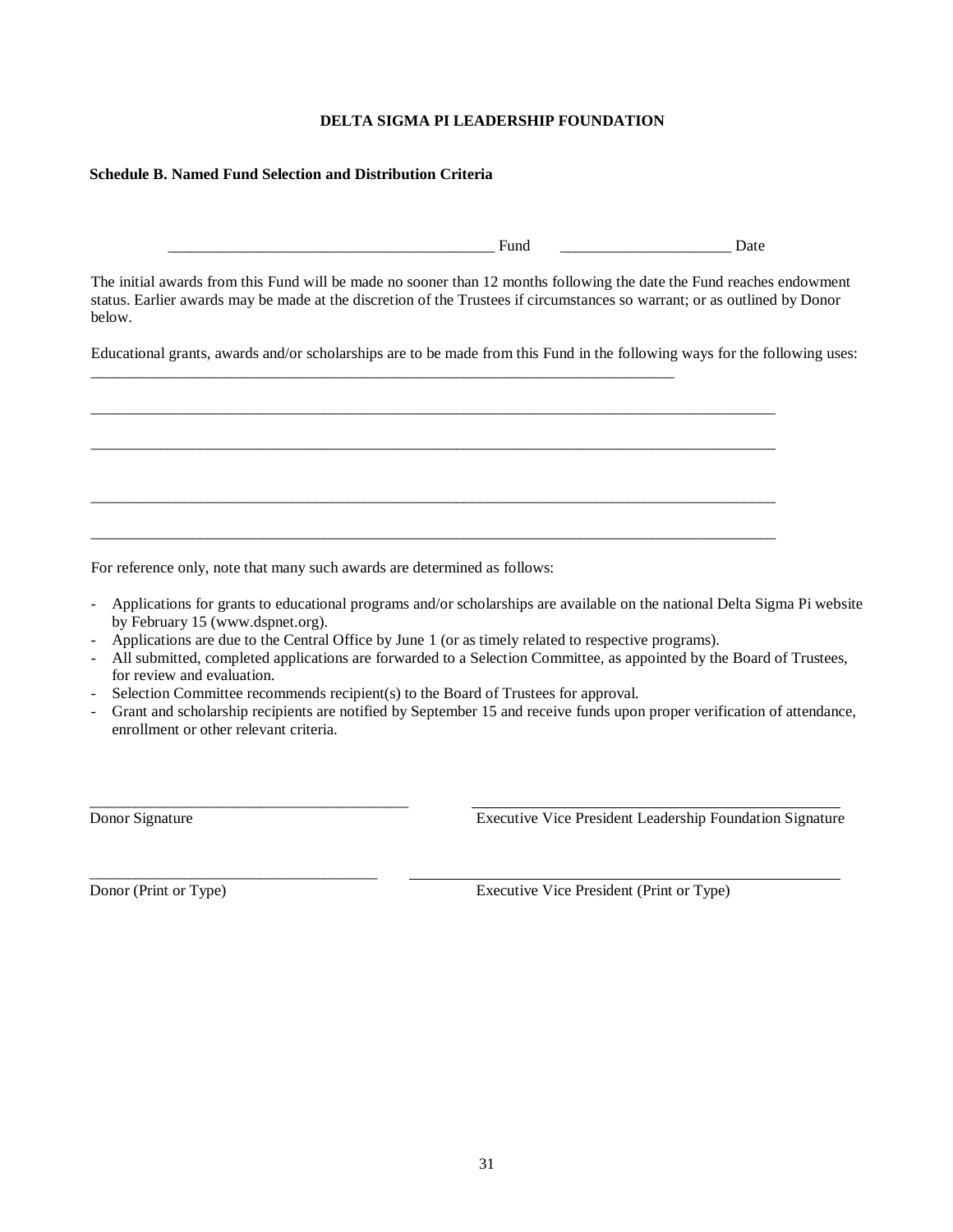# **C. GRANTS**

### <span id="page-31-0"></span>**1. Grant Procedures**

- a. Grant prioritization requests are submitted to the Foundation Board of Trustees for review and approval. Grant Prioritization Requests include a rough budget and proposed program detail.
- b. The Board of Trustees reviews the prioritization request and determines the amount available for grants.
- c. Upon approval of budget funding by the Board of Trustees, grant proposals will be drawn by grantee. Grant proposals will follow a standardized Foundation Grant Agreement format.
- d. The Executive Vice President reviews the grant proposal and sends to the Scholarship  $\&$  Grant Committee for approval. If approved, a grant agreement will be prepared and issued by the accounting staff after July 1 of the fiscal year in which the grant will be earned and paid. The grant agreement should be signed and dated by both the Executive Vice President and the grantee's Executive Director, with copies to the respective finance staff.
- e. At the time the agreement is executed, as well as upon approval by the Board of Trustees earlier, there are no accounting entries made by either entity.
- f. Upon culmination of the sponsored event or purchase of educational materials, etc., the grantee will provide a formal grant disbursement request that certifies the information contained in the original grant request and that all required documentation is available upon request of the Foundation.
- g. Once the Scholarship & Grant Committee Chair and Executive Vice President are satisfied as to the completion of the program and to the access of acceptable documentation, the Executive Vice President will authorize grant payment to the grantee and authorize issuance of a check within the designated timeframe.
- h. If any member of the Scholarship & Grant Committee is a board member, officer or employee of the grantee, they may not be a part of any votes pertaining to that specific grant. Any approval or authorization requires a majority vote of the committee.

*Revised 8/15/03, 8/8/04, 5/7/19, 2/18/22*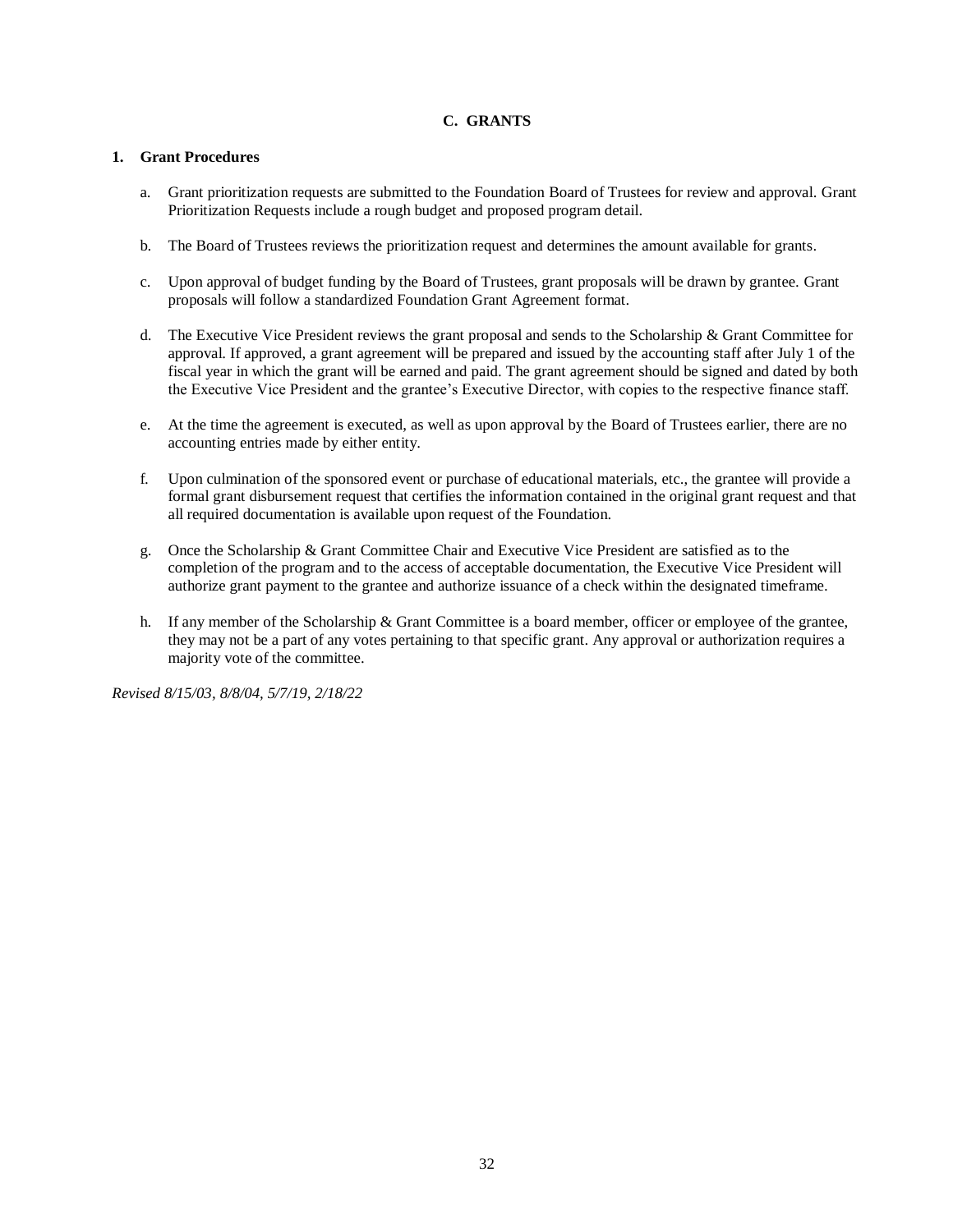# **2. Delta Sigma Pi Fraternity Grant Template**

### DELTA SIGMA PI LEADERSHIP FOUNDATION – DELTA SIGMA PI FRATERNITY **GRANT AGREEMENT**

The Delta Sigma Pi Leadership Foundation (hereinafter "Foundation") agrees to make, within two years after the date of this Agreement shown below, a grant not to exceed  $\blacksquare$  (hereinafter the "grant") to Delta Sigma Pi Fraternity (hereinafter "Fraternity"), the grant being subject to the following express conditions:

1. The grant shall be used by the Fraternity exclusively to fund expenses directly attributable or allocable to the activities specified in item 2 below, such expenses to include all direct expenses and a reasonable allocable share of general and administrative costs connected with such activities. The grant shall be used within two years of the date of this Agreement shown below.

2. The grant shall be used for the following particular educational, scientific or charitable purpose or purposes which must be from among those set forth in Exhibit A attached hereto and made a part hereof:

3. The Fraternity has, in Exhibit B, attached hereto and made a part hereof, (a) set a definite budget for each activity specified in item 2 above, (b) established definite plans for accomplishing each activity, and (c) developed a workable system of isolating the expenses associated with each such activity.

4. The Fraternity shall submit all expenses of the program or activity to the Foundation for approval prior to the Foundation disbursing any funds from the grant. Such reports of expenses shall be substantially in the form attached as Exhibit C.

FOUNDATION

DELTA SIGMA PI LEADERSHIP DELTA SIGMA PI FRATERNITY

 $\n \ \, \text{By} \quad \ \ \underline{\hspace{1.5cm}}$ 

Title Leadership Foundation Executive Vice President Title Fraternity Executive Director

Date of this Agreement: \_\_\_\_\_\_\_\_\_\_\_\_\_\_\_\_\_\_\_\_\_\_\_\_\_\_\_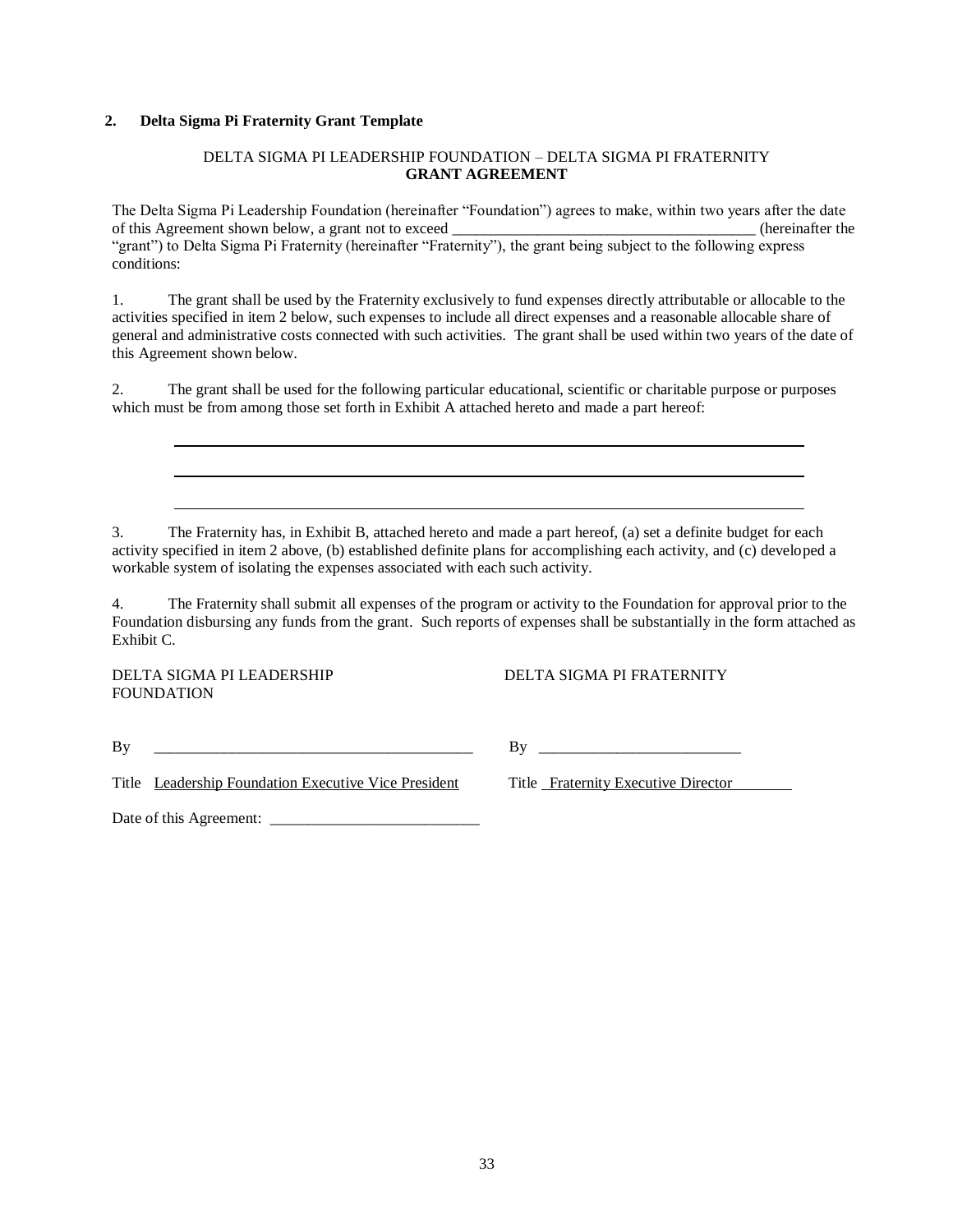# EXHIBIT A DELTA SIGMA PI LEADERSHIP FOUNDATION – DELTA SIGMA PI FRATERNITY GRANT PROGRAM

The conduct of individual and group counseling to chapter members and the training of individuals to do such counseling. Group counseling includes workshops and lectures on leadership and development, assertiveness training, understanding the free enterprise system, achievement of high scholastic attainment, citizenship, career development, alcohol and drug abuse prevention and advanced leadership training for selected individuals. Individual counseling includes one-on-one sessions with selected undergraduate chapter members of the Fraternity regarding leadership opportunities and scholarship and study techniques, and in addition each consultant should be available to advise any chapter member seeking individualized counseling regarding educational opportunities and problems.

The conduct of educational activities in the Fraternity. Such activities include the conduct of workshops and seminars in the areas of scholarship, management, leadership, career opportunities, drug and alcohol abuse and similar subjects. Such activities also include reports of various committees on scholarship, charitable and educational endeavors and similar subjects, and rap sessions.

The conduct of charitable and philanthropic activities. Such activities include the conduct of scientific research for the advancement of education and the publication of findings related to such research, the recognition of high scholastic achievement and awards related to such recognition and the acquisition of historical material for the advancement of education and the maintenance of an archives for such materials.

# EXHIBIT B DELTA SIGMA PI LEADERSHIP FOUNDATION – DELTA SIGMA PI FRATERNITY GRANT PROGRAM

List each specific activity to be conducted.

Describe plans for accomplishing each activity.

Describe, and list the amount of, each budgeted expense with respect to each activity. With respect to any allocated general and administrative costs, describe briefly the system for such allocation.

|                                                        |       | Date:                                                    |
|--------------------------------------------------------|-------|----------------------------------------------------------|
| Leadership Foundation Executive Vice President         |       |                                                          |
|                                                        |       | Date: $\frac{1}{\sqrt{1-\frac{1}{2}} \cdot \frac{1}{2}}$ |
| <b>Fraternity Executive Director</b>                   |       |                                                          |
| EXHIBIT C                                              |       |                                                          |
| DELTA SIGMA PI FRATERNITY                              |       |                                                          |
| REPORT REGARDING THE                                   |       | <b>GRANT FROM</b>                                        |
| THE DELTA SIGMA PI LEADERSHIP FOUNDATION               |       |                                                          |
| List Original Amount Approved for the Grant.           |       |                                                          |
| List Detailed Expenditures Made For the Grant Program. |       |                                                          |
|                                                        | Date: |                                                          |
| <b>Fraternity Executive Director</b>                   |       |                                                          |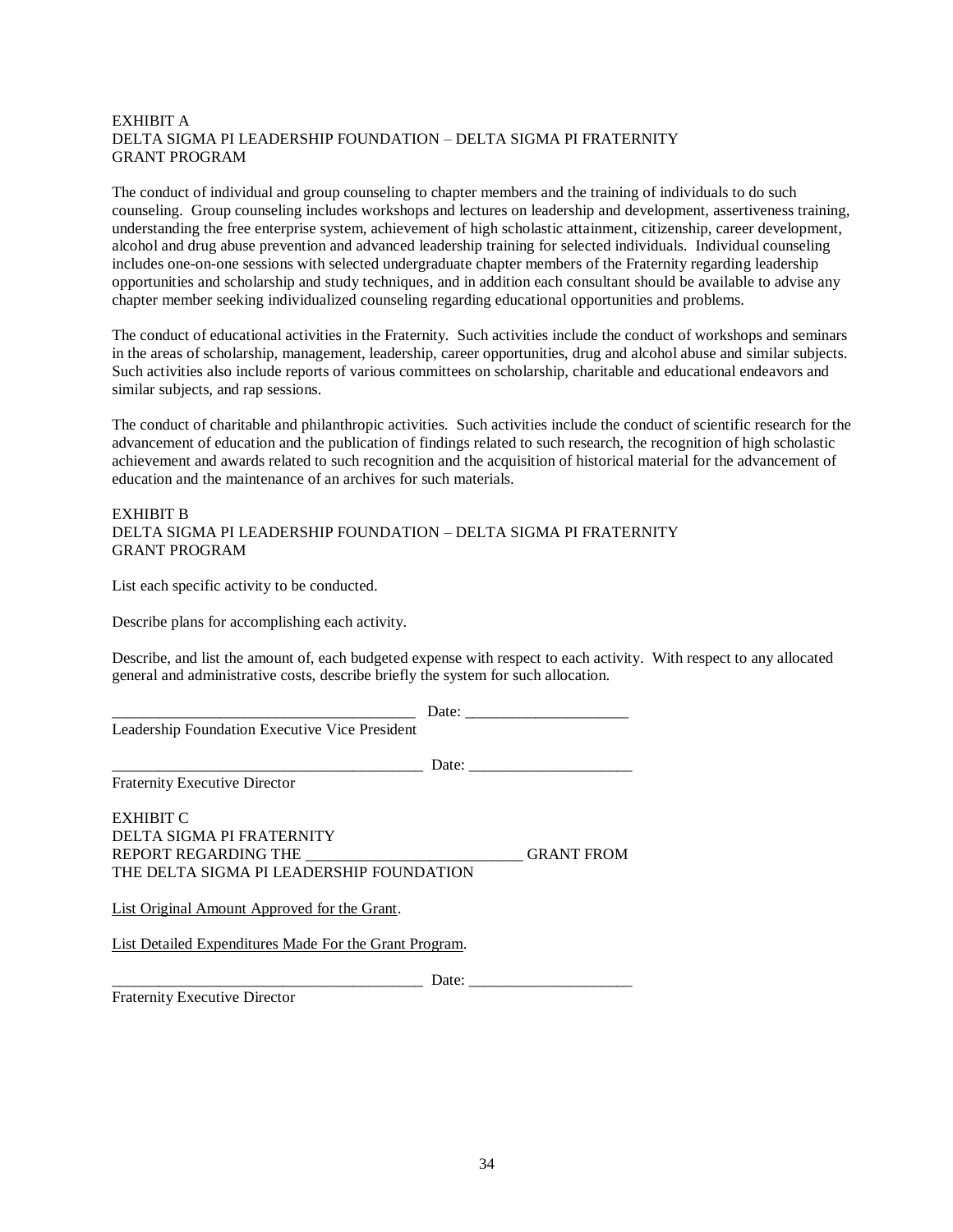### **D. CHAPTER LEADERSHIP FUNDS**

- <span id="page-34-0"></span>1. **Chapter Leadership Funds.** The Delta Sigma Pi Leadership Foundation (the "Foundation") shall create and administer a separate Chapter Leadership Fund (a "CLF") for the educational or charitable benefit of an individual chapter of Delta Sigma Pi (a "Chapter"). Contributions by donors to the Foundation may be designated for a specific CLF. Gifts to a CLF are tax-deductible (as allowable by law) for the donor and will be included in the donor's annual and lifetime giving records.
- 2. **Name of Fund.** The name of a CLF shall be the chapter's Greek letter designation, followed by the short school name in parentheticals, followed by the words Leadership Fund.
- 3. **Purpose.** Under any and all circumstances, the principal and income of a CLF must be used exclusively for charitable and educational purposes. The primary purpose of a CLF shall be to provide grants for members of a Chapter to cover costs associated with educational and leadership development programs of the Delta Sigma Pi Fraternity, including but not limited to: Presidents' Academy, LEAD Provincial Conferences, LEAD Schools and Grand Chapter Congress. In the case that one or more of the supported Fraternity educational programs cease to exist, a CLF may be used by the specific chapter for any other educational program authorized by the Fraternity. Additionally, grants may be provided to cover costs associated with chapters or chapter members sponsoring or attending educational or professional/personal development speakers and/or workshops, conferences or similar events (including field trips to businesses that include significant elements of educational presentations, tours, etc.)
- 4. **Gifts.** Subject to the right of the Foundation to reject any particular gift, any individual, corporation, trust, estate or organization may make gifts to the Foundation for the purposes of a CLF. All contributions to a CLF should be made directly to the Foundation noting the designated Chapter. Contributions should not be made to the Delta Sigma Pi Fraternity or the individual Chapter. All contributions become the exclusive property of the Foundation to be used, in the Foundation's sole discretion, for educational or charitable purposes for the specified chapter. All gifts, bequests and devises to a CLF shall be irrevocable once accepted by the Foundation.
- 5. **Distribution.** To request a distribution from a CLF, the Chapter must make an official request to the Foundation. The request must contain adequate and sufficient information in order for the Foundation to determine whether the distribution is for educational or charitable purposes. If the Foundation determines, in its sole discretion, that the distribution would be for educational or charitable purposes, the Foundation will distribute the requested funds to appropriate individual or Chapter.
- 6. **Investment of Funds**. The Foundation shall invest and reinvest the assets of a CLF in a manner consistent with sound and prudent investment practices, and in such a way as to produce a reasonable total annual return. A CLF may be commingled with other Foundation funds, including other CLFs, for investment purposes.
- 7. **Accounting.** The receipts and disbursements of a CLF shall be accounted for separately and apart from those of other gifts to the Foundation. The Foundation will provide financial reports to the Chapter.
- 8. **Costs of the Fund.** A CLF shall share a fair portion of the total administrative costs of the Foundation. Those costs annually charged against a CLF shall be determined in accordance with the approved fee schedule identified by the Foundation as applicable to funds of this type. Any costs to the Foundation in accepting, transferring or managing property donated to the Foundation for a CLF shall also be paid from the CLF.
- 9. **Not a Separate Trust.** A CLF shall be a component part of the Foundation. All money and property in a CLF shall be held as general assets of the Foundation and not segregated as a separate trust. The Foundation shall have the ultimate authority and control over all property in a CLF, and the income derived therefrom, in accordance with the terms of this Policy and the Code of Regulations of the Foundation and the Policies and Procedures of the Foundation as from time to time amended.
- 10. **Chapter Leadership Endowment Funds.** At the time that a CLF has more than \$40,000 at the end of a fiscal year, the Foundation will evaluate establishing an endowment fund on behalf of the Chapter in the amount of \$30,000, leaving at least \$10,000 in the CLF. These endowment funds shall be named Chapter Leadership Endowment Funds and are governed by the Chapter Leadership Endowment Funds Policy. An exception can be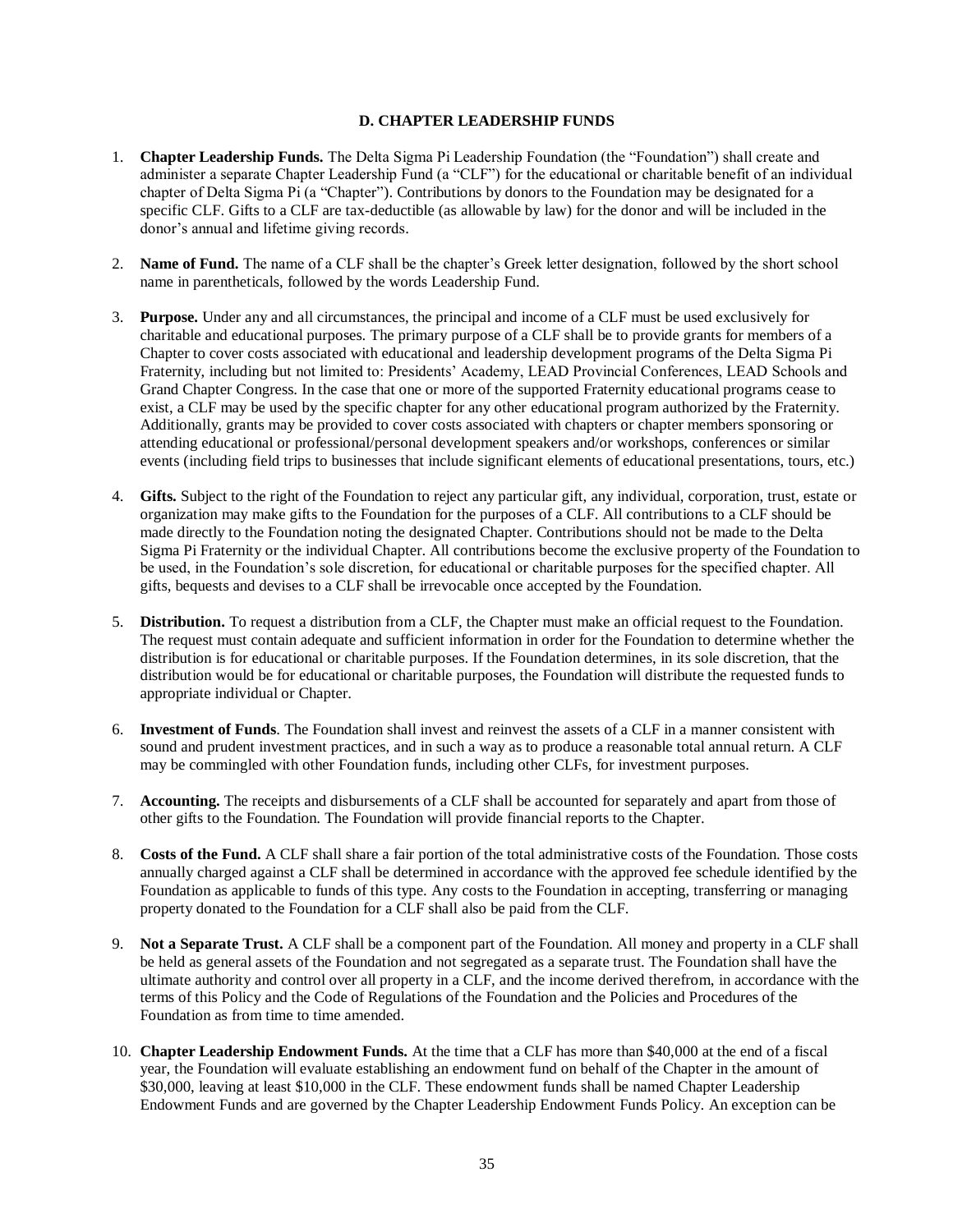made if a donor, or group of donors, provide a large donation to a CLF which is reasonably expected to be paid out within 12 months, but would cross over the fiscal year-end date.

- 11. **Fund Owner.** The Fund Owner for a CLF will be the Board of Trustees of the Delta Sigma Pi Leadership Foundation. The administrator of the funds will be the Executive Vice President, acting on behalf of the Board of Trustees.
- 12. **Governance.** A CLF shall be entirely subject to the rules, regulation and policies adopted by the Board of Trustees of the Foundation, the Code of Regulations of the Foundation as from time to time amended, and the requirements of Section 501(c)(3) of the Internal Revenue Code.
- 13. **Chapter Closures.** If a Chapter ceases to exist, the Foundation shall keep the CLF active for five years. During this period, no funds will be disbursed and all interest will be kept in the fund, other than approved administrative fees. If a chapter is not scheduled to be re-opened within five years, the Board of Trustees should take action in some form, including but not limited to:
	- a. Assets of a CLF revert to the chapter's Chapter Leadership Endowment Fund.
	- b. Assets of a CLF revert to an existing endowment supporting the chapter.
	- c. Assets of a CLF revert to General/Annual Fund.
	- d. Assets of a CLF revert to a General Endowment Fund.

<span id="page-35-0"></span>Adopted 9/18; Amended 9/20, 2/18/22

# **E. CHAPTER LEADERSHIP ENDOWMENT FUNDS**

- 1. **Chapter Leadership Endowment Funds.** The Delta Sigma Pi Leadership Foundation (the "Foundation") shall create and administer a separate Chapter Leadership Endowment Fund (a "CLEF") for the educational or charitable benefit of an individual chapter of Delta Sigma Pi (a "Chapter") upon meeting specific criteria outlined in this Policy. A CLEF is a charitable endowment held within the Foundation.
- 2. **Name of Fund.** The name of a CLEF shall be the chapter's Greek letter designation, followed by the short school name in parentheticals, followed by the words Leadership Endowment Fund.
- 3. **Establishment of Fund.** At the time that a Chapter Leadership Fund has more than \$40,000 at the end of a fiscal year, the Foundation will evaluate establishing an endowment fund on behalf of the Chapter in the amount of \$30,000, leaving at least \$10,000 in the Chapter Leadership Fund.
- 4. **Purpose.** Under any and all circumstances, the principal and income of a CLEF must be used exclusively for charitable and educational purposes. The primary purpose of a CLEF shall be to provide grants for members of a Chapter to cover costs associated with educational and leadership development programs of the Delta Sigma Pi Leadership Foundation, including but not limited to: Presidents' Academy, LEAD Provincial Conferences, LEAD Schools and Grand Chapter Congress. In the case that one or more of the supported Fraternity educational programs cease to exist, a CLEF may be used by the specific chapter for any other educational program authorized by the Fraternity. Additionally, grants may be provided to cover costs associated with chapters or chapter members sponsoring or attending educational or professional/personal development speakers and/or workshops, conferences or similar events (including field trips to businesses that include significant elements of educational presentations, tours, etc.)
- 5. **Transfers from Chapter Leadership Funds.** When the amount of a Chapter Leadership Fund is more than \$20,000 at the end of the fiscal year, all funds above the \$20,000 threshold will be evaluated in order to determine if transferring the excess funds into the corresponding CLEF is the best course of action.
- 6. **Gifts.** Subject to the right of the Foundation to reject any particular gift, any individual, corporation, trust, estate or organization may make gifts to the Foundation for the purposes of a CLEF. All contributions to a CLEF should be made directly to the Foundation noting the designated Chapter. Contributions should not be made to the Delta Sigma Pi Fraternity or the individual Chapter. All contributions become the exclusive property of the Foundation to be used, in the Foundation's sole discretion, for educational or charitable purposes for the specified chapter. All gifts, bequests and devises to a CLEF shall be irrevocable once accepted by the Foundation.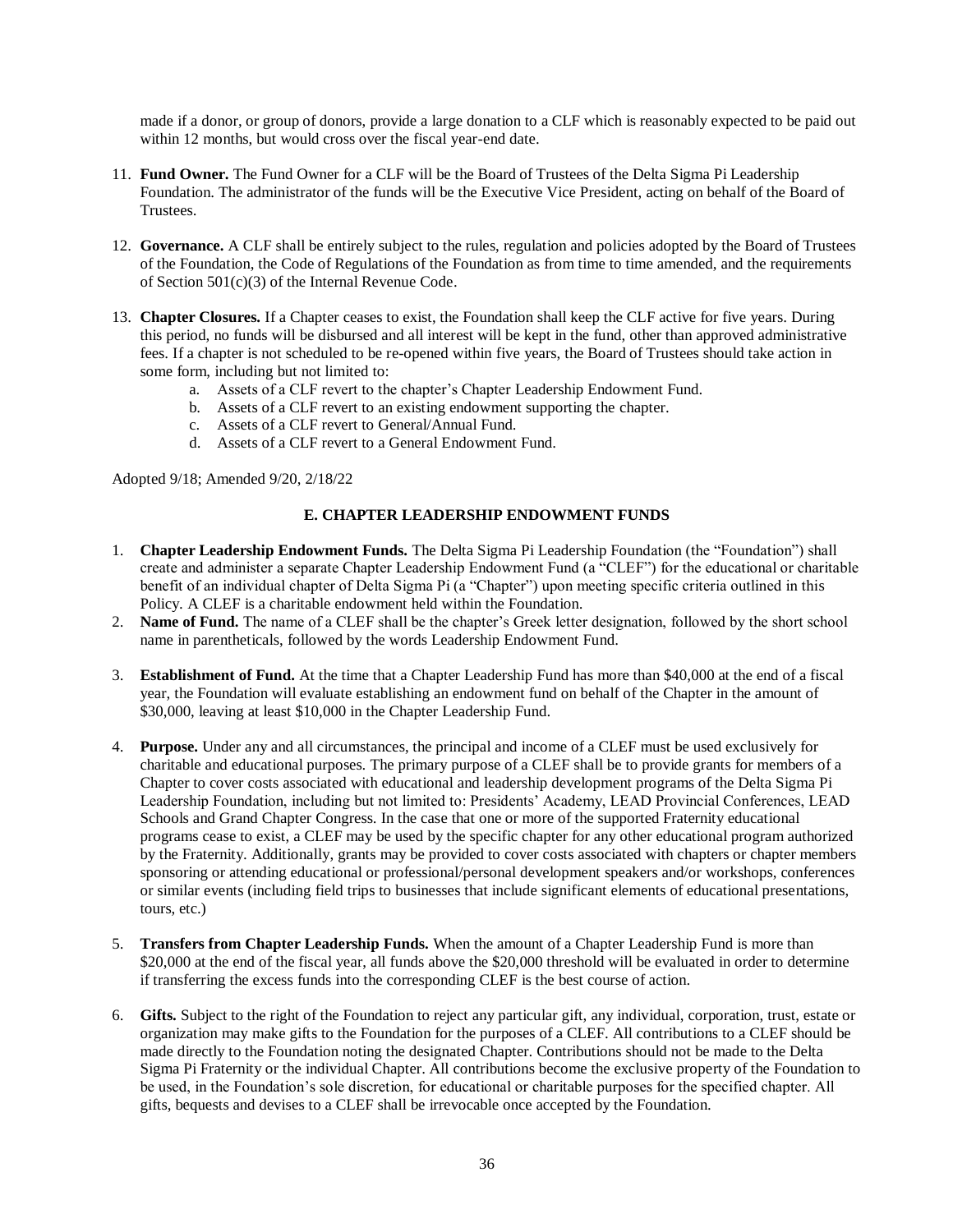- 7. **Distribution.** Once a CLEF has been established, the CLEF shall provide an annual disbursement to the corresponding Chapter Leadership Fund in accordance with the Foundation's approved spending policy at the end of each fiscal year.
- 8. **Investment of Funds.** The Foundation shall invest and reinvest the assets of a CLEF in a manner consistent with sound and prudent investment practices, and in such a way as to produce a reasonable total annual return. A CLEF may be commingled with other Foundation funds for investment purposes.
- 9. **Accounting.** The receipts and disbursements of a CLEF shall be accounted for separately and apart from those of other gifts to the Foundation. The Foundation will provide financial reports to the Chapter.
- 10. **Costs of the Fund.** A CLEF shall share a fair portion of the total administrative costs of the Foundation. Those costs annually charged against a CLEF shall be determined in accordance with the approved fee schedule identified by the Foundation as applicable to funds of this type. Any costs to the Foundation in accepting, transferring or managing property donated to the Foundation for a CLEF shall also be paid from the CLEF.
- 11. **Not a Separate Trust.** A CLEF shall be a component part of the Foundation. All money and property in a CLEF shall be held as general assets of the Foundation and not segregated as a separate trust. The Foundation shall have the ultimate authority and control over all property in a CLEF, and the income derived therefrom, in accordance with the terms of this Policy and the Code of Regulations of the Foundation and the Policies and Procedures of the Foundation as from time to time amended.
- 12. **Fund Owner.** The Fund Owner for a CLEF will be the Board of Trustees of the Delta Sigma Pi Leadership Foundation. The administrator of the funds will be the Executive Vice President, acting on behalf of the Board of Trustees.
- 13. **Governance.** A CLEF shall be entirely subject to the rules, regulation and policies adopted by the Board of Trustees of the Foundation, the Code of Regulations of the Foundation as from time to time amended, and the requirements of Section 501(c)(3) of the Internal Revenue Code.
- 14. **Chapter Closures.** If a Chapter ceases to exist, the Foundation shall make annual disbursements in accordance with the Foundation's approved spending policy at the end of each fiscal year to support the annual grant the Foundation provides to the Delta Sigma Pi Fraternity. At the time the Chapter reopens, the annual disbursements will, again, be made to the corresponding Chapter Leadership Fund.

<span id="page-36-0"></span>Adopted 9/18; Amended 9/20, 2/18/22

# **F. PRESIDENTS' ACADEMY FUND**

- 1. **Presidents' Academy Fund.** The Delta Sigma Pi Leadership Foundation (the "Foundation") shall create and administer a separate Presidents' Academy Fund (the "Fund") to support Delta Sigma Pi's Presidents' Academy. Contributions by donors to the Foundation may be designated for the Fund. Gifts to the Fund are tax-deductible (as allowable by law) for the donor and will be included in the donor's annual and lifetime giving records.
- 2. **Name of Fund.** The name of the Fund shall be the Presidents' Academy Fund.
- 3. **Purpose.** The purpose of the Fund shall be to provide an annual grant to the Delta Sigma Pi Fraternity to support the educational components of Presidents' Academy.
- 4. **Gifts.** Subject to the right of the Foundation to reject any particular gift, any individual, corporation, trust, estate or organization may make gifts to the Foundation for the purposes of the Fund. All contributions become the exclusive property of the Foundation to be used. All gifts, bequests and devises to the Fund shall be irrevocable once accepted by the Foundation.
- 5. **Distribution.** Distributions from the Fund shall be made annually on or near July 1, as long as there are sufficient funds available. The amount of the annual distribution shall be determined by the Board of Trustees, utilizing the annual Fraternity Grant Agreement as a guide.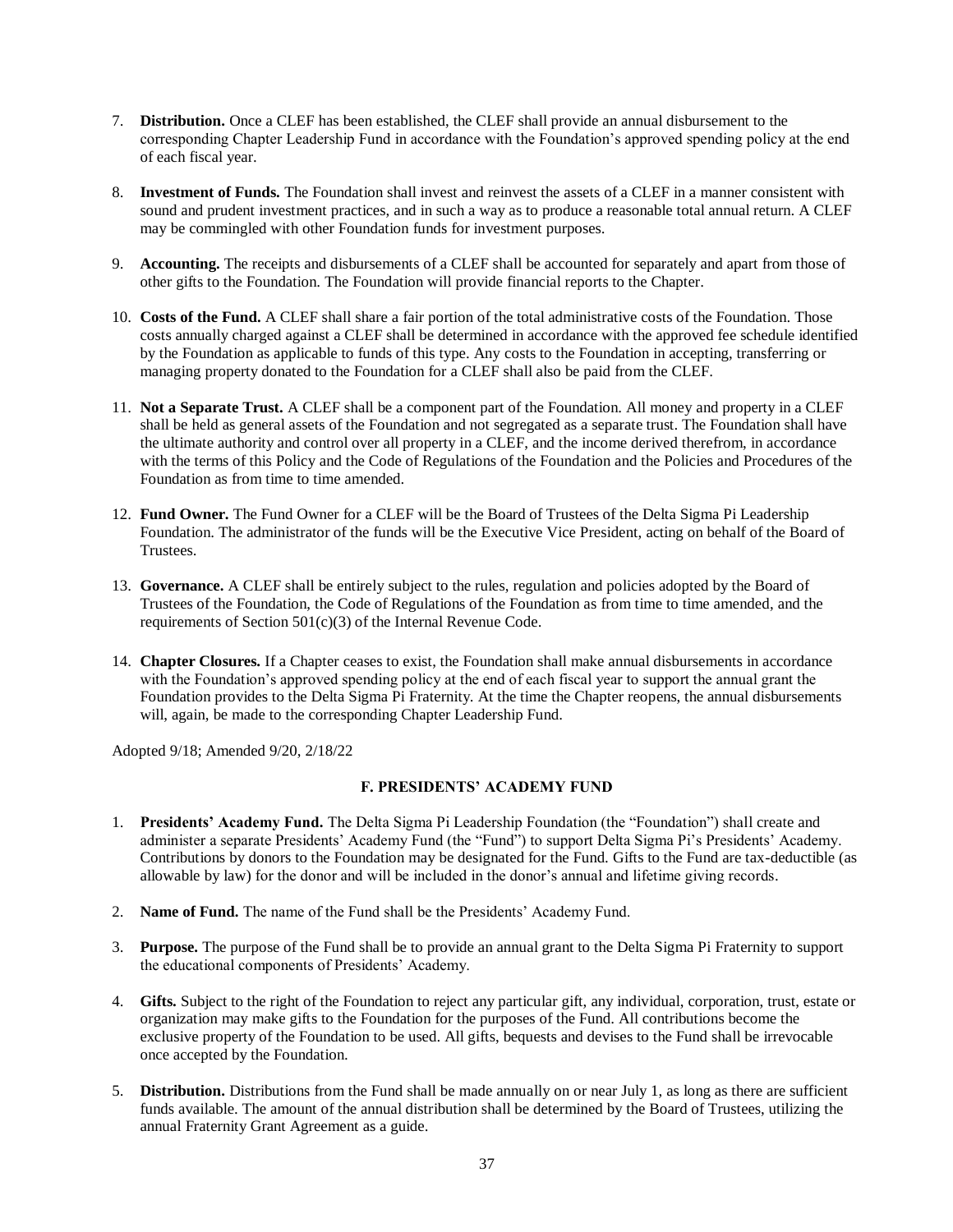- 6. **Investment of Funds.** The Foundation shall invest and reinvest the assets of the Fund in a manner consistent with sound and prudent investment practices, and in such a way as to produce a reasonable total annual return. The Fund may be commingled with other Foundation funds for investment purposes.
- 7. **Accounting.** The receipts and disbursements of the Fund shall be accounted for separately and apart from those of other gifts to the Foundation.
- 8. **Costs of the Fund.** The Fund shall share a fair portion of the total administrative costs of the Foundation. Those costs annually charged against the Fund shall be determined in accordance with the approved fee schedule identified by the Foundation as applicable to funds of this type. Any costs to the Foundation in accepting, transferring or managing property donated to the Foundation for the Fund shall also be paid from the Fund.
- 9. **Not a Separate Trust.** The Fund shall be a component part of the Foundation. All money and property in the Fund shall be held as general assets of the Foundation and not segregated as a separate trust. The Foundation shall have the ultimate authority and control over all property in the Fund, and the income derived therefrom, in accordance with the terms of this Policy and the Code of Regulations of the Foundation and the Policies and Procedures of the Foundation as from time to time amended.
- 10. **Fund Owner.** The Fund Owner for the Fund will be the Board of Trustees of the Delta Sigma Pi Leadership Foundation. The administrator of the funds will be the Executive Vice President, acting on behalf of the Board of Trustees.
- 11. **Governance.** The Fund shall be entirely subject to the rules, regulation and policies adopted by the Board of Trustees of the Foundation, the Code of Regulations of the Foundation as from time to time amended, and the requirements of Section 501(c)(3) of the Internal Revenue Code.
- 12. **Continuity of Purpose.** The Fund will continue so long as the purpose of the fund can be served by its continuation and the Presidents' Academy is being executed. If at any time the Executive Vice President certifies to the Board of Trustees that the purpose outlined in this Policy has become unnecessary, incapable of fulfillment, or inconsistent with the needs of the Presidents' Academy or the purposes and functions of the Foundation, the Fund may be used for such other purpose or purposes as may be designated in the good faith opinion of the Board of Trustees.

<span id="page-37-0"></span>Adopted 9/18

# **G. LEAD FUND**

- 1. **LEAD Fund.** The Delta Sigma Pi Leadership Foundation (the "Foundation") shall create and administer a separate LEAD Fund (the "Fund") to support Delta Sigma Pi's educational and leadership development programs such as LEAD Provincial Conferences, LEAD Schools and Grand Chapter Congress. Contributions by donors to the Foundation may be designated for the Fund. Gifts to the Fund are tax-deductible (as allowable by law) for the donor and will be included in the donor's annual and lifetime giving records.
- 2. **Name of Fund.** The name of the Fund shall be the LEAD Fund.
- 3. **Purpose.** The purpose of the Fund shall be to provide annual grants to the Delta Sigma Pi Fraternity to support LEAD Provincial Conferences, LEAD Schools, educational components of Grand Chapter Congress and any successor educational and leadership development programs.
- 4. **Gifts.** Subject to the right of the Foundation to reject any particular gift, any individual, corporation, trust, estate or organization may make gifts to the Foundation for the purposes of the Fund. All contributions become the exclusive property of the Foundation to be used. All gifts, bequests and devises to the Fund shall be irrevocable once accepted by the Foundation.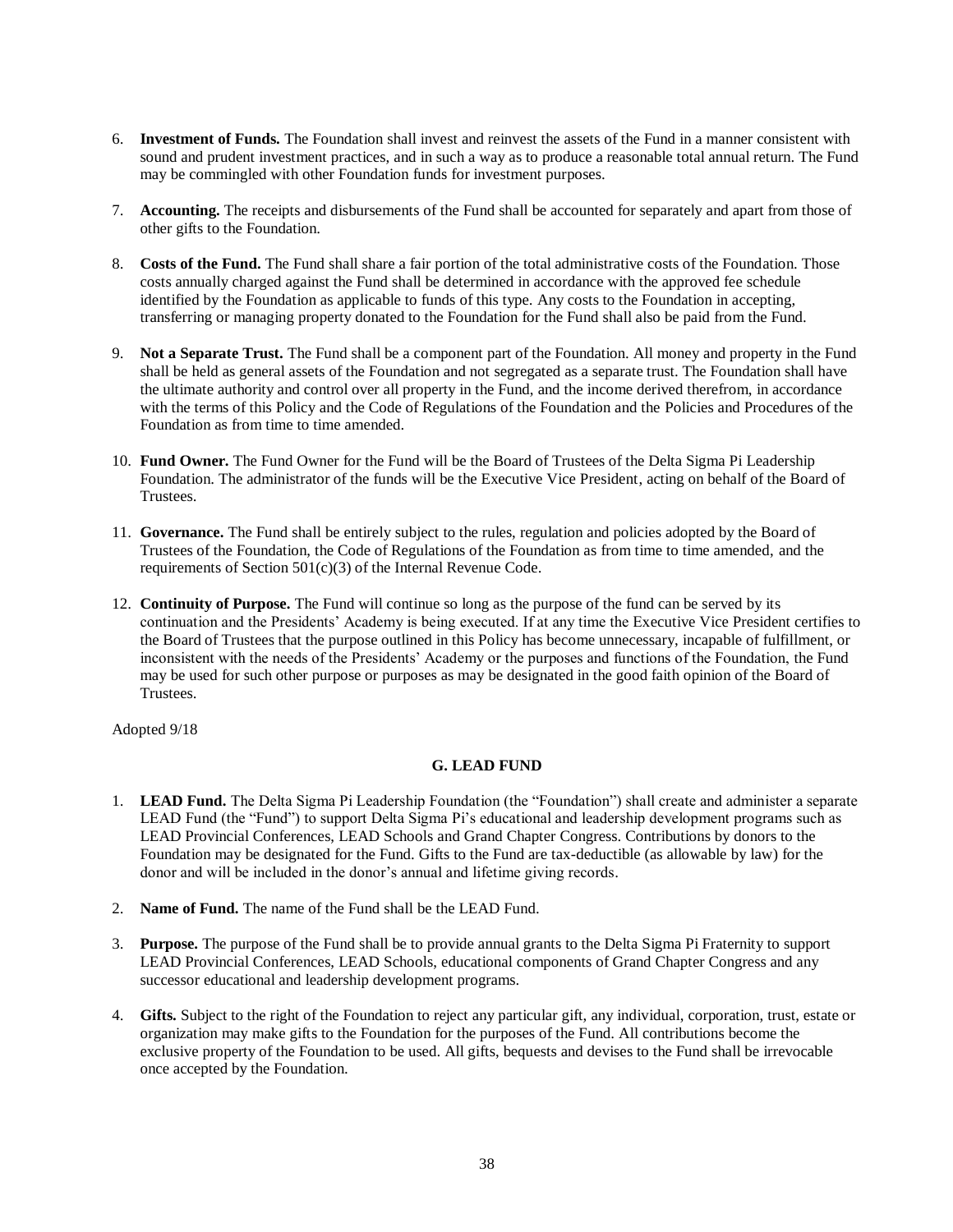- 5. **Distribution.** Distributions from the Fund shall be made annually on or near July 1, as long as there are sufficient funds available. The amount of the annual distribution shall be determined by the Board of Trustees, utilizing the annual Fraternity Grant Agreement as a guide.
- 6. **Investment of Funds.** The Foundation shall invest and reinvest the assets of the Fund in a manner consistent with sound and prudent investment practices, and in such a way as to produce a reasonable total annual return. The Fund may be commingled with other Foundation funds for investment purposes.
- 7. **Accounting.** The receipts and disbursements of the Fund shall be accounted for separately and apart from those of other gifts to the Foundation.
- 8. **Costs of the Fund.** The Fund shall share a fair portion of the total administrative costs of the Foundation. Those costs annually charged against the Fund shall be determined in accordance with the approved fee schedule identified by the Foundation as applicable to funds of this type. Any costs to the Foundation in accepting, transferring or managing property donated to the Foundation for the Fund shall also be paid from the Fund.
- 9. **Not a Separate Trust.** The Fund shall be a component part of the Foundation. All money and property in the Fund shall be held as general assets of the Foundation and not segregated as a separate trust. The Foundation shall have the ultimate authority and control over all property in the Fund, and the income derived therefrom, in accordance with the terms of this Policy and the Code of Regulations of the Foundation and the Policies and Procedures of the Foundation as from time to time amended.
- 10. **Fund Owner.** The Fund Owner for the Fund will be the Board of Trustees of the Delta Sigma Pi Leadership Foundation. The administrator of the funds will be the Executive Vice President, acting on behalf of the Board of Trustees.
- 11. **Governance.** The Fund shall be entirely subject to the rules, regulation and policies adopted by the Board of Trustees of the Foundation, the Code of Regulations of the Foundation as from time to time amended, and the requirements of Section 501(c)(3) of the Internal Revenue Code.
- 12. **Continuity of Purpose.** The Fund will continue so long as the purpose of the fund can be served by its continuation. If at any time the Executive Vice President certifies to the Board of Trustees that the purpose outlined in this Policy has become unnecessary, incapable of fulfillment, or inconsistent with the needs of the Delta Sigma Pi Fraternity or the purposes and functions of the Foundation, the Fund may be used for such other purpose or purposes as may be designated in the good faith opinion of the Board of Trustees.

<span id="page-38-0"></span>Adopted 9/18

# **H. Diversity, Equity & Inclusion Education Fund**

- 1. **Diversity, Equity & Inclusion Education Fund.** The Delta Sigma Pi Leadership Foundation (the "Foundation") will create and administer a separate Diversity, Equity & Inclusion Education Fund (the "Fund") to support Delta Sigma Pi's educational efforts, programs and initiatives directly related to diversity, equity and inclusion. Contributions by donors to the Foundation may be designated for the Fund. Gifts to the Fund are tax-deductible (as allowable by law) for the donor and will be included in the donor's annual and lifetime giving records.
- 2. **Name of Fund.** The name of the Fund is the Diversity, Equity & Inclusion Education Fund.
- 3. **Purpose.** The purpose of the Fund is to provide educational grants to the Delta Sigma Pi Fraternity to support educational efforts, programs and initiatives directly related to diversity, equity and inclusion.
- 4. **Gifts.** Subject to the right of the Foundation to reject any particular gift, any individual, corporation, trust, estate or organization may make gifts to the Foundation for the purposes of the Fund. All contributions become the exclusive property of the Foundation to be used. All gifts, bequests and devises to the Fund are irrevocable once accepted by the Foundation.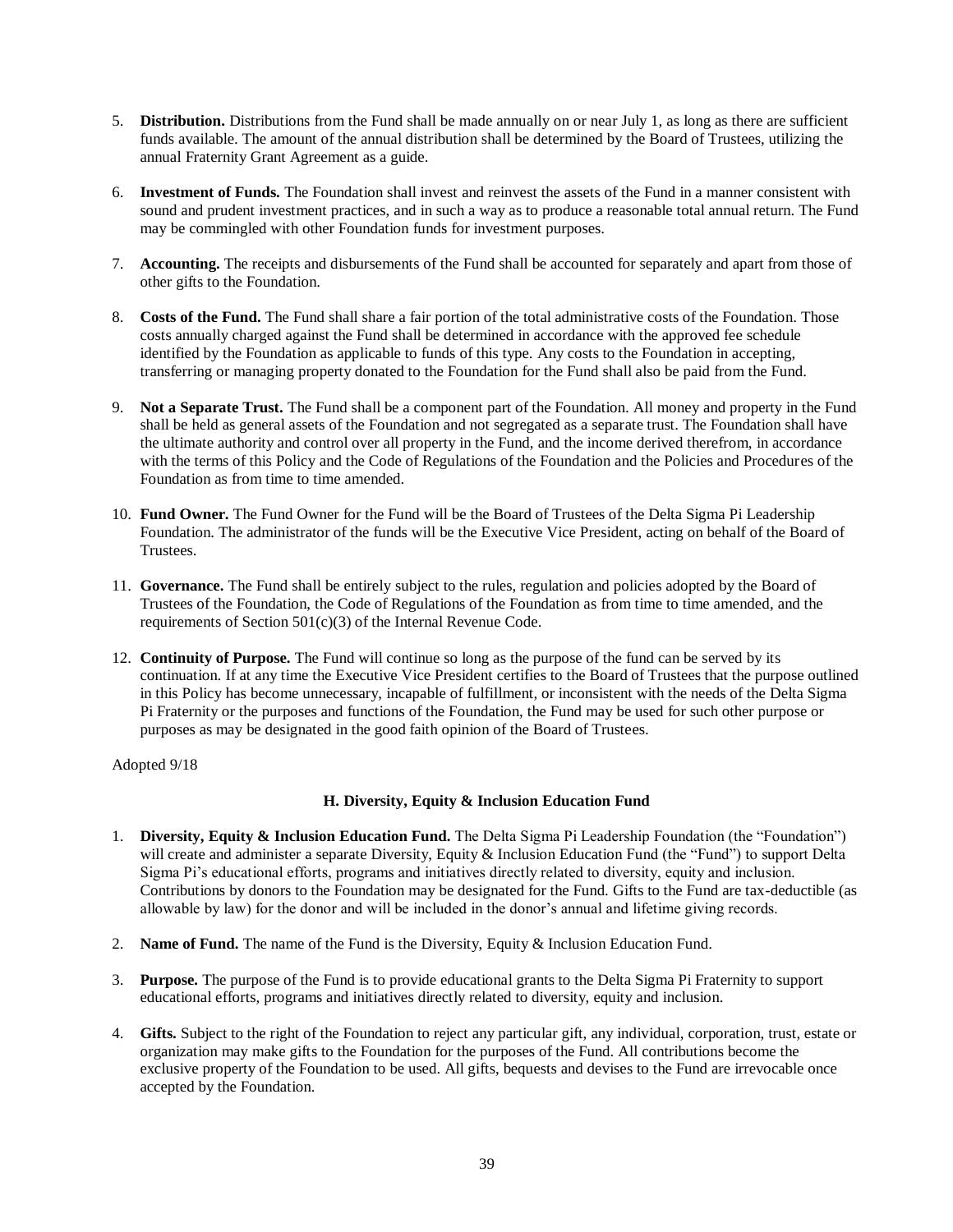- 5. **Distribution.** To request distributions from the Fund, the Delta Sigma Pi Fraternity must make an official request to the Foundation. The request must contain adequate and sufficient information in order for the Foundation to determine whether the distribution is for educational or charitable purposes. If the Foundation determines, in its sole discretion, that the distribution would be for educational or charitable purposes, the Foundation will distribute the requested Funds to the Delta Sigma Pi Fraternity, as long as there are sufficient funds available. Distributions from the Fund cannot be made to chapters.
- 6. **Investment of Funds.** The Foundation will invest and reinvest the assets of the Fund in a manner consistent with sound and prudent investment practices, and in such a way as to produce a reasonable total annual return. The Fund may be commingled with other Foundation funds for investment purposes.
- 7. **Accounting.** The receipts and disbursements of the Fund are accounted for separately and apart from those of other gifts to the Foundation.
- 8. **Costs of the Fund.** The Fund shares a fair portion of the total administrative costs of the Foundation. Those costs annually charged against the Fund are determined in accordance with the approved fee schedule identified by the Foundation as applicable to Funds of this type. Any costs to the Foundation in accepting, transferring or managing property donated to the Foundation for the Fund will be paid from the Fund.
- 9. **Not a Separate Trust.** The Fund is a component part of the Foundation. All money and property in the Fund are held as general assets of the Foundation and not segregated as a separate trust. The Foundation has the ultimate authority and control over all property in the Fund, and the income derived therefrom, in accordance with the terms of this Policy, the Code of Regulations and the Policies and Procedures, as from time to time amended.
- 10. **Fund Owner.** The fund owner for the Fund is the Board of Trustees. The administrator of the Funds is the Executive Vice President, acting on behalf of the Board of Trustees.
- 11. **Governance.** The Fund is entirely subject to the rules, regulations and policies adopted by the Board of Trustees, the Code of Regulations, as from time to time amended, and the requirements of section  $501(c)(3)$  of the Internal Revenue Code.
- 12. **Continuity of Purpose.** The Fund will continue so long as the purpose of the Fund can be served by its continuation. If at any time the Executive Vice President certifies to the Board of Trustees that the purpose outlined in this Policy has become unnecessary, incapable of fulfillment, or inconsistent with the needs of the Delta Sigma Pi Fraternity or the purposes and functions of the Foundation, the Fund may be used for such other purpose or purposes as may be designated in the good faith opinion of the Board of Trustees.

Adopted 7/20

# <span id="page-39-1"></span><span id="page-39-0"></span>**III. OPERATIONAL PROCEDURES**

# **A. PROCESSING GIFTS**

# **1. Receipting**

a. Donor credit will be given to the individual who tenders a contribution to the Foundation and a proper tax receipt will be issued to the donor as described below. The donor's record will reflect a hard credit in the amount of the donation and their giving level will be adjusted accordingly. Donations may be given with a designation to be in honor or memory of individuals or events, but no hard or soft credit will be given to the honoree and no adjustment will be made regarding giving level of honoree.

*Adopted 3/15/06*

b. Only those gifts received in the amount of greater than \$10 will be issued a gift receipt. Receipts for amounts less than or equal to \$10 will be provided upon request either at the time of donation or at a later date in the same method provided for larger donations. Receipts will include the following information: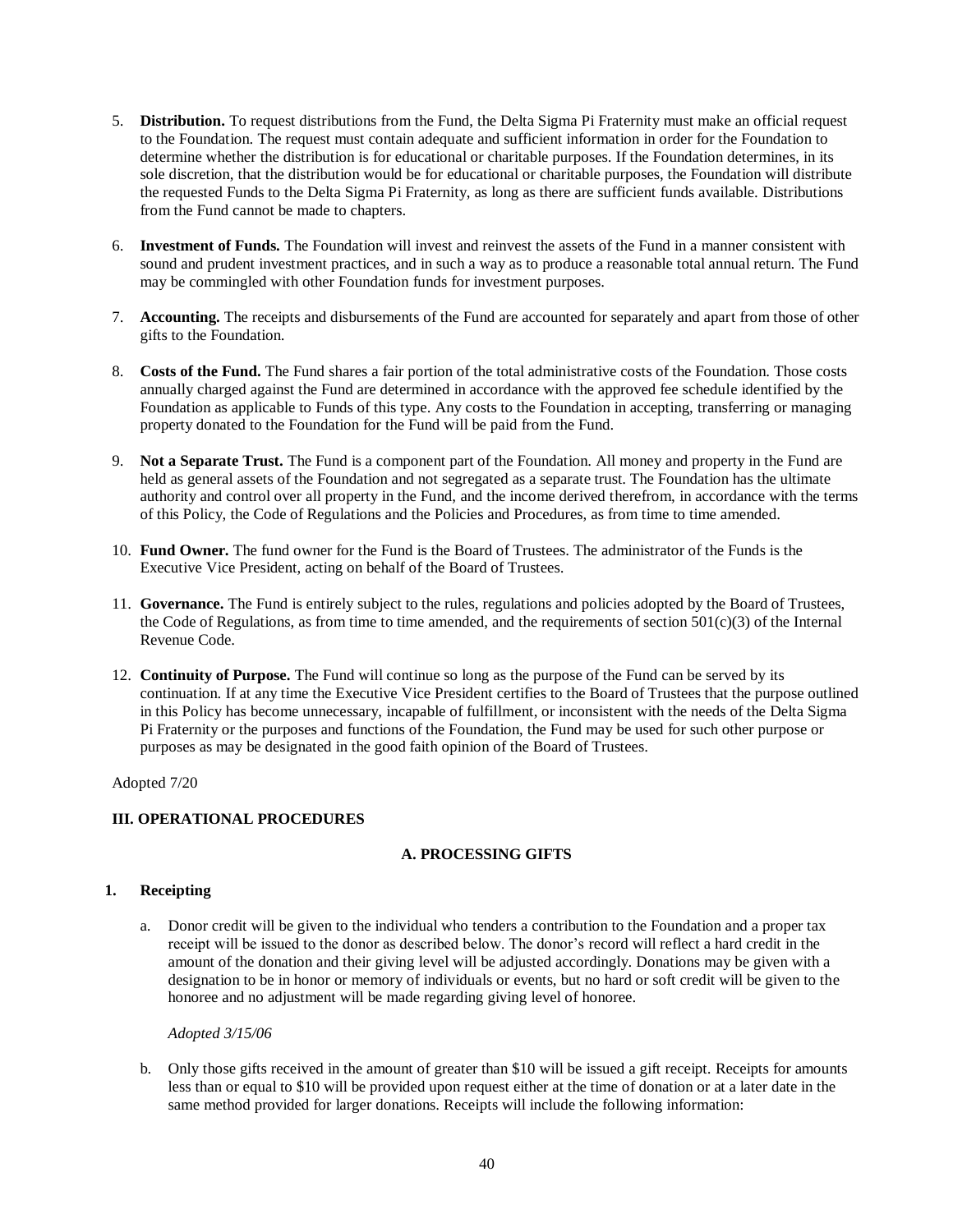# SAVE THIS RECEIPT FOR YOUR TAX RECORDS

This contribution is deductible to the full extent allowable by law. No goods or services have been received in exchange. Your gift to the Delta Sigma Pi Leadership Foundation is gratefully acknowledged and deeply appreciated.

- ◆ Amount given
- Check number/Credit card type
- ◆ Date of check/charge
- Current giving level
- c. Donor Credit for Third Party Donations Donor gifts made through Facebook, Network for Good, and other third party fundraising entities to the Leadership Foundation will be credited to the donor record for the full amount of donation – not just the amount received by the Leadership Foundation (where processing and service fees have been deducted by the third party entity).

*Revised 8/06, 2/12*

### **2. Gifts of Securities**

- a. General Purpose As the Foundation increases the frequency of gifts of stock and equities, clarification of stock receipt and sale of said stock is needed for the efficient and effective administration of the Foundation.
- b. Liquidation Upon Receipt After marketable securities have been accepted without restriction by the Foundation under the policies set forth in the Policy on Acceptance of Non-Cash Contributions, such securities are to be liquidated and the proceeds or shares transferred to the investment manager as soon as possible but not later than 30 days after receipt.
	- i. Per Trustee action in 9/13 (LF13-13), Dozier Oil Interests are excepted from this liquidation policy. These interests may be held indefinitely, until the Trustees vote to sell the interests or otherwise rescind this exception.

*Adopted 8/00; Revised 8/02*

#### **3. Automatic Periodic Payments (APP)**

APPs are limited to a minimum of \$10 per transaction per month or \$25 per transaction per quarter.

*Adopted 2/04; Revised 8/12*

#### **4. Pledge Acceptance Policy**

The Delta Sigma Pi Leadership Foundation (the "Foundation") has the option to accept multiyear pledges for major gifts. A pledge is a commitment to give a specific dollar amount within a specified period of time, generally over a span of years. A pledge is defined as an unconditional promise to give cash or other assets.

- a. **Pledge Qualifications.** The minimum dollar amount for Foundation recording of individual pledges is \$5,000. The maximum lifespan of individual pledges may not exceed five years. If a donor seeks to extend a pledge beyond five years, the Executive Vice President has the authority to grant an exception upon advice and counsel of the Finance Committee.
- b. **Pledge Documentation.** Pledges of \$5,000 or more will have a signed and dated pledge agreement, letter of intent, confirmation letter, or e-mail, stating the amount, the designation of the gift and the expected payment schedule.
- c. **Review of Aged Pledges.** Pledges greater than five years old with a remaining balance after their scheduled due date, as well as pledges one year overdue or more, will be shared with the Finance Committee by the Executive Vice President. Balances may be written off on pledges that have expired or have not received a gift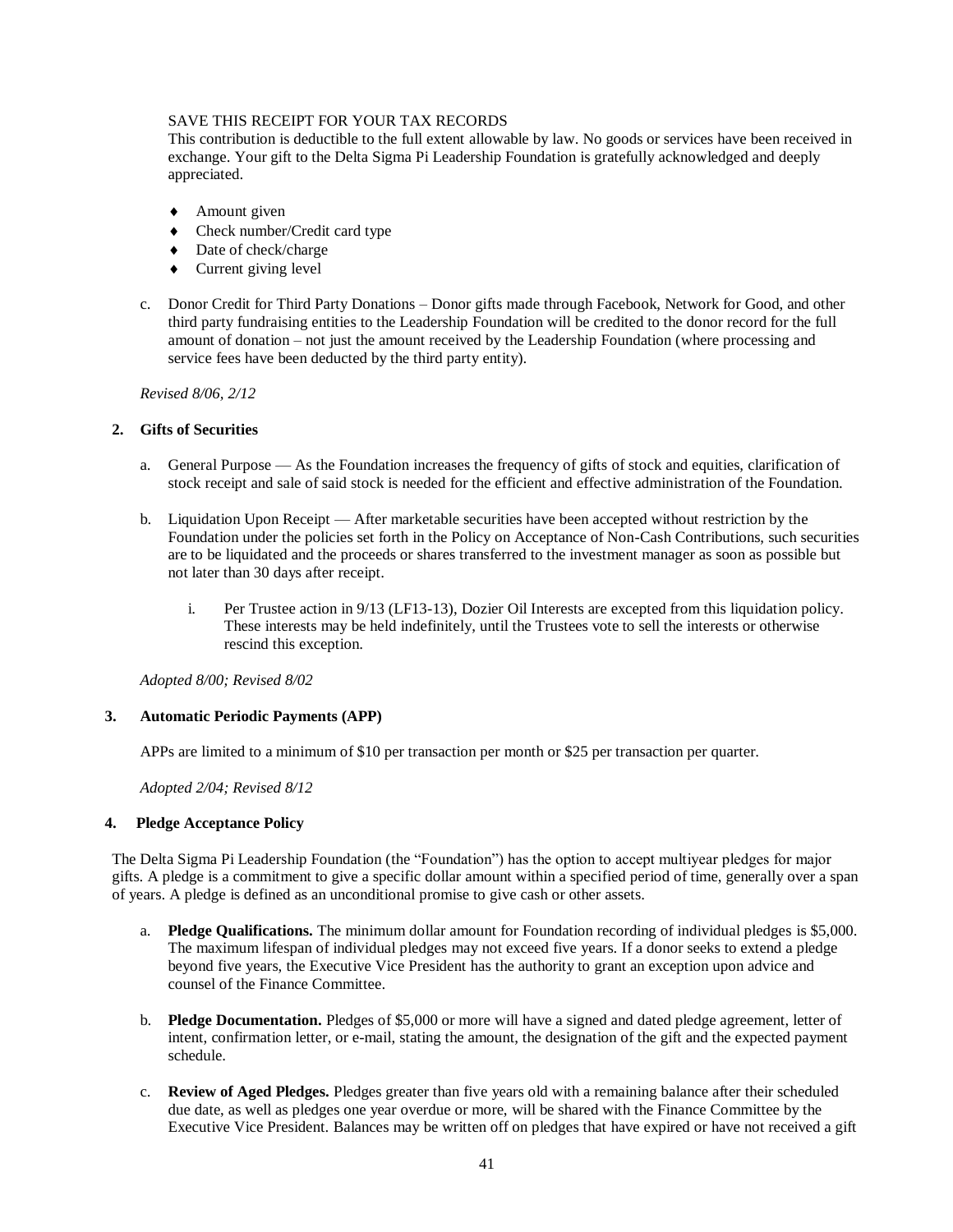in two or more years. Pledges may be kept active at the discretion of the Executive Vice President and an allowance for uncollectible pledges would be recorded for such pledges. Discounts to the total amount recorded as pledge receivables, not due in the next twelve months, will be determined annually at the end of the each fiscal year by the Executive Vice President.

*Adopted 4/18; Revised 9/20*

# **5. Designated Gifts**

*(NOTE: These guidelines are reviewed annually and are subject to change at any time without notice.)*

- a. Donors must contribute (fulfilled with payment- not pledges) a minimum of \$25 to be designated. Non member and other exceptions may be granted from time to time for special needs.
- b. Educational events eligible for designated gift funding include Grand Chapter Congress, LEAD Provincial Conference, LEAD School, Presidents' Academy, and other similar professionally managed leadership programs approved from time to time by the majority vote of the Board. The amount of expenses that may be funded shall be based on the percentage of qualified educational programming as determined by IRS guidelines.

For those programs not organized or managed by Delta Sigma Pi, minimum designated gifts will be established on a case by case basis by the Executive Committee.

*Revised 2/12; Revised 10/12; Revised 6/13/13; Revised 11/18/14; Revised 1/22 to add Presidents' Academy*

### **6. Insurance Policies Already Owned by Delta Sigma Pi Leadership Foundation**

- a. Do not directly associate a contribution with any specific insurance premium due. If the original donor wishes to contribute cash to the Foundation, it should be treated as unrestricted funds. Decision to pay any annual premiums rests solely with Foundation staff, Investment Committee, Finance Committee, and Board.
- b. Foundation staff should get "In-Force Policy Projections" directly from the life insurance company annually, in time for Staff, Investment Committee, Finance Committee and Board to determine whether to make the premium payment from unrestricted funds.
- c. Accounting for payments on life insurance policies should be:
	- i. Any contributions from the original donor are unrestricted receipts.
	- ii. Any premium payments are charged to life insurance expense (unrestricted expenses).
	- iii. Any increase in cash surrender value is debited to the balance sheet (Investment in Life Insurance-CSV) and credited to life insurance expense (unrestricted expenses).

#### *Adopted 8/8/04*

# **7**. **Donor Recognition Credit for Life Insurance Policies Donated To and Owned by Delta Sigma Pi Leadership Foundation**

- a. On any insurance policy accepted as an exception to I.L.7.b, the donor credit (hard) is the cash surrender value of the insurance policy on date of gift (increase to unrestricted investment assets and unrestricted contribution income). Donor is eligible for Living Legacy Society.
- b. Prior to maturity or surrender of insurance policy, all changes to cash surrender value are recorded as changes to unrestricted investment assets and unrestricted investment income (reduction of expense).
- c. When insurance policy matures (death of insured), the donor credit (soft) is the total death proceeds received from the insurance policy less the accumulated cash surrender value immediately prior to date of death.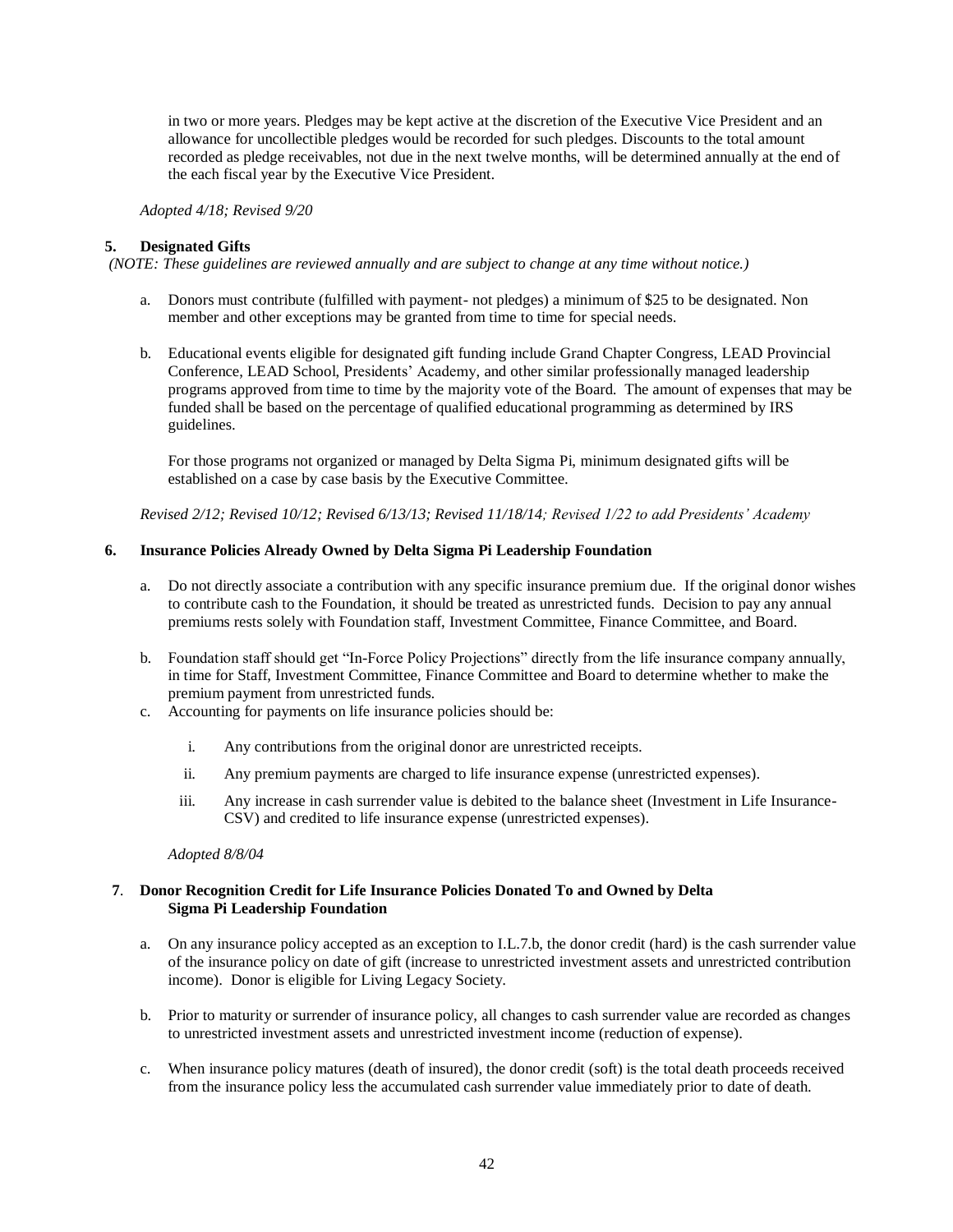*d.* If an insurance policy is surrendered (cashed-in) by Investment Committee and Board action prior to maturity, no further donor credit (soft) is recognized since decision to surrender is an investment decision.

#### *Adopted 8/8/04*

#### **8. Gift in Kind Credit for non-paid professional speakers**

With prior approval of the President, Professional Presenters at Educational Events fundable by the Foundation can be credited for a gift-in-kind for travel expenses (but not for the "value" of the presentation per se). "Professional Presenter" is defined as someone who normally is compensated for the topic they will be presenting. The gift-in-kind for travel expenses shall follow the same guidelines for trustee gifts-in-kind. Approval of the gift-in-kind needs to be approved by the President prior to the expense occurring. If the professional speaker is being paid for their services as a professional speaker, the gift-in-kind will not be approved, as professional speaking fees are included in grants paid for educational events.

*Adopted 3/15/06*

#### **9. Auctions**

- a. When the Foundation receives items for auction, either live or silent, the donor is to provide the Foundation with the fair value of the item donated. The Foundation is then to prepare a receipt for the donor, noting the description of the item received, the date and the fair value (as determined by the donor). Upon completion of the auction, the Foundation is to provide a receipt to the purchaser of the item, noting the date of the purchase, a description and the stated fair value (as determined by the original donor).
- b. The donation of an item to the Foundation for a silent auction will result in donor credit being given in the following manner:

When this item is sold at the auction, the donor will receive gift-in-kind credit up to, but not exceeding the fair market value of the item donated. Fair market value is determined by the donor. The purchaser of the item at auction will receive hard credit for the amount paid to purchase said item.

*Approved 10/19/08*

### **10**. **Raffles**

- a. The Foundation periodically receives items for inclusion in raffles. Generally, these items are accepted in advance as part of the event planning process. If not arranged prior to an event, the lead Trustee in charge of an event may accept additional items for raffle on site, at their discretion.
- b. When the Foundation accepts items for raffle, the donor is to provide the Foundation with the fair value of the item donated. The Foundation is then to prepare a receipt for the donor, noting the description of the item received, the date and the fair value (as determined by the donor).
- c. Donor credit is not given for items donated for raffle.

#### *Approved 3/9/14*

### 11**. Golf Tournaments**

When another organization conducts an event for the benefit of the Foundation, they are acting independent of the Foundation and are not an agent or representative of the Foundation as an entity. If the net proceeds of that event are remitted to the Foundation, it will be the Foundation's policy to give credit to that <u>organization</u> for the contribution, not to the individuals who participated in the event. Upon receipt of the funds, the Foundation will issue a receipt to the donor organization. However, should separate checks from individuals be forwarded to the foundation, then the receipt and related credit will be given to the individuals.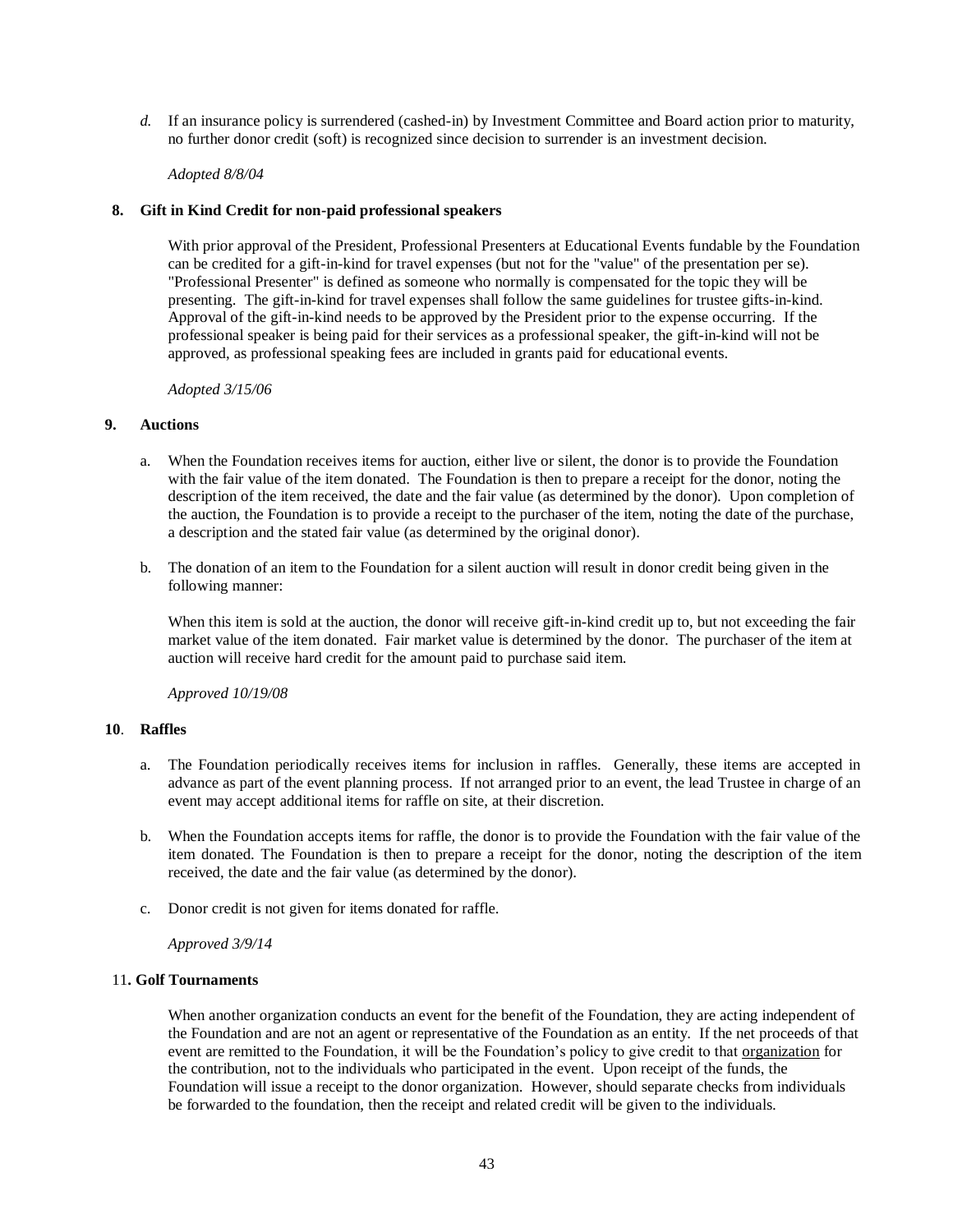*Approved 10/19/08*

### 12. **Selling Items**

The sale of any item, by any person, intended to raise funds on behalf of the Foundation, must comply with all Delta Sigma Pi Fraternity policies.

*Approved 3/15/16*

# **B. FEE STRUCTURE**

- <span id="page-43-0"></span>1. **Purpose.** The Delta Sigma Pi Leadership Foundation (the "Foundation") will establish reasonable fees, including fees applied to the gifts upon receipt and fees applied to certain funds held by the Foundation. The purpose of the fees is to provide annual grants to the Delta Sigma Pi Fraternity and to offset the operating cost of the Foundation, including costs of gift receipt, processing, management and disbursement, investment oversight, accounting and tax reporting, systems and data management, and donor relations and development efforts to increase the level of private support.
- 2. **Types of Fees.** The Foundation will maintain a fee structure utilizing the following categories of fees.
	- **a. Administrative Fee.** An administrative fee is an annual fee assessed to the total value of a Fund. The fee is established using a set percentage and is determined by the fair market value of a Fund's assets on June 30. The actual transfer of monies from administrative fees will be transferred shortly after June 30.
	- **b. Gift Processing Fee.** A gift processing fee is an upfront fee assessed to a gift at the time of receipt. The fee is established using a set percentage. The actual transfer of monies from gift processing fees will be transferred upon receipt.
- 3. **Endowment Funds.** Endowment Funds, including pending endowment Funds, will be charged an annual administrative fee of 1.5 percent of the fair market value of the Fund's assets on June 30. There will be no gift processing fee charged to individual gifts to an established or pending endowment fund.
- 4. **Immediate Use Funds.** Individual gifts to an immediate use Fund will be charged a gift processing fee of 10 percent. There will be no administrative fee charged to immediate use Funds.
	- a. **Collegiate Chapter Donations.** The Leadership Foundation has the authority to waive or alter the 10 percent gift processing fee for a collegiate chapter that wishes to donate a one-time gift of no less than \$10,000 to their own Chapter Leadership Fund. The Finance Committee will assess the situation and circumstance of the gift. If the Finance Committee, in conjunction with the Executive Vice President, concludes than an exemption should be granted, the Finance Committee may waive the 10 percent gift processing fee or alter the gift processing fee to a lower percentage.

<span id="page-43-1"></span>*Approved 12/11/2019; Amended 6/20/2019*

# **C. MANAGEMENT**

# **1. Agreement with Delta Sigma Pi Fraternity**

# DELTA SIGMA PI FRATERNITY AND LEADERSHIP FOUNDATION

# **OPERATING AGREEMENT**

*The document summarized below serves as an agreement between the Delta Sigma Pi Leadership Foundation and the International Fraternity of Delta Sigma Pi regarding the payment and reimbursement for occupancy and services. The agreement is reviewed annually by both the Fraternity's Board of Directors and the Foundation's Board of Trustees.*

The Foundation is a charitable organization organized and operated exclusively for educational purposes and is in need of fundraising services, program services and general administrative services.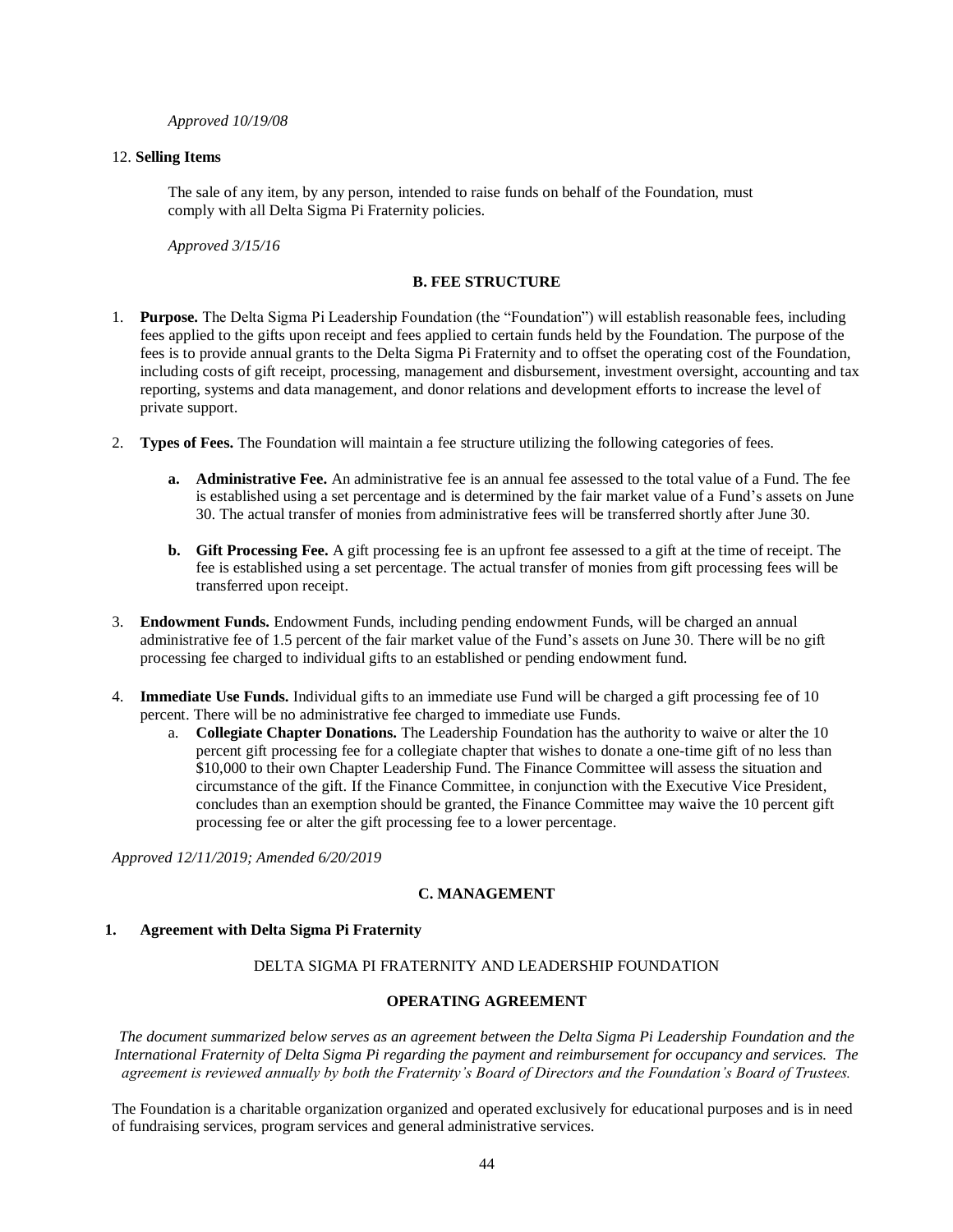The Provider is a national college professional fraternal organization with an experienced and qualified staff and has benefited from support of the Foundation.

Foundation desires that Provider furnish to Foundation fundraising services, program services and general administrative services and Provider is willing to furnish and deliver such services.

Now, THEREFORE, the parties hereto agree as follows:

1. Provider will provide management, financial, administrative and other corporate and office staff services for fees and time periods, as negotiated from time to time. The fees include all personnel costs, including wages, bonuses, insurance, retirement, taxes, etc. It also includes business-level office and cell phone usage (not including telethon campaigns, non-standard cellular/data usage, etc.); use of *The DELTASIG* magazine for promotional and recognition services; and general office supplies. It does not include copies, paper, printer toner, postage or stationery. Those items will be charged at cost. It does not include laptops, tablets or other computer hardware for 100% Leadership Foundation employees.

Provider will provide office space within its 330 South Campus Avenue, Oxford, Ohio Central Office for Foundation staff. Any costs for remote office space will be paid directly by Foundation.

- 2. Provider agrees that its activities hereunder shall be to perform the fundraising services and activities to support the educational needs of Delta Sigma Pi Fraternity, while seeking to improve net results and levels of accomplishment.
- 3. The Foundation will maintain its own budget to cover EVP and other staff expenses related to Foundation travel for Fraternity and Foundation events, donor meeting needs, training activities and other travel expenses as may be identified. Foundation may also remit to Provider Provider's out-of-pocket expenses incurred in performing services hereunder. Any such expenses will be within parameters previously budgeted by and agreed to by Foundation and Provider.
- 4. This Agreement shall be for a three year period, but may be terminated by either party with twelve months prior written notice to the other.
- 5. Foundation agrees to pay Provider in equal monthly installments. In the event Foundation is unable to pay in timely fashion due to cash flow issues, the amount due shall be treated as an open account payable and shall be paid by Foundation in a following period when cash is available. Interest for any such overdue amounts shall be at the current IRS-determined applicable federal rate (1.66% at January '18).
- 6. If not terminated as under item 4 above, this Agreement will renew for one year periods, maintaining a threeyear agreement at all times. Annual increases in compensation will take place of not less than 2.5%, with increases between 2.5-5%, to be determined by mutual agreement of the President of the Foundation and the Executive Director of the Fraternity. Increases greater than 5% require approval by the Leadership Foundation Board of Trustees.
- 7. The Fraternity may, at its discretion, discount the annual fee.
- 8. Notwithstanding the terms in contract item 6. above, the Agreement may be renegotiated at any time by mutual agreement of both parties.
- 9. "Chain of Command" shall consist of Provider Executive Director having responsibility and general oversight of staffing and services, under general direction of Provider Grand President, as advised by Foundation President. Both Presidents serve as representatives of their respective Boards in providing input and direction. Provider Executive Director or staff (including Foundation EVP) does not report directly to Foundation Board or Foundation President.

*Adopted 3/08; 2/13, 3/18*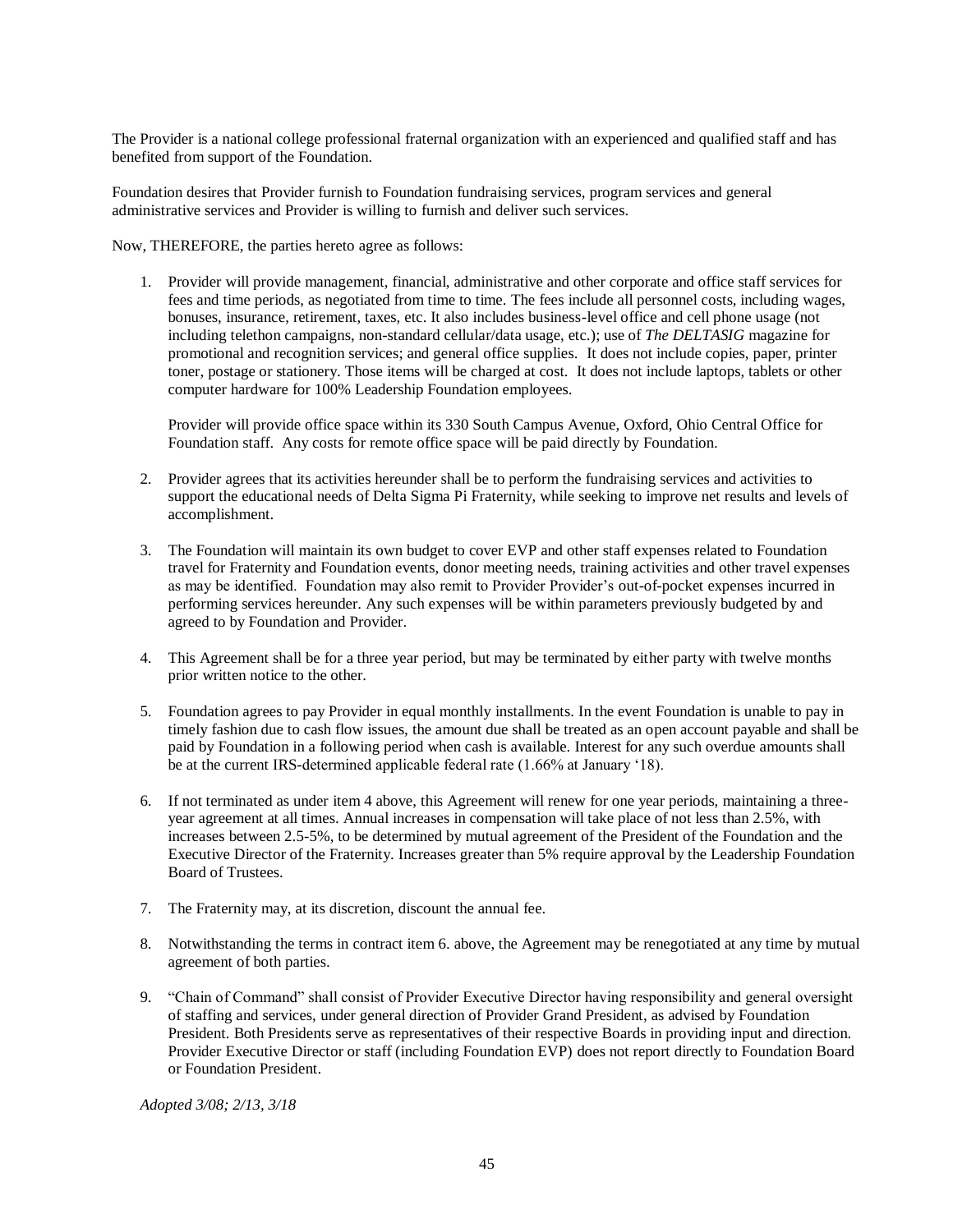# **2. Document Retention**

| Accident Reports/Claims (Settled Cases)                                                                                                                                                               | 7 Years     |
|-------------------------------------------------------------------------------------------------------------------------------------------------------------------------------------------------------|-------------|
| Accounts Payable Ledgers and Schedules                                                                                                                                                                | 7 Years     |
| Accounts Receivable Ledgers and Schedules                                                                                                                                                             | 8 Years     |
| <b>Audit Reports</b>                                                                                                                                                                                  | Permanently |
| <b>Bank Statements</b>                                                                                                                                                                                | 3 Years     |
| Capital Stock and Bond Records:                                                                                                                                                                       |             |
| Ledgers, Transfer Registers, Stubs Showing Issues, Record of<br>Interest, Coupons, Options, Etc.                                                                                                      | Permanently |
| <b>Charts of Accounts</b>                                                                                                                                                                             | Permanently |
| Checks (Cancelled Checks for Important Payments, Special Contracts,<br>Purchase of Assets, Payment of Taxes, etc. Checks should be filed with<br>the papers pertaining to the underlying transaction. | Permanently |
| Checks (Cancelled Except Those Noted Above)                                                                                                                                                           | 7 Years     |
| Contracts and Leases (Expired)                                                                                                                                                                        | 7 Years     |
| Contracts and Leases Still in Effect                                                                                                                                                                  | Permanently |
| Correspondence, General and Schedules                                                                                                                                                                 | 2 Years     |
| Correspondence, Legal                                                                                                                                                                                 | Permanently |
| Correspondence, Routine with Customers/Vendors                                                                                                                                                        | 2 Years     |
| Deeds, Mortgages and Bills of Sale                                                                                                                                                                    | Permanently |
| <b>Depreciation Schedules</b>                                                                                                                                                                         | Permanently |
| Employee Personnel Records (After Termination)                                                                                                                                                        | 7 Years     |
| <b>Employment Applications</b>                                                                                                                                                                        | 3 Years     |
| Financial Statements (Year-end, other months optional)                                                                                                                                                | Permanently |
| General Ledgers, Year-end Trial Balances                                                                                                                                                              | Permanently |
| Insurance Records, Policies, etc.                                                                                                                                                                     | Permanently |
| <b>Internal Audit Reports (Miscellaneous</b>                                                                                                                                                          | 3 Years     |
| <b>Inventory Records</b>                                                                                                                                                                              | 7 Years     |
| Invoices to Customers or From Vendors                                                                                                                                                                 | 7 Years     |
| IRA and Keogh Plan Contributions, Rollovers, Transfers and<br><b>Distribution</b>                                                                                                                     | Permanently |
| Minute Books, Bylaws and Charter                                                                                                                                                                      | Permanently |
| Payroll Records, Summaries and Tax Returns                                                                                                                                                            | 7 Years     |
| Petty Cash Vouchers                                                                                                                                                                                   | 3 Years     |
| Property Records, Including Costs, Depreciation Reserves, Year-end<br>Trial Balances, Depreciation Schedules, Blueprints, and Plans                                                                   | Permanently |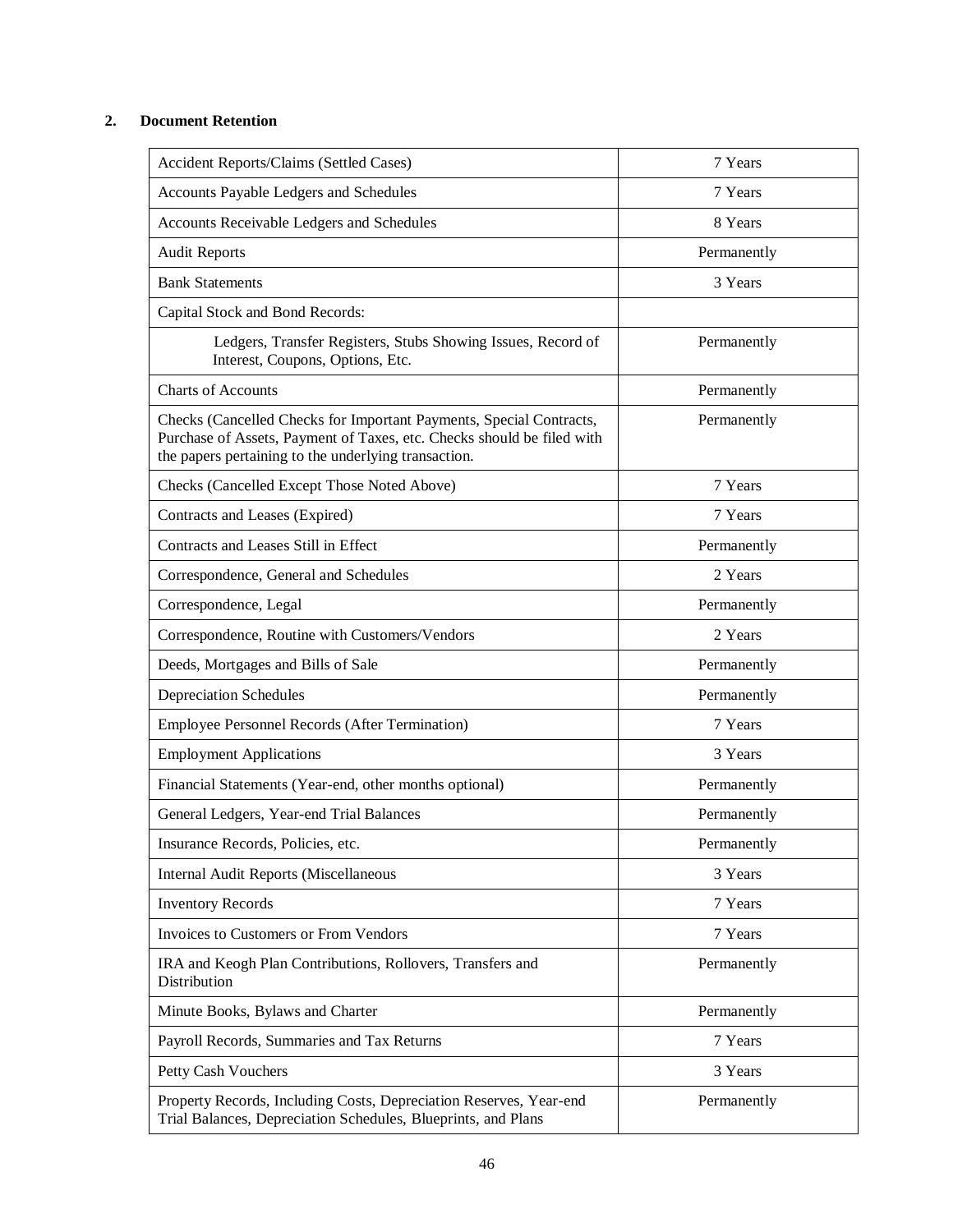| <b>Purchase Orders</b>                                                                                                                                            | 3 Years     |
|-------------------------------------------------------------------------------------------------------------------------------------------------------------------|-------------|
| Receiving Sheets                                                                                                                                                  | 1 Year      |
| <b>Safety Records</b>                                                                                                                                             | 6 Years     |
| Sales Records                                                                                                                                                     | 7 Years     |
| Stock and Bond Certificates (cancelled)                                                                                                                           | 7 Years     |
| <b>Subsidiary Ledgers</b>                                                                                                                                         | 7 Years     |
| Tax Returns, Revenue Agents' Reports, and Other Documents Relating<br>to Determination of Income Tax Liability                                                    | Permanently |
| Time Cards and Daily Reports                                                                                                                                      | 7 Years     |
| Trademark Registrations, Patents, and Copyrights                                                                                                                  | Permanently |
| Voucher Register and Schedules                                                                                                                                    | 7 Years     |
| Vouchers for Payments to Vendors, Employees, etc. (Includes<br>Allowances & Reimbursements of Employees, Officers, etc. For Travel<br>and Entertainment Expenses) | 7 Years     |

### *Adopted 12/08*

### **3. Bequests**

Any bequests sent to Delta Sigma Pi Fraternity where the donor had Living Legacy/Planned Giving documentation on file with the Delta Sigma Pi Leadership Foundation will be routed to the Leadership Foundation.

Any bequests sent to Delta Sigma Pi Fraternity with documentation indicating intent of said gift to support scholarships, endowments or Leadership Foundation endeavors in any way will be routed to the Leadership Foundation.

Any bequests sent to Delta Sigma Pi Fraternity without any documentation on file by either the Fraternity or Foundation, nor is there any documentation indicating intent of said dollars – those bequests should be discussed by staff, Fraternity and Foundation leadership to determine the best practice for said bequest. *Adopted 8/16*

# <span id="page-46-1"></span><span id="page-46-0"></span>**IV. Appendix**

#### **A. ARTICLES OF INCORPORATION**

Articles of Incorporation to be added at later date.

# **B. TRUSTEE SERVICE OVER THE YEARS**

<span id="page-46-2"></span>The following individuals have previously served as a Voting Trustee. See I.D.6 for a complete list of current Voting Trustees.

| Jennifer Aichele  | Elected Trustee 2009-11/2011-13/2013-15<br>Elected Trustee Emeritus 9/14                      |
|-------------------|-----------------------------------------------------------------------------------------------|
| Patrick Blanchard | Ex-Officio as Fraternity Board Appointment 1999-01<br>Elected to Trustee partial term 2001-02 |
|                   | Elected Trustee $2002 - 04/2004 - 06$ (served partial term ending $8/17/04$ )                 |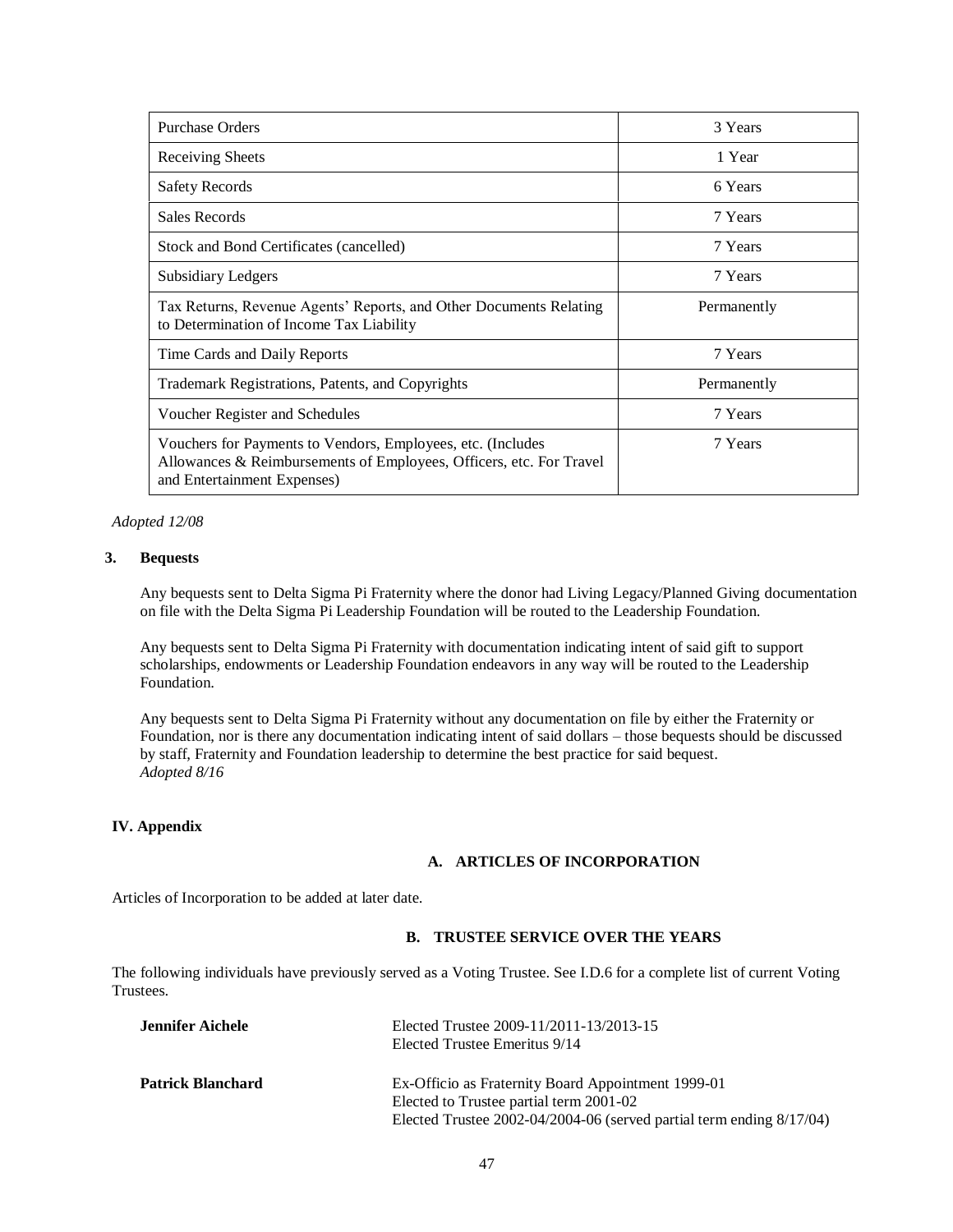| <b>Jeff Berlat</b>             | Elected Trustee 2007-09/2009-11/2011-13<br>Elected Trustee Emeritus 8/13                                                                                                                            |
|--------------------------------|-----------------------------------------------------------------------------------------------------------------------------------------------------------------------------------------------------|
| Pete Bjelan                    | Elected Trustee 2008-10/2010-12<br>Elected Trustee Emeritus 8/12                                                                                                                                    |
| Barbara "Bobbi" Blades         | Elected Trustee 2012-14<br>Elected Trustee Emeritus 9/14                                                                                                                                            |
| <b>Shane Borden</b>            | Ex-Officio as VP-Finance 2013-15<br>Elected Trustee Emeritus 8/15                                                                                                                                   |
| <b>Sean Boyd</b>               | Elected Trustee 2002-04/2004-06 (served partial term ending 8/05)<br>Elected Trustee Emeritus 8/05                                                                                                  |
| <b>Paul Brodie</b>             | Ex-Officio as VP-Organizational Development 2009-11<br>Elected Trustee Emeritus 2/12                                                                                                                |
| <b>Chuck Brown</b>             | Elected to Trustee partial term 2014-15<br>Elected Trustee 2015-17/2017-19<br>Elected Trustee Emeritus 8/19                                                                                         |
| <b>Russell Brown</b>           | Elected to Trustee partial term 1999-00<br>Elected Trustee 2000-02/2002-04<br>Elected Trustee Emeritus 8/05                                                                                         |
| <b>J. Barrett Carter</b>       | Elected Trustee 2007-09/2009-11<br>Elected Trustee Emeritus 8/11                                                                                                                                    |
| <b>Mark Chiacchiari</b>        | Ex-Officio as VP-Organizational Development 2005-07/2007-09<br>Ex-Officio as Grand President 2009-11/2011-13<br>Ex-Officio as Past Grand President 2013-15/2015-17<br>Elected Trustee Emeritus 8/17 |
| <b>Daniel Doyle</b>            | Executive Vice President- ended in 1994<br>Elected Trustee Emeritus 2/05                                                                                                                            |
| <b>Theresa Drew</b>            | Term ended in 1996<br><b>Elected Trustee Emeritus</b>                                                                                                                                               |
| <b>Heather Bailey Ferguson</b> | Executive Vice President - ended in 1998<br>Elected Trustee Emeritus 2/05                                                                                                                           |
| <b>Marilyn Franson</b>         | Term ended in 1995<br><b>Elected Trustee Emeritus</b>                                                                                                                                               |
| <b>Rich Garber</b>             | Elected Trustee 2008-10/2010-12/2012-14<br>Elected Trustee Emeritus 9/14                                                                                                                            |
| <b>Shanda Gray</b>             | Executive Vice President April 2003-February 2018<br>Non-voting Trustee April 2003-February 2018                                                                                                    |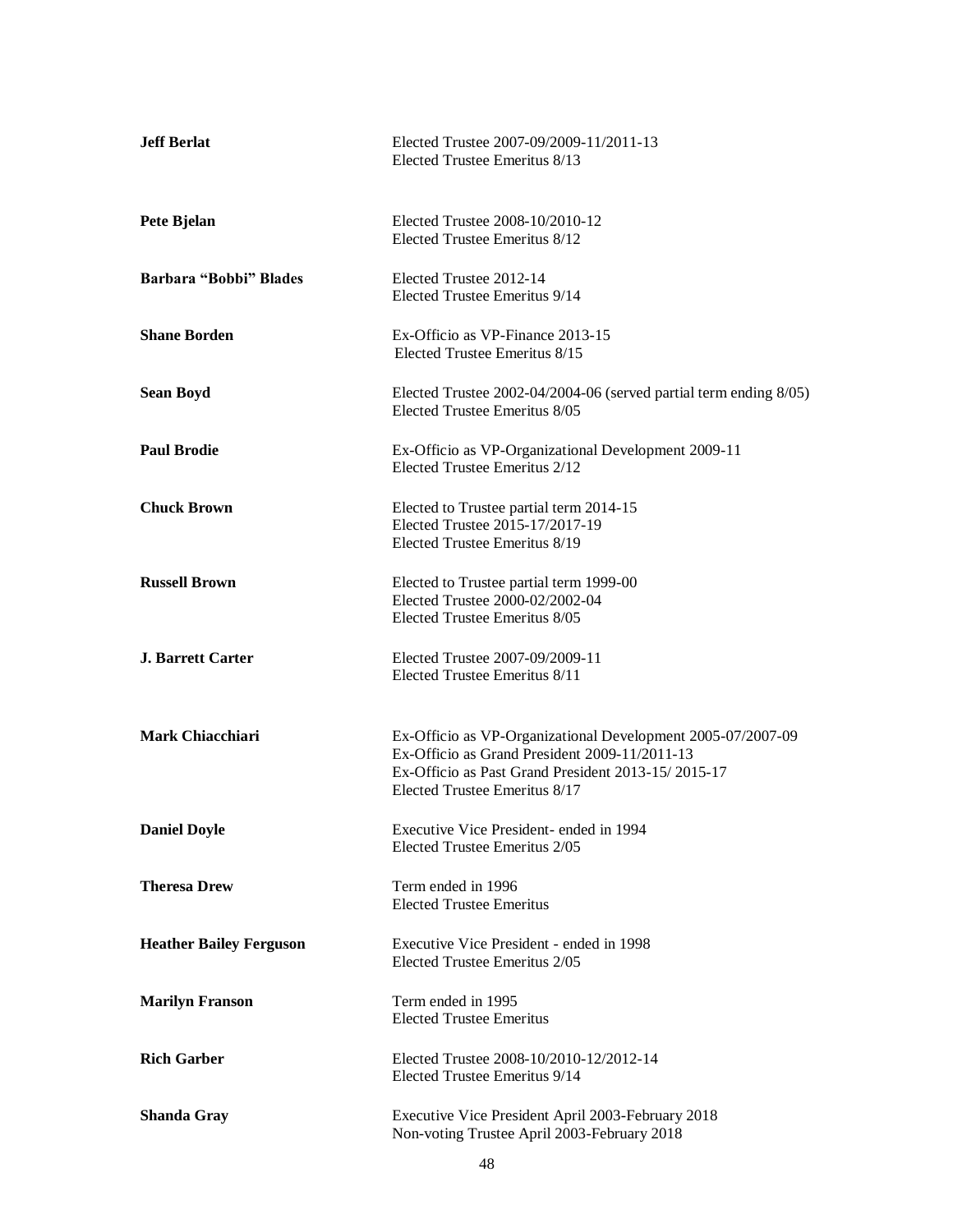|                        | Elected Trustee Emeritus 8/17                                              |
|------------------------|----------------------------------------------------------------------------|
| <b>Carlos Hazday</b>   | Term ended in 1995<br>Elected Trustee Emeritus 8/95                        |
| <b>John Henik</b>      | Term ended in 1989                                                         |
|                        | <b>Elected Trustee Emeritus</b>                                            |
| <b>Jerry Hotwagner</b> | Elected Trustee 2011-13/2013-15                                            |
|                        | Elected Trustee Emeritus 8/15                                              |
| <b>Greg Howell</b>     | Elected to Trustee partial term 2001-02                                    |
|                        | Elected Trustee 2002-04/2004-06/2006-08                                    |
|                        | Elected Trustee Emeritus 7/08                                              |
| <b>Onuka Ibe</b>       | Ex-Officio as Grand President 2013-15/2015-17                              |
|                        | Ex-Officio as Past Grand President 2017-19/2019-21                         |
| <b>Kathy Jahnke</b>    | Elected Trustee Emeritus 9/21<br>Elected Trustee 2011-13/2013-15/2015-17   |
|                        | Ex-Officio as Grand President 2001-03/2003-05                              |
|                        | Ex-Officio as Past Grant President 2005-07/2007-09                         |
|                        | Elected Trustee Emeritus 8/09                                              |
| <b>Stacy Jordan</b>    | Elected Trustee 2014-16/2016-18/2018-20                                    |
|                        | Elected Trustee Emeritus 9/20                                              |
| <b>Kyle Junk</b>       | Elected Trustee 2012-14/2014-16; resigned 1/16                             |
|                        | Elected Trustee Emeritus 8/16                                              |
| <b>Bill Kinsella</b>   | Ex-Officio as Grand President 1989-91/1991-93                              |
|                        | <b>Elected Trustee Emeritus</b>                                            |
| <b>Greg Koch</b>       | Elected to Trustee partial term 2004-06                                    |
|                        | Elected Trustee 2006-08/2008-10/2010-12                                    |
|                        | Elected Trustee Emeritus 8/12                                              |
| <b>Brian Krippner</b>  | Elected Trustee 2010-12/2012-14/2014-16                                    |
|                        | Elected Trustee Emeritus 8/16                                              |
| <b>Norm Kromberg</b>   | Ex-Officio as Grand President 1997-99/1999-01                              |
|                        | Ex-Officio as Past Grand President 2001-03/2003-05                         |
|                        | Elected Trustee Emeritus 8/05                                              |
| <b>Steve Lambros</b>   | Elected Trustee 2017-19                                                    |
|                        | Elected Trustee Emeritus 8/19                                              |
| <b>Daryl Logullo</b>   | Elected Trustee 1992-94/1994-96/1996-98                                    |
|                        | <b>Elected Trustee Emeritus</b>                                            |
| <b>Katie Magoon</b>    | Elected Trustee 2013-15/2015-17/2017-19                                    |
|                        | Elected Trustee Emeritus 8/19                                              |
|                        |                                                                            |
| <b>Mike Mallonee</b>   | Elected Trustee 1989-91/1991-93/1993-95<br><b>Elected Trustee Emeritus</b> |
|                        |                                                                            |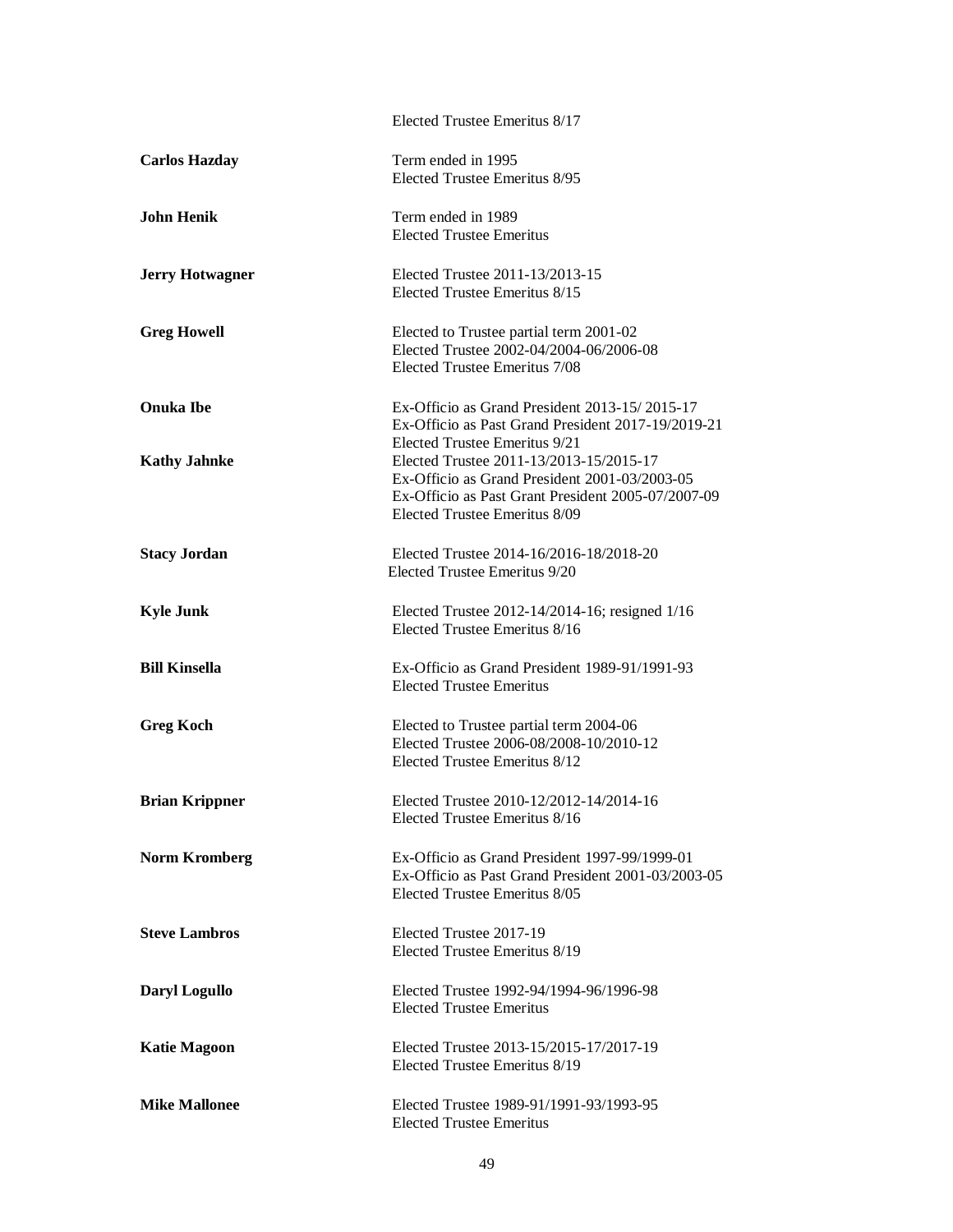| <b>William Martin</b>    | Executive Vice President- ended in 2003<br>Elected Trustee Emeritus 2/05                                                             |
|--------------------------|--------------------------------------------------------------------------------------------------------------------------------------|
| <b>Joe Mayne</b>         | Elected Trustee 2005-07/2007-09/2009-11<br>Elected Trustee Emeritus 8/11                                                             |
| <b>Mike Mazur</b>        | Term ended in 1994<br>Elected Trustee Emeritus 2/05                                                                                  |
| <b>Corie McCreary</b>    | Elected Trustee 2014-16/2016-18/2018-20<br>Elected Trustee Emeritus 9/20                                                             |
| <b>Bryan McMillan</b>    | Elected Trustee 2007-09<br>Elected Trustee Emeritus 8/09                                                                             |
| <b>Michael Mescon</b>    | Elected Trustee 2003-05<br>Elected Honorary Trustee 8/05                                                                             |
| <b>Mark Mikelat</b>      | Ex-Officio as VP-Organizational Development 2001-03<br>Elected Trustee Emeritus 2/04                                                 |
| <b>Claire Moomjian</b>   | Elected to Trustee partial term 2000-01<br>Elected Trustee 2001-03/2003-05/2005-2007<br>Elected Trustee Emeritus 8/07                |
| <b>Larry Mroz</b>        | Elected Trustee 2015-17/2017-19<br>Elected Trustee Emeritus 8/19                                                                     |
| <b>Joan Maag Nason</b>   | Elected Trustee 1997-99/1999-01/2001-03<br>Elected Trustee Emeritus 2/04                                                             |
| <b>Richard Parnitzke</b> | Ex-Officio as Grand President 1983-85<br><b>Elected Trustee Emeritus</b>                                                             |
| <b>Jim Pendergrass</b>   | Ex-Officio as Educational Foundation President 1991-93<br>Elected Trustee 1993-95/1995-97/1997-99<br><b>Elected Trustee Emeritus</b> |
| <b>Corey Polton</b>      | Elected Trustee 2011-13/2013-15/2015-17<br>Elected Trustee Emeritus 8/2017                                                           |
| <b>Kelly Rabin</b>       | Ex-Officio as VP-Finance 2015-17/2017-19<br>Elected Trustee Emeritus 8/19                                                            |
| <b>John Richardson</b>   | Elected Trustee 1999-01/2001-03/2003-05<br>Elected Trustee Emeritus 8/05                                                             |
| <b>Claire Roberts</b>    | Ex-Officio as VP-Organizational Development 2003-05<br>Elected Trustee Emeritus 9/05<br>Elected Trustee 2009-11/2011-13/2013-15      |
| <b>Mark Roberts</b>      | Elected Trustee 1991-93/1993-95/1995-97                                                                                              |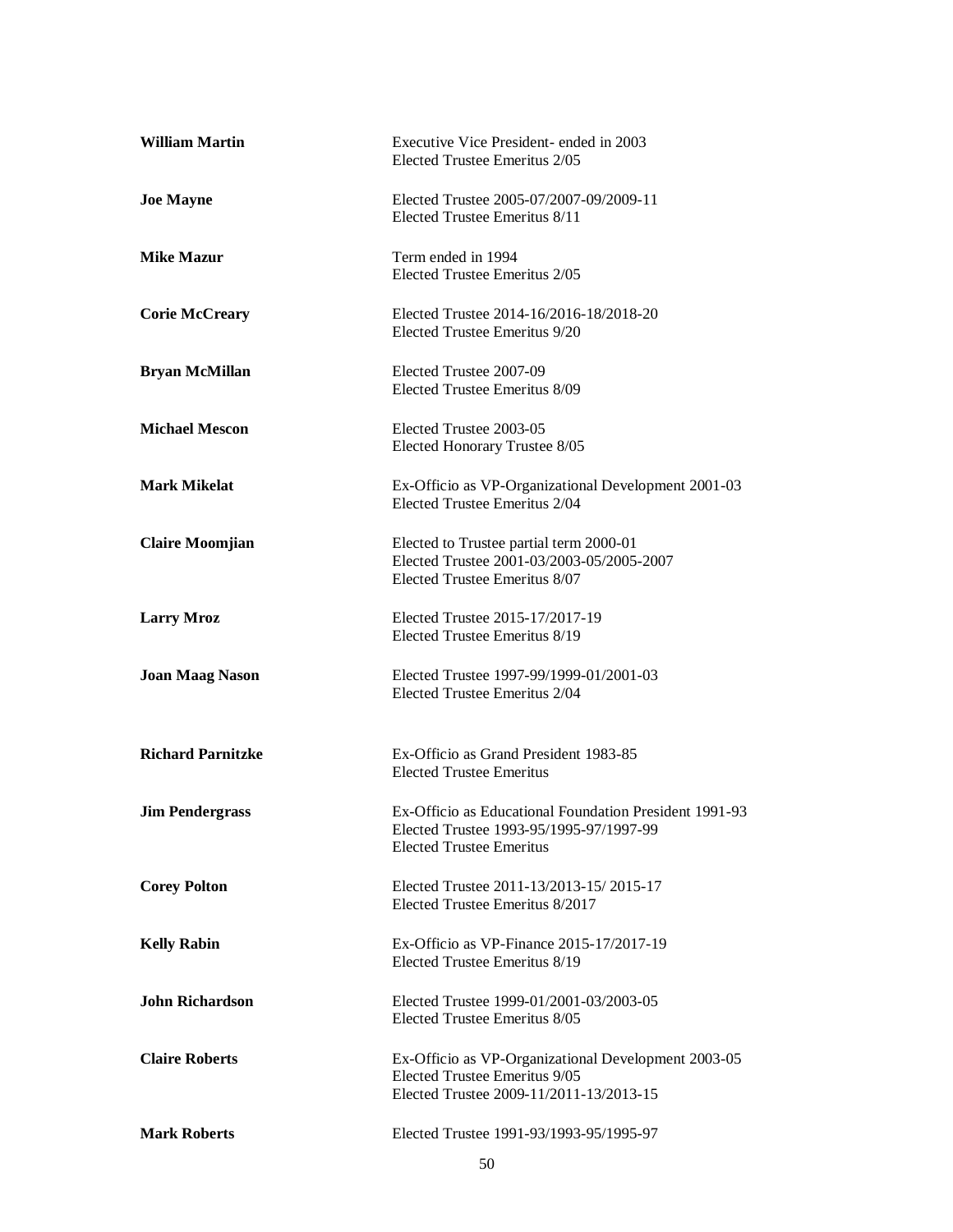|                          | <b>Elected Trustee Emeritus</b>                                                                                                 |
|--------------------------|---------------------------------------------------------------------------------------------------------------------------------|
| <b>Chris Robinett</b>    | Served Trustee partial term 1993-94<br>Elected 1994-96/1996-98/1998-00<br><b>Elected Trustee Emeritus</b>                       |
| <b>Gus Schram</b>        | Term ended in 1995<br><b>Elected Trustee Emeritus</b>                                                                           |
| Lisa Schram              | Elected to Trustee partial term in 8/05 ending 8/06<br>Elected Trustee 2006-08/2008-10/2010-12<br>Elected Trustee Emeritus 8/12 |
| <b>Sandy Shoemaker</b>   | Elected Trustee 2005-07/2007-09/2009-11<br>Elected Trustee Emeritus 8/11                                                        |
| <b>Mitchell Simmons</b>  | Ex-Officio as Grand President 2005-07/2007-09<br>Ex-Officio as Past Grand President 2009-11<br>Elected Trustee Emeritus 8/13    |
| <b>Tom Skinner</b>       | Elected Trustee 2012-14/2014-16<br>Elected Trustee Emeritus 8/16                                                                |
| <b>Nick Steinkrauss</b>  | Served partial term 1993-94<br>Elected 1994-96/1996-98/1998-00<br><b>Elected Trustee Emeritus</b>                               |
| <b>Eddie Stephens</b>    | Elected Trustee 2004-06/2006-08/2008-10<br>Elected Trustee Emeritus 8/10                                                        |
| <b>Buzz Sutton</b>       | Ex-Officio as Fraternity Board appointment<br>1989-91/1991-93/1993-95/1995-97/1997-99<br><b>Elected Trustee Emeritus</b>        |
| <b>Bill Tatum</b>        | Served Trustee partial term 1996<br>Elected Trustee 1996-98/1998-00/2000-02<br><b>Elected Trustee Emeritus</b>                  |
| <b>Brandon Trease</b>    | Elected Trustee 2008-10/2010-12/2012-14<br>Elected Trustee Emeritus 9/14                                                        |
| <b>Phil Turnquist</b>    | Elected Trustee 1997-99/1999-01/2001-03<br>Elected Trustee Emeritus 2/04                                                        |
| <b>Larry Van Quathem</b> | Elected Trustee 2015-2017/2017-19/2019-21<br>Elected Trustee Emeritus 9/21                                                      |
| <b>Sean Vineyard</b>     | Elected to Trustee Partial Term 2015-16/2016-18<br>Resigned 6/2017                                                              |
| <b>Mike Vitale</b>       | Elected Trustee 2017-19/2019-21<br>Elected Trustee Emeritus 9/21                                                                |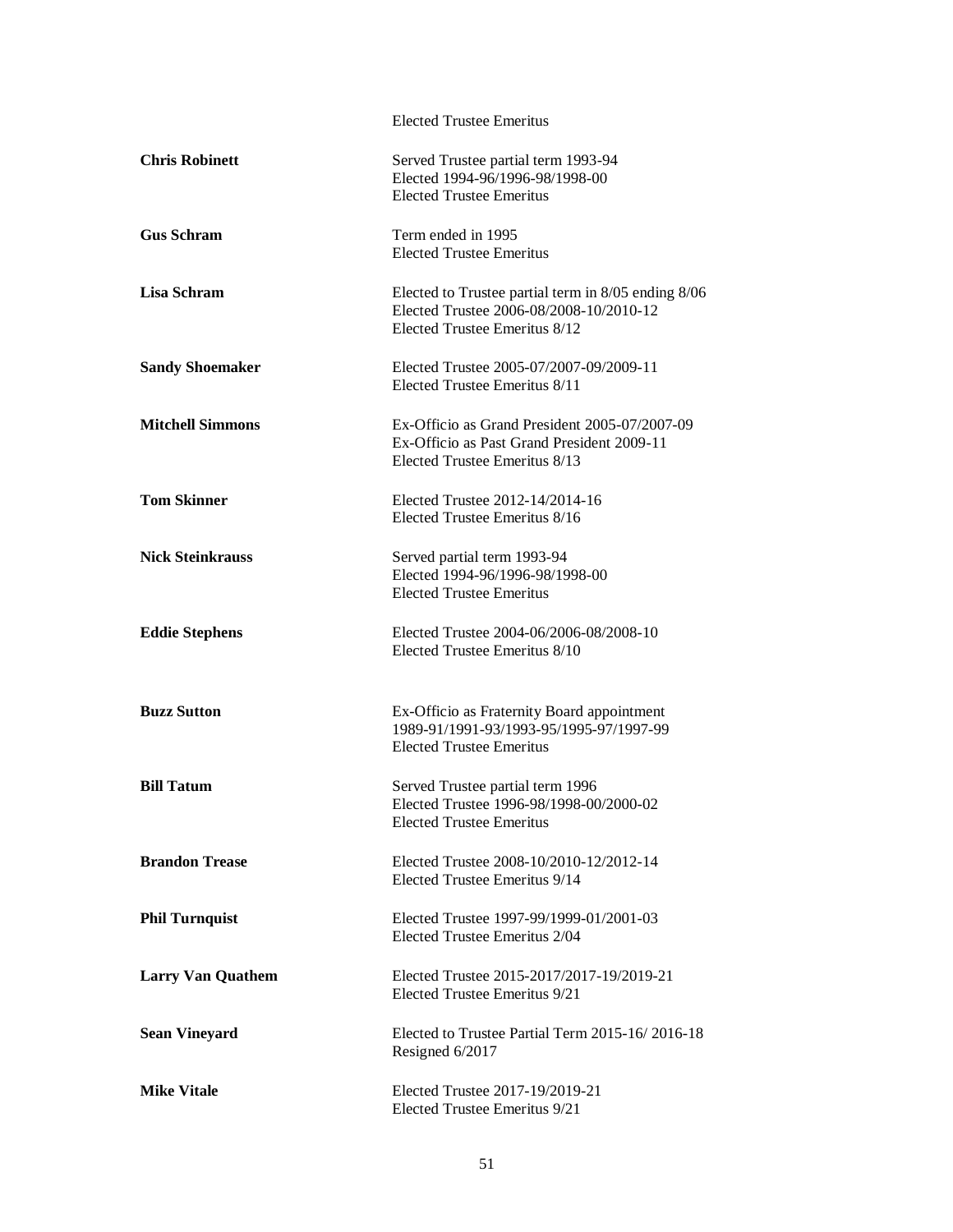| <b>Joe Ward</b>            | Ex-Officio as VP-Organizational Development 2011-13<br>Elected Trustee Emeritus 8/13<br>Elected Trustee 2014-16 |
|----------------------------|-----------------------------------------------------------------------------------------------------------------|
| <b>Tyler Wash</b>          | Executive Vice President 2018-2021<br>Non-Voting Trustee 2018-2021                                              |
| <b>James "Duckie" Webb</b> | Elected Honorary Trustee 8/13                                                                                   |
| Updated 9/21               |                                                                                                                 |

### **C. HISTORICAL GIVING LEVELS**

- <span id="page-51-0"></span>**1) \$2,007 — 2007 Centennial Society**: As part of Delta Sigma Pi's Centennial commemoration, the Fraternity's Board of Directors and the Delta Sigma Pi Leadership Foundation Board of Trustees proudly announced the creation of the 2007 Centennial Society. Membership in the Society was limited to those individuals providing \$2007 in unrestricted gifts between July 1, 2003 and June 30, 2008. Membership was bestowed to 211 individuals upon reaching \$2007 before the program end date. The funds raised through membership in the 2007 Centennial Society will be used to support and secure future educational, leadership and scholarship opportunities for our brotherhood.
- **2) \$10,000—10K Club:** Building on the momentum of the 2007 Centennial Society, the 10K Club was created in August 2006. Membership in the Club was granted to those individuals giving \$10,000 in unrestricted gifts to the Leadership Foundation between July 1, 2003 and June 30, 2012. A special designation of 10K Club Centennial Founder was given to those 17 individuals who fulfilled membership during or before the Centennial Grand Chapter Congress in Orlando in August 2007. 10K Club Centennial Founders received special benefits including the opportunity to include an item in the Centennial Time Capsule.

#### **3) Previous Levels**

For historical reference, the following giving levels were in effect through 6/30/01:

#### **a. Cumulative**

\$10,000 — Benefactor \$5,000 — Founder's Circle \$2,500 — Chairman's Forum \$1,000 — Trustee Associate \$500 — Crown & Delta Society \$250 — 1907 Society \$100 — Life Member Level

### **b. Patron Circle of Donors**

 \$5,000 — Partner \$2,500 — Platinum Patron \$1,000 — Gold Patron \$500 — Silver Patron \$250 — Bronze Patron  $$100$  — Patron

<span id="page-51-1"></span>*Revised 2/18/22*

### **D. MISCELLANEOUS POLICY CHANGE REFERENCES (BY DESCRIPTION)**

**1) Transition Policy for Philanthropic Support.** Section D.1.b.i shall go into effect for all new Trustees who are elected to the Board of Trustees on or after October 1, 2018. For those Trustees who are serving on the Board of Trustees as of October 1, 2018, this section shall go into effect upon reelection to the Board of Trustees. For those Trustee who are currently in the middle of a term, the expectation to give a minimum of